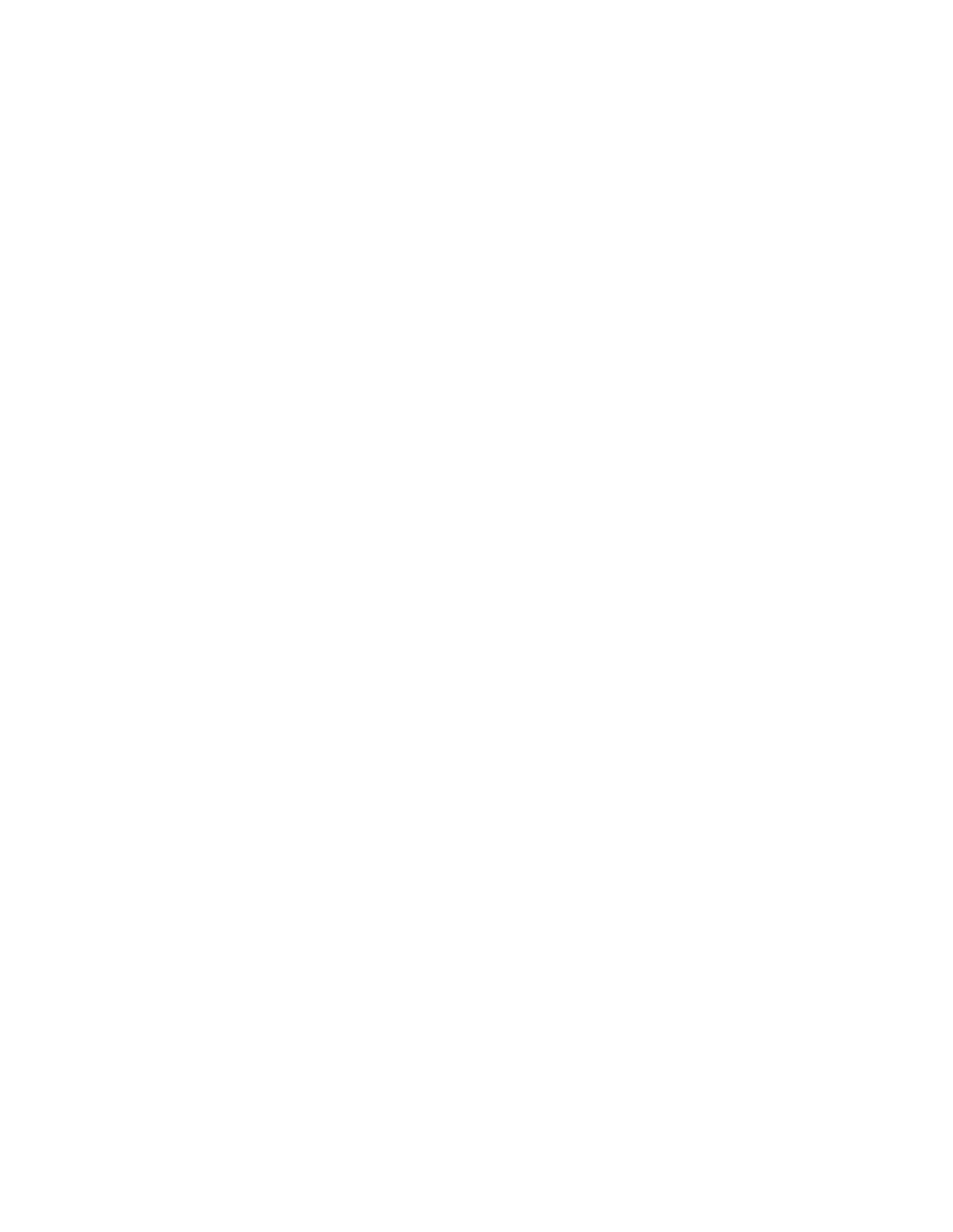## **Table of Contents**

## **Summary/Abstract/Synopsis**  Appended Project Proposal Narrative . 1-11 **Organizational Partnerships** Agencies that facilitated outreach to targeted population . . . . . . . . . . . 12-14 Project Rationale . . . . . . . . . . . . 14-15 Project Methods . . . . . . . . . . . . 15-20 Project Means: pages . . . . . . . . . 20-23 Methods used to Market the Project . . 23-24

#### **Request for participants**

| Press Release "The Batavian" 25-26           |
|----------------------------------------------|
| Press Release "The Lockport Sun Journal" 27  |
| Youth Power Website Post 28                  |
| Email List Serves. 29-30                     |
| Mental Health Association/WNYIL 31           |
| Training Materials/Program information 32-35 |
| Consumer Input and Control 35                |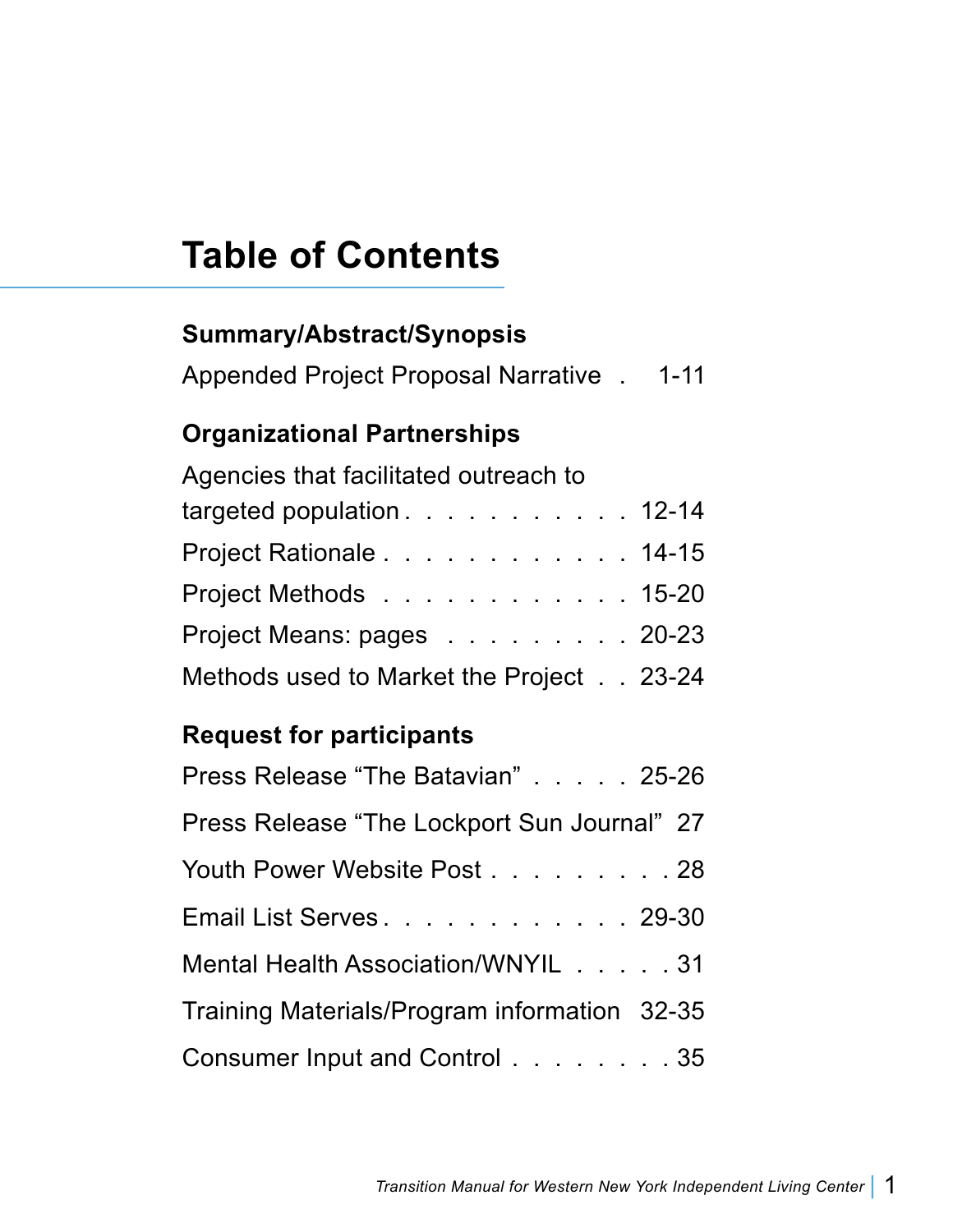| Focus Group Outcomes 36-59 |  |  |  |  |  |
|----------------------------|--|--|--|--|--|
| Consumer Vignettes 60-62   |  |  |  |  |  |

## **Resources Successfully Developed**

| Tower Foundation Project 62-64        |  |
|---------------------------------------|--|
| <b>Tower Foundation Project Goals</b> |  |
| and Deliverables 65-73                |  |
| Memorandums of Understanding(s) 74-86 |  |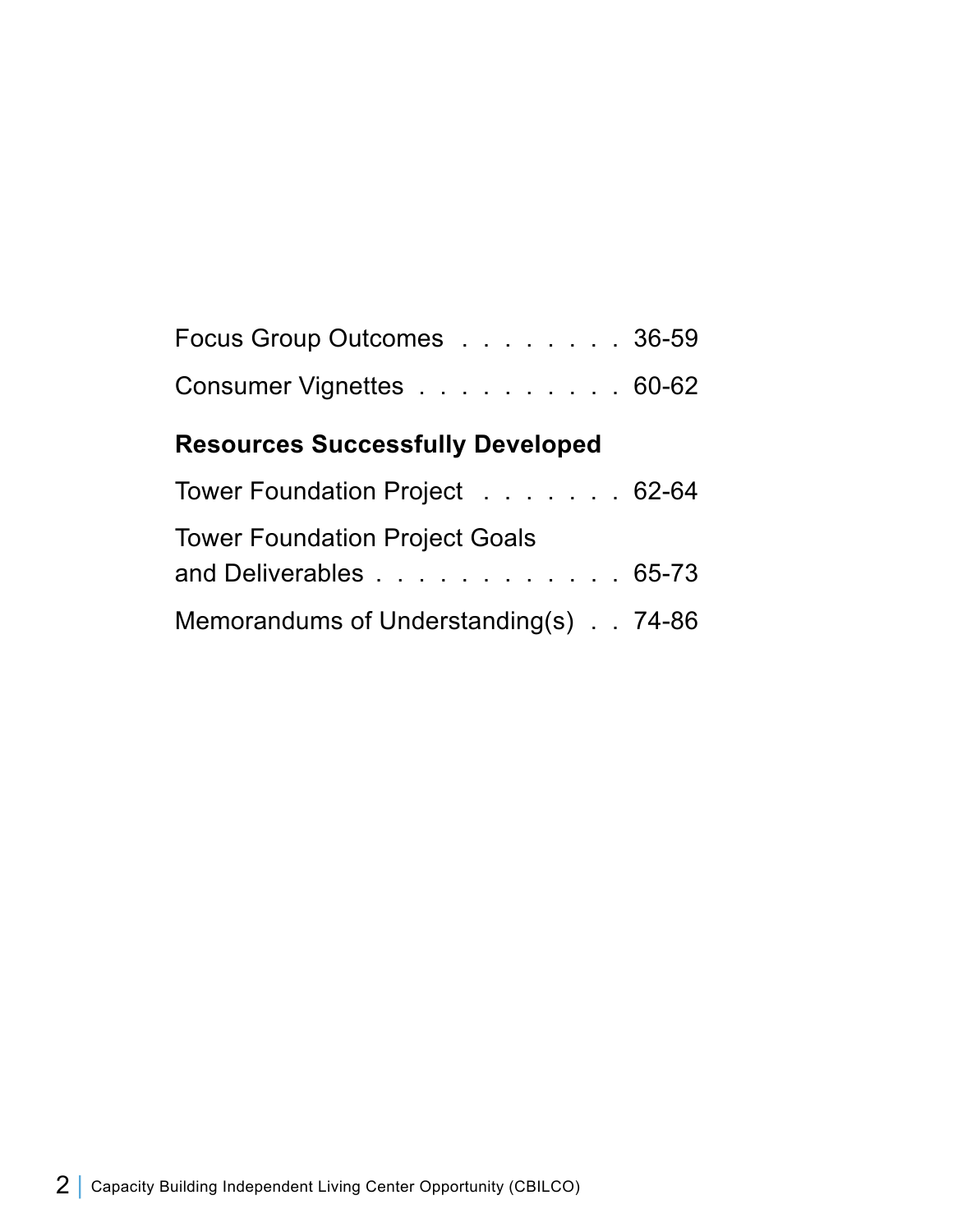## **Introduction**

Western New York Independent Living, Inc. (WNYIL) is a regional family of agencies, which is comprised of the Independent Living Center of Erie County, Independent Living of Niagara County (ILNC), Independent Living of Genesee Region (ILGR), OAIIIIO (which means "the good path" in Seneca, and formerly known as Native American Independent Living Services), and Mental Health Peer Connection (MHPC). Combined, our regional footprint envelopes the urban, suburban and rural communities of Erie, Niagara, Genesee, Wyoming and Orleans Counties. With three independent living centers in Buffalo, Batavia and Niagara Falls New York, and three satellite locations in Warsaw, Albion and Lockport. We also offer a walls free office for OAHIIO, which travels throughout the region's native american reservations bringing independent living skills, dignity, pride, equality and independence to those residing on the reservations. All locations offer consumers programs and services which include independent living skills, benefits advisement, transportation, employment and /or vocational support, family and educational support, and advocacy.

## **Preliminary Assessment of Resources**

Over the last 34 years, WNYIL has offered programs and services which predominantly support adult consumers (18+) with independent living and behavioral mental health programming. We also offer family support, and educational advocacy for parents of younger children with developmental disabilities. WNYIL has received requests and referrals that prove a significant need for programs for older youth and young adults transitioning into adulthood. Acknowledging this gap in services WNYIL assessed the current programs being offered in all three main locations, OAHIIO, and Mental Health Peer Connection. There is also significant research regarding youth with disabilities, proving an ongoing struggle to complete high school, finding employment, and ultimately sustaining independence in young adulthood. A secondary need also emerged for parents and caregivers of the identified youth with mental/ behavioral, and physical disabilities due to limited or no support as their child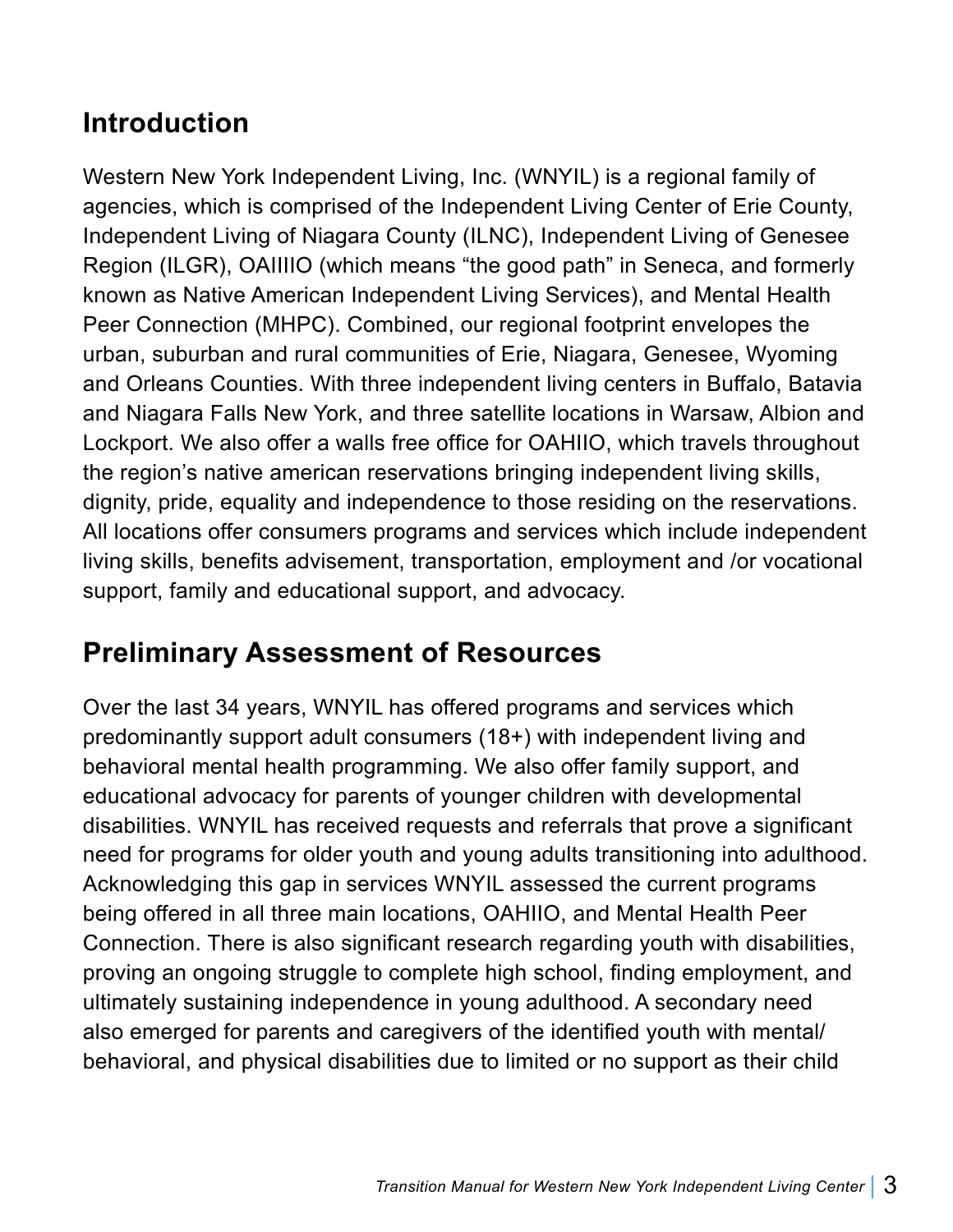with disabilities ages into adult hood. Staggering statistics include:

An estimated 2.8 to 5 million young people aged 16 to 24 are neither in school nor employed (National League of Cities, 2005). Nationally, 8,300 youth drop out of high school daily Young adults with disabilities are three times more likely to live in poverty than their peers without disabilities (National Collaborative on Workforce and Disability. The U.S. Department of Education data shows that students with disabilities who do not complete high school had emotional disturbance (44.9 percent), speech or language impairments (22.7 percent), specific learning disabilities (25.1 percent), intellectual disabilities (22.3 percent), and other health impairments (23.4 percent).

WNY Independent Living identified gap in service for youth and young adults from four specific demographic areas:

- 1) Youth/Young Adults (YYA) with physical and/or psychiatric disabilities who are transitioning into adulthood, in need of support upon graduation from high school to transition to work or college.
- 2) Youth/Young Adults (YYA) with physical and/or psychiatric disabilities who have dropped out of high school and need to complete the TASC (Formerly GED), and are in need of educational support.
- 3) Youth/Young Adults (YYA) with physical and/or psychiatric disabilities who have dropped out of high school and have the opportunity to reenter high school.
- 4) Families/Caregivers of Youth/Young Adults (YYA) with physical and/or psychiatric disabilities

From this needs assessment, WNY Independent Living, Inc. began creating transition age youthpilot programs through the local school districts. In Erie and Niagara County, the agency partnered with seven high schools to bring a 10 to 12 week curriculum to teach different independent living skills to youth with disabilities in high school. The funding was offered through the Tower Foundation and Perry Foundation, and lthough theseproved educational, sources of sustainability were not readily available. The reinvestment of funds from a psychiatric hospital closure in the region coupled with a recent shift of interest and need from state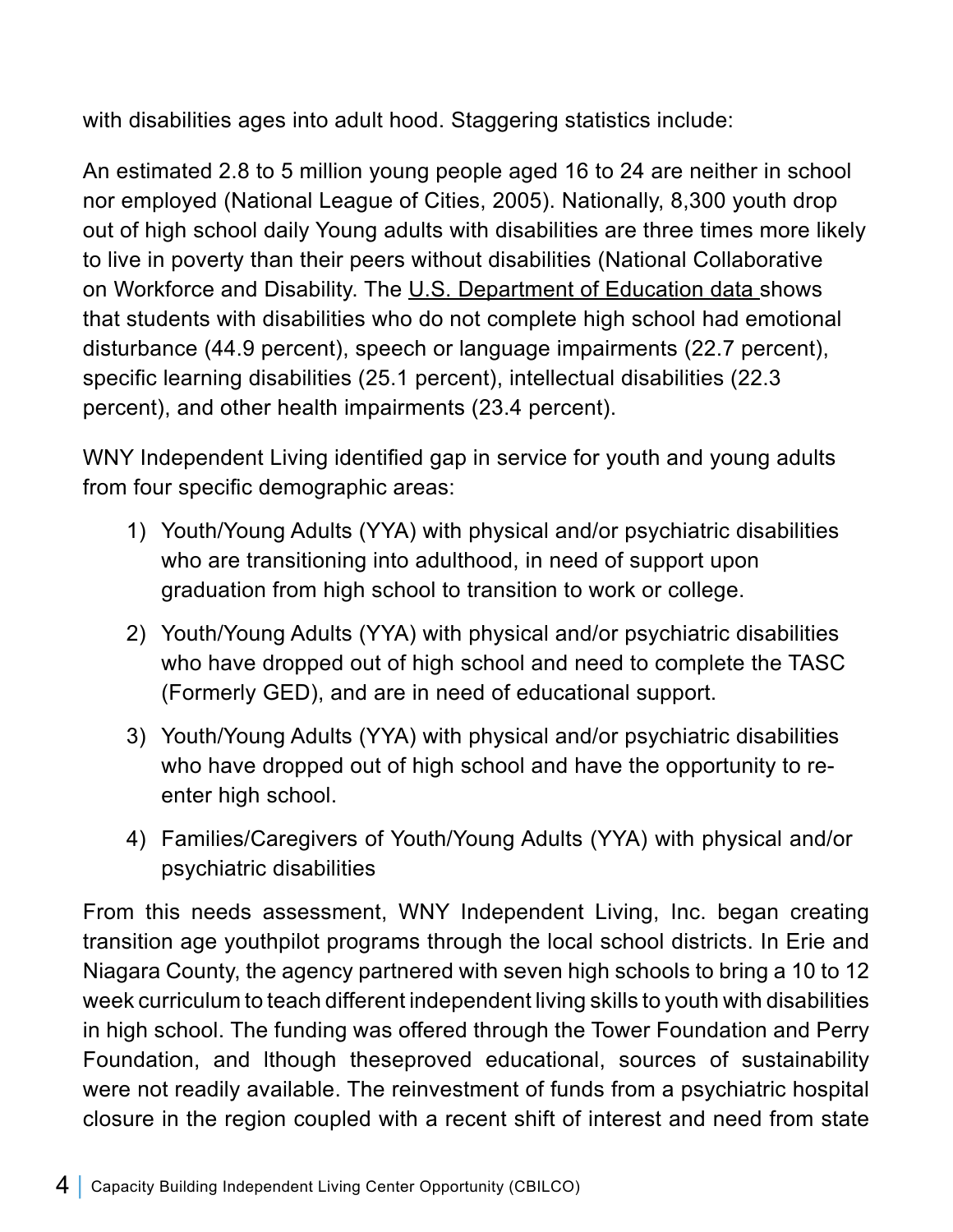and federal level funding has provided new possible funding. We must reconnect with previous partners, to hold focus groups with YYA individuals residing in all five counties. This will allow us to learn which programs and services will best suit there needs and increase which awareness amongst community partners and referral sources, for long-term funding sources.

## **Outreach Plan. Plan to Reach 60 New Consumers**

Having identified the transition age groups above, WNY Independent Living, Inc. plans to create a dedicated outreach plan which will coincide with the location and county of the demographic being served. Having independent living centers located in a suburban, urban and rural locations, outreach will be conducted differently each. This will include a strategy to specifically reach local high schools/ districts and community social outlets via a technological connection, community relationships and referring sources, and via families/caregivers. In order to assist and serve 60 YYA individuals 14 to 24 years of age per year, WNY plans to set up the following in year one:

- 1) Support/focus groups in a venue that is welcoming to YAA's age group.
- 2) Meetings with community partners to educate them on the programs available at WNY Independent Living and transition services for individuals 14-24 who are unserved
- 3) Outreach in social arenas which relate to the age group
- 4) Educational presentations and family support groups for parents/ caregivers.
- 5) Set up Twitter, Facebook and Warm Text Line for online, and Email-Blasts. This is the major form of communication for YAA.

All outreach will be tracked and reported in the outcomes, successes, barriers, and opportunities. At the end of year one, and intermittently throughout the first year, outreach efforts will be re-evaluated to dismiss any which are not contacting the unserved populations. At the beginning of years two and three, WNY Independent Living will plan to sustain support groups, based on the largest responding populations and greatest need for unserved youth and young adults with disabilities.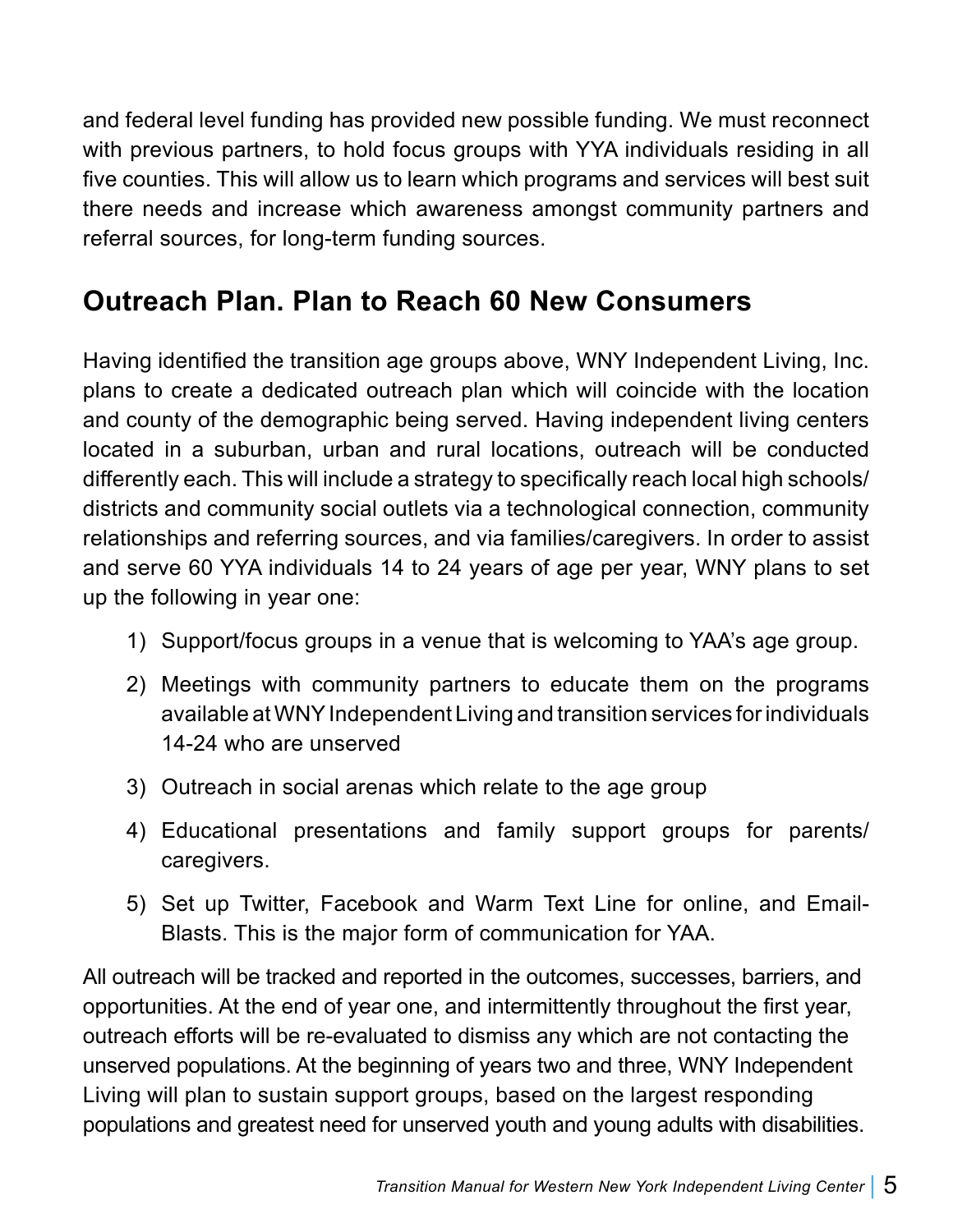## **Seeking Funding, Aggressively**

Alongside this request, WNY Independent Living, Inc. is concurrently applying to several foundations to expand this proposal to include additional full time transition support specialists, and a full time file clerk who will also maintain the social media outlets. Over the course of this grant, the agency will provide outcomes and request funds from the Office of Mental Health, to expand this proposal and adhere to DISREP and Health Home funding opportunities and fee for service models.

## **Partnerships**

WNY Independent Living, Inc. plans to build or re-build a minimum of five community partners, in conjunction with this grant proposal. WNYIL currently has over 2,000 community partners throughout Erie, Niagara, Wyoming, Orleans and Genesee Counties. As an agency, our outreach plan includes contact with potential referral sources, educational facilities and parent-focused community venues and PTA's. Our partnership philosophy, as an agency, is that community partners will assist our organization in providing linkages and supports to unserved and underserved individuals in need, ages 14-24.

## **Template for How to Manual**

With several individuals who have a Master's Degree in Adult Education and long term experience working with adults, WNY Independent plans to rely on internal success of current staff and professors at Niagara University and University of Buffalo. We will develop a how-to manual, upon completion of the grant. Throughout the timeline of the grant, WNYIL will be documenting and notating our experiences working with the transition age consumers. We will note what has worked, describe barriers to the project and a description of the steps taken to successfully identify, outreach, educate and serve the demographic of transition age, high-risk youth. This document will be compiled in other languages, including Braille, as needed.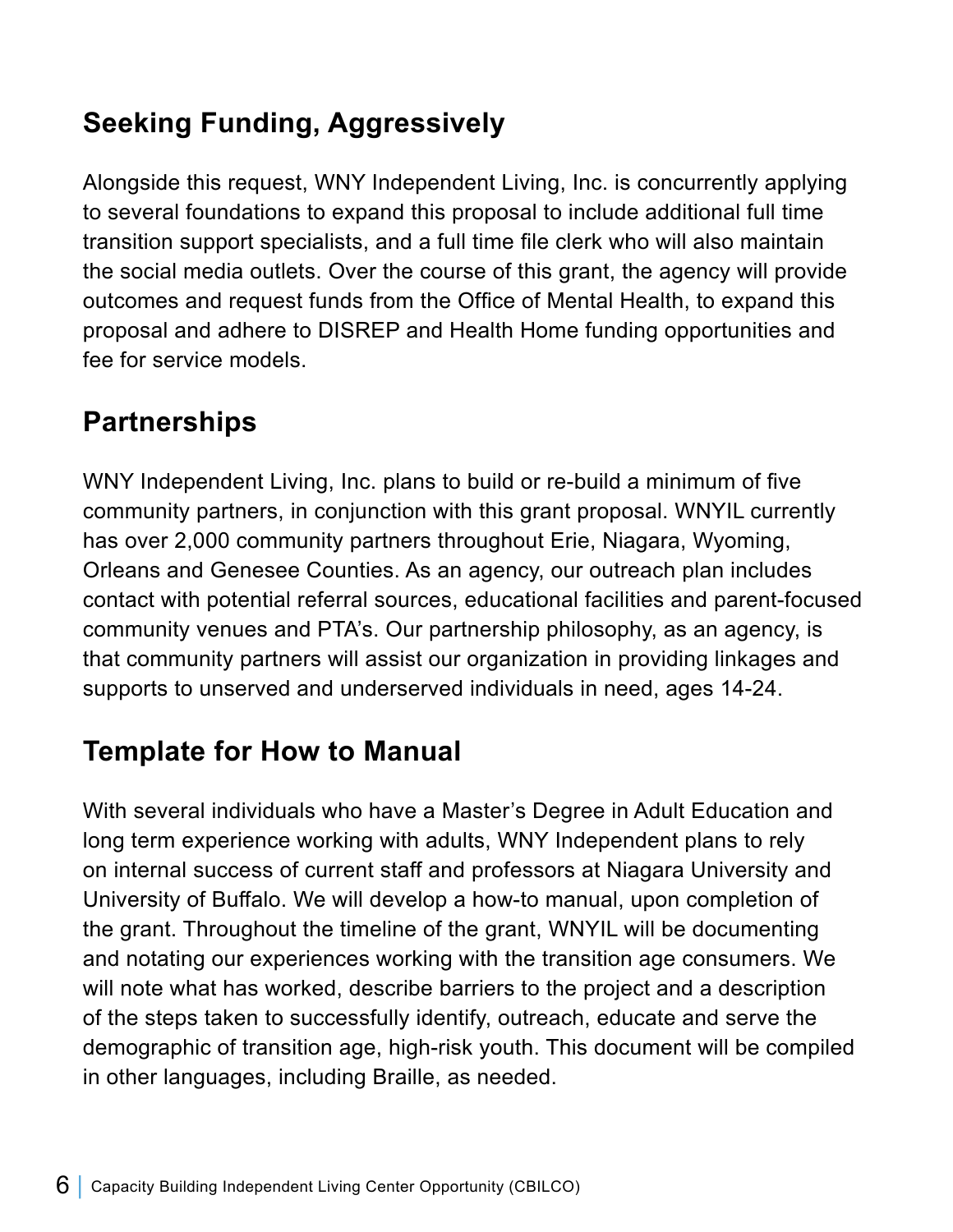## **Preferred Experience of Key Personnel**

WNY Independent Living, Inc. has been in existence for over thirty-three years. Within this time frame, the agency has grown from 15 people to over 100 full time, 40 part-time and over 500 personal care aides serving highrisk individuals of all ages. Over the course of this proposal, if approved, all three independent living directors from ILGR, ILNC and IL of Buffalo, who will coordinate meetings to support each other on this project. The following information supports their experience and qualifications.

## **Crystal Cheek, Director of the ILC of Erie County**

#### **Experience conducting outreach**

Outreach experiences empower young adults to take charge of their transition to adult life. Outreach efforts cover self-advocacy, self-determination, goal setting, staying in school until 21, bridging the gap between school and the adult world and entitlement to eligibility. Disability cultural sensitivity is targeted at reducing stigma and stereotypes and increasing awareness of differences with inclusion and communication.

#### **Experience working for or with Independent Living Center**

Crystal Cheek has been the WNY Independent Living Center Director since 2006. Working with youth transition since 2008. As WNY Independent Living Center Director for Erie County I oversee the day-to-day operations of Community Based Programs and Services provided to all people with disabilities. I started as the center's director in 2006 and currently I have 12 direct reports. As an Independent Living Center, we seek to educate, empower and promote equality to all people with disabilities so they may gain, maintain and maximize their independence. We have three locations Erie, Niagara and Genesee Counties.

Youth transition programs at WNYIL: Peer Mentoring - Perry Grant Model Transition Program - State Education, Peer Mentoring & Transition —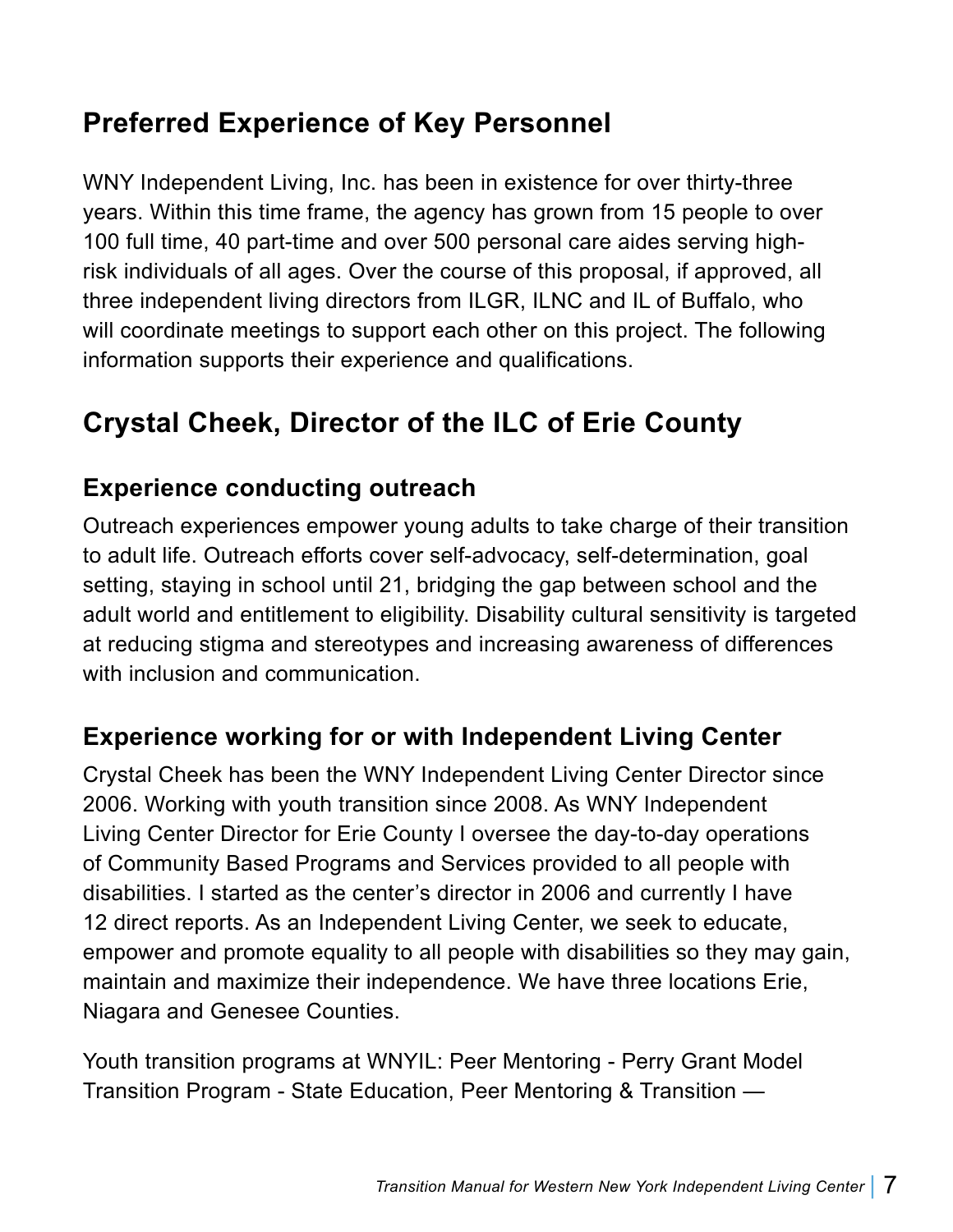McGowan Transition - Tower Foundation, Student Service Navigation & Transition — Buffalo Public Schools

#### **Experience collaborating with partner organizations**

WNYIL's outreach efforts have allowed us to partner with various agencies, school districts and independent living centers, as community stakeholders in targeting unserved and underserved populations.

#### **Experience collecting, analyzing and using data for grant and reports**

I have worked directly with organizational and statewide needs assessments, surveysand internal and external data collection on demographics. We collect and analyze data to streamline information needed to target specific needs like how many young adults completed high school, their gender and socioeconomic status, just to name a few. Most reporting process are set to outcomes of the grant based on quarters, to identify if the grant in place is delivering outcome based results. The data and reporting is also helpful with forecasting and sustaining prospects of programs and service that are needed.

#### **An understanding or personal experience with targeted populations including languages;**

I am inspired to work with people to help them maximize their potential for life achievement. I enjoy working with people and teaching them how to facilitate short and long term goals in their lives through Life Mapping. I work with all ages from pre-school to older adults. We all value our independence and I like being instrumental in teaching people what they need to go to the next level in their life plan. I want to educate, empower, and bring awareness to people of all ages in our communities, specifically young adults. The use of transition and peer based supports can be useful to creating healthier attitudes, and healthier minds to be successful. I have experience with garnering translation services and interpreters when needed for a consumer who needs alternative language formats.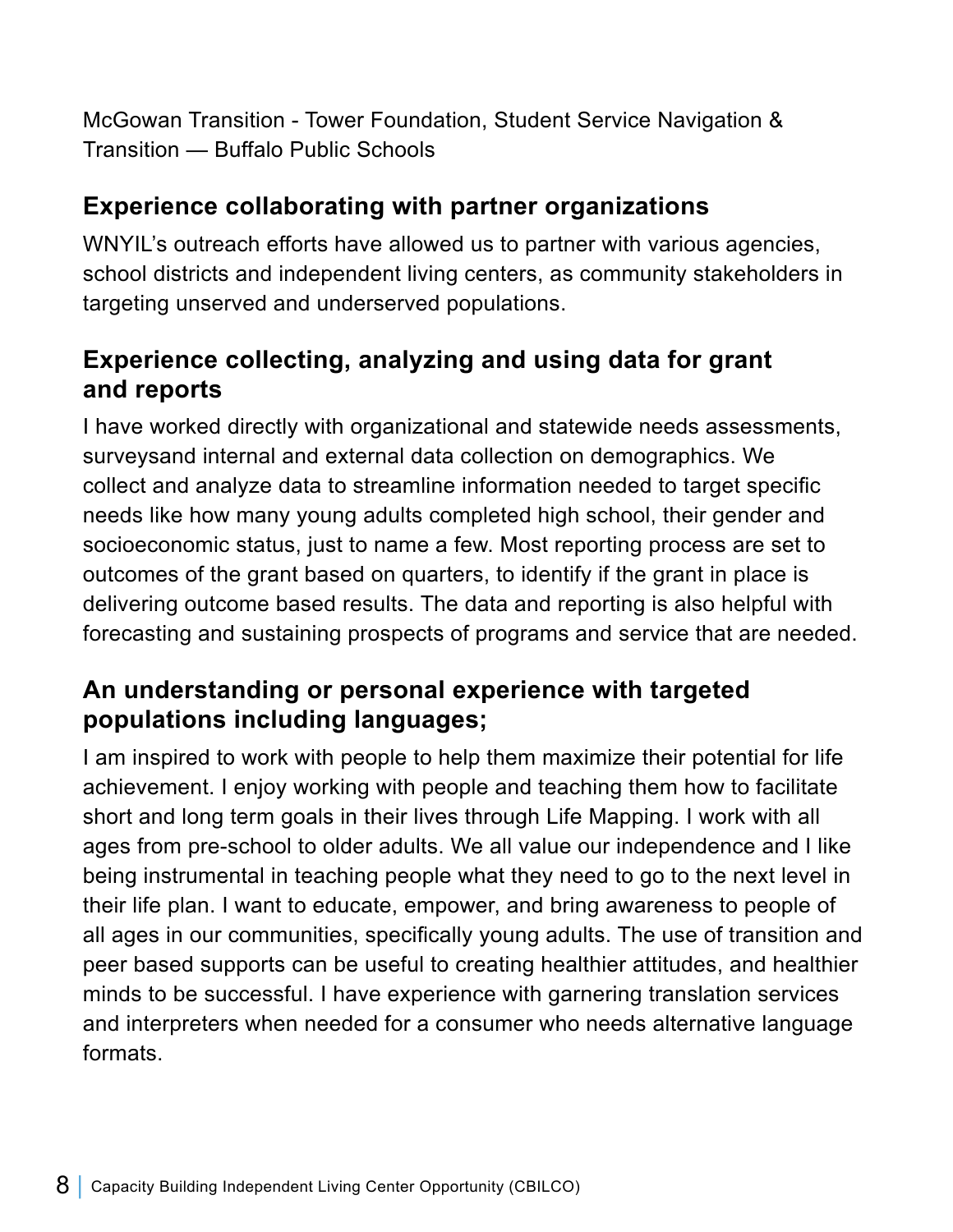## **Sarah Lanzo: Director of Independent Living of Niagara**

#### **Experience conducting outreach**

Facilitated the process of introducing the Tower Transition Program to all the schools which were to be included in the Program including Lockport Opportunities Project, Niagara Falls High School, Bennett High School and Niagara Academy with Niagara Orleans BOCES. Outreach efforts included multiple meetings with superintendents, principles, guidance counselors, and teachers to ensure that the transition program was well suited for the needs of their students. Each meeting offered the opportunity to communicate how the Tower Transition Program would meet the transition requirements that are set in the IEP's for the students with disabilities. We were able to empower young adults to take charge of their transition to adult life.

#### **Experience working for or with Independent Living Centers**

As the Director of Independent Living of Niagara County I oversee the day-today operations of Community-Based Programs and Services provided to all people with disabilities. I started as the center's director in 2010 and currently I have nine members of the ILNC Team. As an Independent Living Center, we seek to educate, empower and promote equality to all people with disabilities to gain, maintain and maximize their independence. We have three locations Erie, Niagara and Genesee Counties.

Youth transition programs at WNYL: Peer Mentoring - Perry Grant. Model Transition Program - State Education Peer Mentoring & Transition — McGowan, Transition - Tower Foundation, Student Service Navigation & Transition — Buffalo Public Schools

#### **Experience collaborating with partner organizations**

I have worked extensively with Niagara Falls School District, Lockport School District and BOCES Niagara Academy. WNYIL's outreach efforts have allowed us to partner with various agencies, school districts and independent living centers, as community stakeholders in targeting unserved and underserved populations.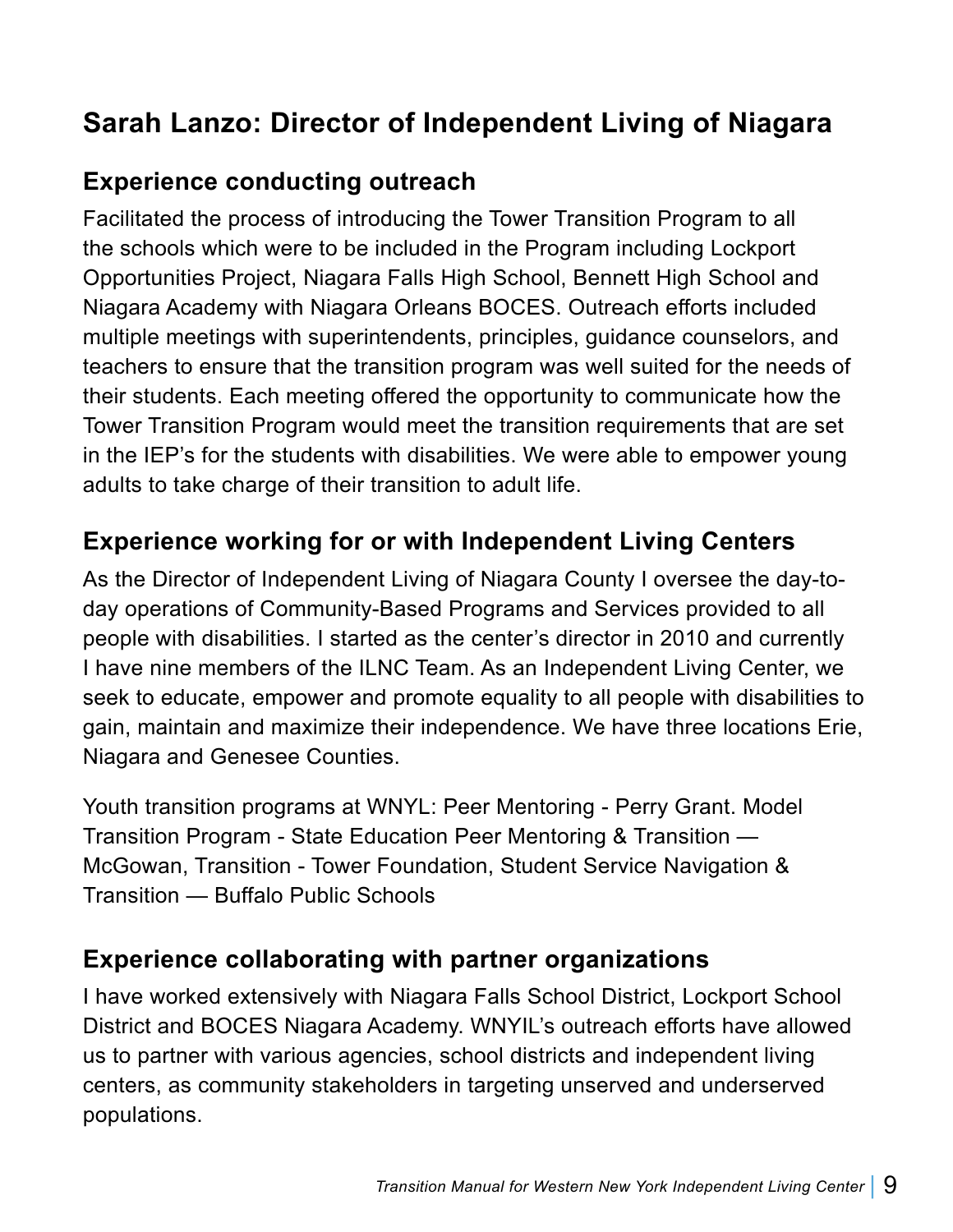#### **An understanding of personal experience with targeted populations including languages**

Having the ability to encourage peers on a daily basis through sharing moments, life experience and identification is incredibly motivating. I enjoy knowing that each day I have the opportunity to learn from as well as teach the amazing knowledge that I have been gifted through implementation of independent living philosophy, goal setting, and advocacy. Working with students of all ages in different capacities presents these moments. Striving to educate, empower and achieve equality for people of all disabilities allows for us to accept and work with each other as we are in the communities that we live in and provides us with the gifts of being able to learn with each other. Growing together we can achieve a higher level of acceptance and advocate for more people to understand that it is a improved way of life to live with acceptance of people. Transition is a way of life, transitioning through life, to a point of acceptance, hope and independence. Language: I have a staff member who is deaf. She has taught me American Sign Language (ASL). I can also utilize all resources that are available such as print materials in Spanish, Instant Messenger or TTY Phone Service to hold a discussion with someone who is deaf/and or speaks another language.

#### **Experience with building a curriculum:**

I have experience with creating project documentation due to my experience teaching at Niagara University as an adjunct. With over two years of education developing lesson plans and learning modules, I plan to utilize my experience to assist the Director of Community Engagement in developing the technical piece at the culmination of the grant.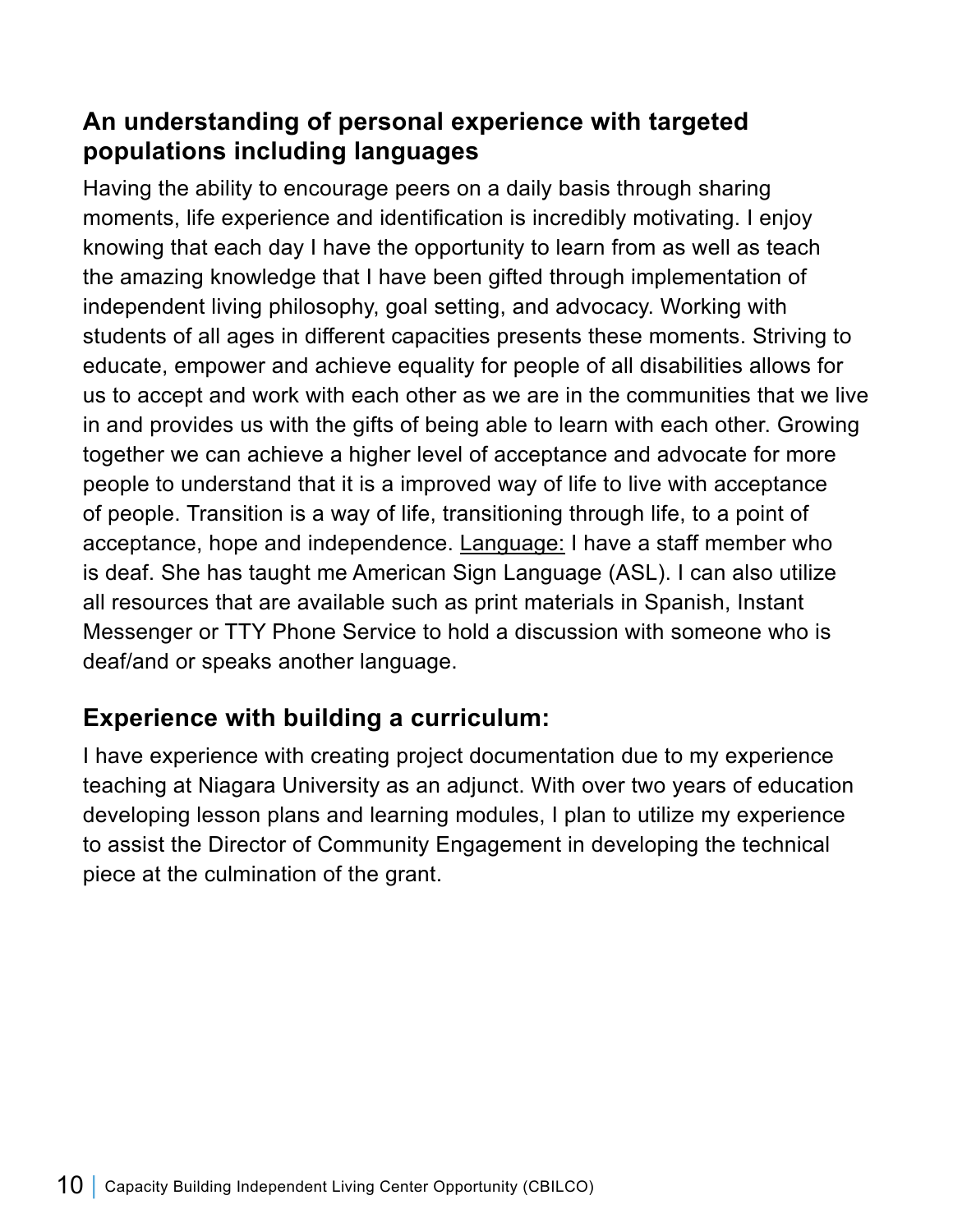## **Part IV: Consumer Involvement**

WNY Independent Living, Inc. is comprised of three independent living centers. It is within our by-laws that as a center, the agency MUST have a minimum of 50% individuals with disabilities working for the agency and on the Board of Directors. Therefore, consumers will be involved at every level of the grant design, monitoring and tracking and direct service provision and programming. Consumers of the program will also be surveyed to provide their feedback about program design, implementation and additional needs or changes that they would like to occur. Consumer involvement is key to the success of this program.

#### **Letters of Support:**

Letter from Niagara Academy and the Adult Learning Center are attached to this proposal accompanying all other forms that are required for the production of this grant.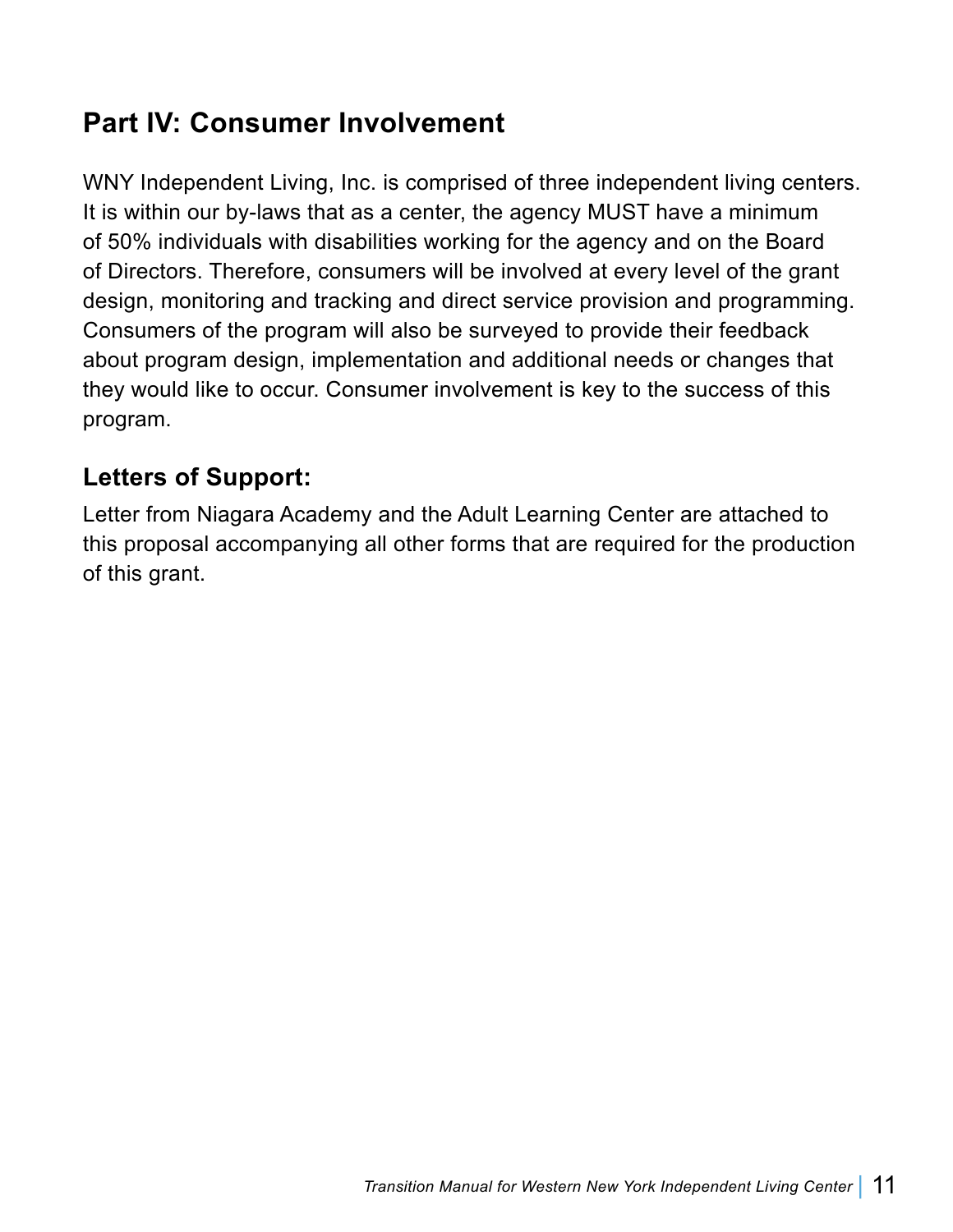#### **Provide a list of the organizational partnerships (made to facilitate outreach with the target population) and identify**

Western New York Independent Living, Inc., was seeking "stakeholders" who work with individuals 14-24 with a behavioral health diagnosis. The following, in no specific order, contributed in some capacity to WNYIL. More weight and details to their level of involvement will be provided in the Means section. The initial list was developed and contacts were made to identify our need for their participation. Contacts were made to schools, agencies, hospital, hospital deterrent programs, and peers. This list of contacts provided a gateway to providing information to additional agencies, to ask for their participation in the project, and presented an opportunity to connect with families/individuals 14-24 with a behavioral health diagnosis for their participation.

## **Area BOCES and School Districts**

- Niagara Orleans Board of Cooperatives Educational Services (BOCES)
- Erie 1 Board of Cooperatives Educational Services (BOCES)
- Erie 2 Board of Cooperatives Educational Services (BOCES)
- Gateway Longview
- West Seneca School District
	- Student Services
- Batavia School District
	- Student Services
- Buffalo School District
	- Special Education Parent Advisory Committee
- Niagara Academy
- Hamburg School District
	- Student Services
- Baker Road Orchard Park
- Medina BOCES program

## **Community Agencies**

- Erie County Mental Health Association (MHA)
- Genesee County Mental Health Association (MHA)
- Peer Mentor at MHA Erie County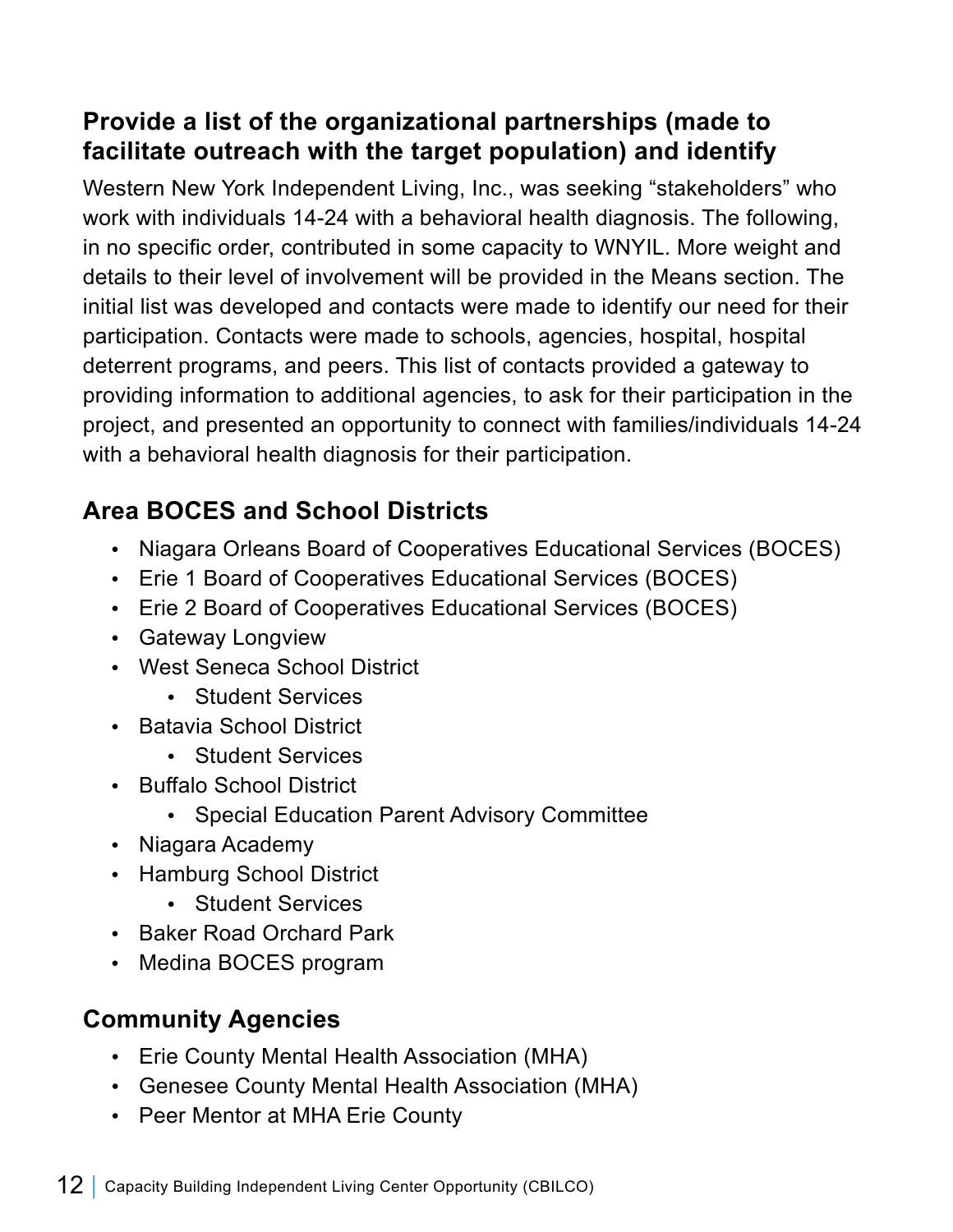- Bridges to Health at Baker Victory Services (BVS)
- New Directions Youth and Family Services
- Youth Coordinator, Leadership Program, Family Help Center Erie County
- Buffalo Hearing and Speech (BHSP)
- Genesee County Single Point of Access (SPOA)
- DePaul Housing
- Community Action of Genesee and Orleans County
- Parent Network of Western New York
- Genesee County Community Alternative Systems Agency (CASA)
- Genesee ARC of Orleans
- Directions in Independent Living (DIL)
- Electronic Gaming and Therapy
- NYS Special Education Task Force Meetings
- Link, Inc
- Cantalician Center
- Planned Parenthood
- Horizon Health Services

#### **Collaborative Networks**

- Children's Mental Health Coalition of Western New York, Inc.
- Developmental Disability Alliance of Western New York (DDAWNY) Transition Group
- Youth Coordinator at Family Help Center

#### **Hospital/Hospital Diversion Program**

- Comprehensive Psychiatric Emergency Program (CPEP) at Erie County Medical Center (ECMC)
- New York Systemic Therapeutic Assessment, Respite and Treatment (NYSTARTS)

#### **Youth Criminal Justice Systems**

- Youth Officers Genesee County
- Youth Court
- S.T.A.R Program Genesee County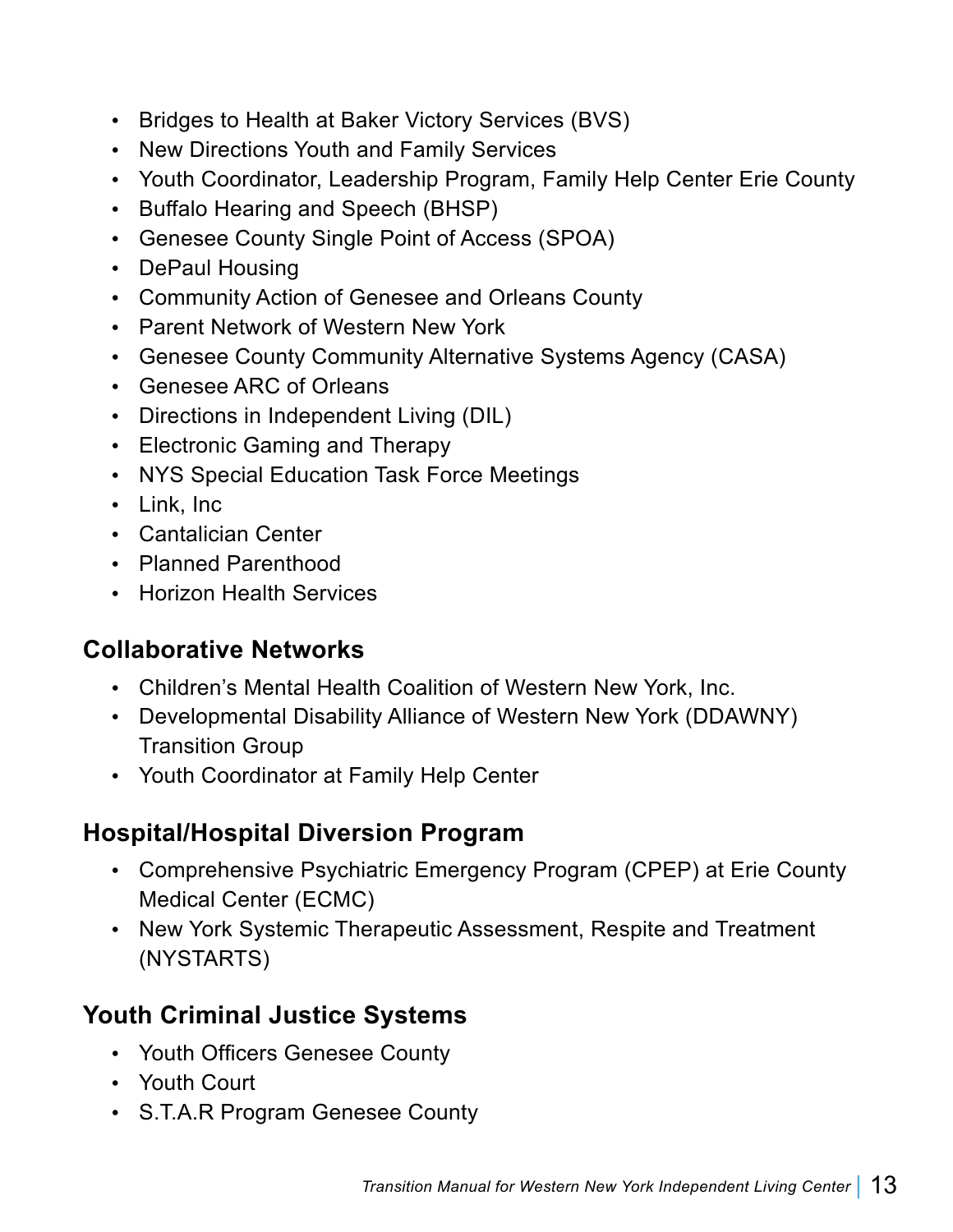- Probations officer
- Genesee County Youth Bureau and Genesee Justice System

#### **Rationale**

Western New York Independent Living, Inc. used this funding to obtain several outcomes. The first opportunity of this project was continue providing Independent Living Center transitional programming to empower the youth in area schools. The second allowed us a part time staff to work with youth 14-24 specific to transitional needs and finally the ability to run focus groups to identify "gaps" in services as identified by the stakeholders.

Western New York Independent Living, Inc. identified gap in services for youth and young adults in four specific demographic areas:

- 1. Youth/Young Adults with physical and or psychiatric disabilities who are transitioning into adulthood, in need of supports upon graduation from high school to transition to work or college.
- 2. Youth/Young Adults with physical or psychiatric disability who have dropped out of high school and need to complete the Test Assessing Secondary Completion (TASC) (Formerly GED), and need educational support.
- 3. Youth/Young Adults with physical and/or psychiatric disabilities who have dropped out of high school and can re-enter high school.
- 4. Family/Caregivers of Youth/Young Adults with physical and or psychiatric disabilities.

WNYIL wants to take a proactive approach in addressing youth/young adults 14-24 to bridge the gaps for better success in educational and employment outcomes. Staggering statistics include:

- An estimated 2.8 to 5 million young people aged 16-24 are neither in school nor employed (National League of Cities, 2005)
- Nationally, 8,300 youth drop out of high school daily
- Young adults with disabilities are three times more likely to live in poverty as adults, than their peers without disabilities (National Collaborative on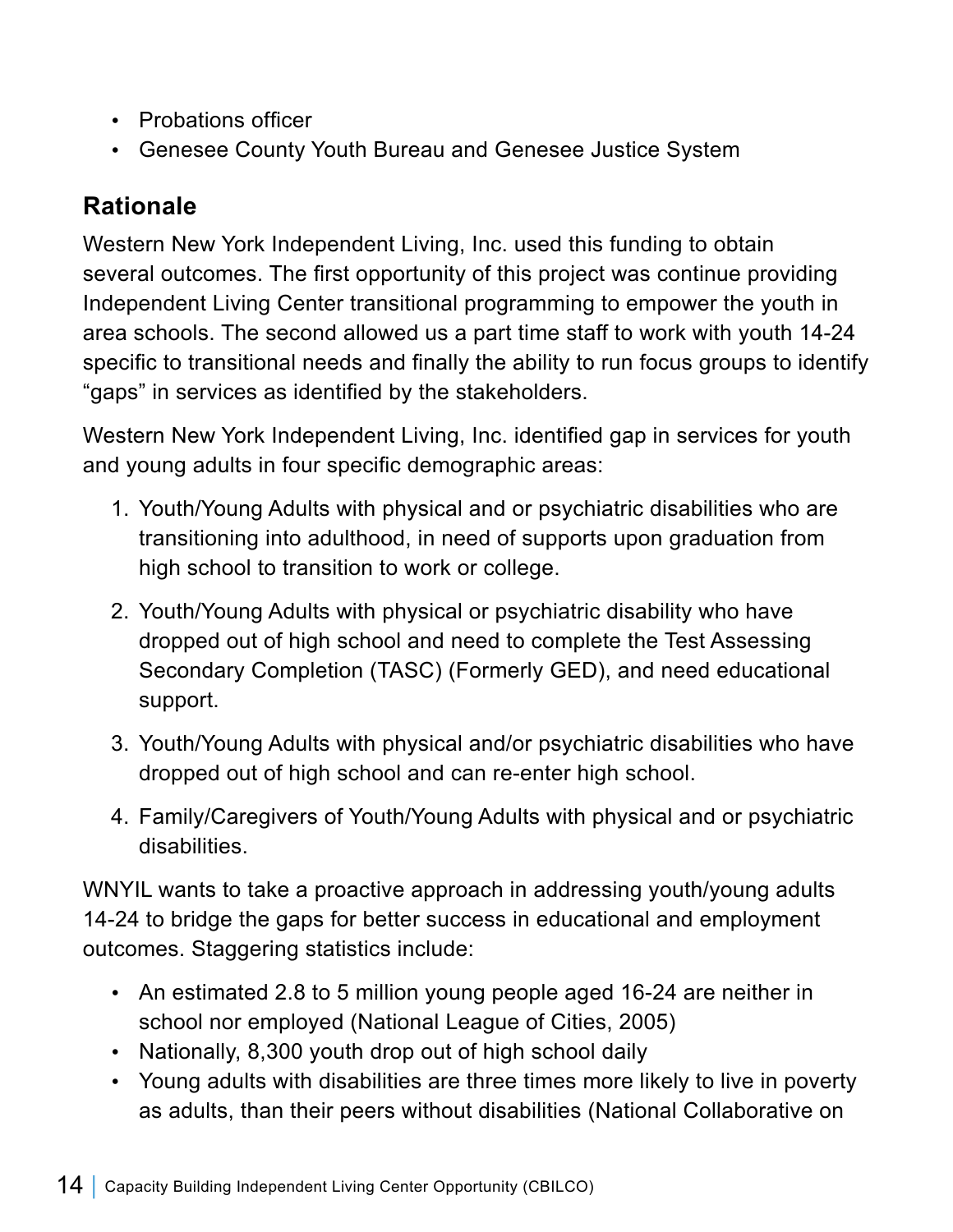Workforce and Disability, n.d.)

• US Department of Education data shows that students with disabilities who do not complete high school had emotional disturbances (44.9%); speech or language impairments (22.7%); and specific learning disabilities (25.1%); intellectual disabilities (22.3%), and other health impairments (23.4%).

Western New York Independent Living, Inc. educational advocacy services work with youth/young adults with disabilities and their caregivers to obtain educational supports, but also link them to community resources as well. Youth/ Young Adults and their caregivers often time need to obtain agency resources for assessments, counseling/therapist, long term services, peer support groups, caregiver support groups, assistive technology and various others. Often the educational advocate receives a call from recent graduates needing continuous supports in obtaining their TASC (formerly known as GED), supports in area college, drivers ID, benefits, employment skills, ACCES-VR, adult counseling services and peer groups as well as other services.

#### **Methods**

Western New York Independent Living, Inc. decided to run a series of focus groups to "pull" information and show the need for services verses a "push" model in hopes to gain community buy in for identified need(s). Executive Director Douglas Usiak is extremely familiar with the use of focus group and saw this as an opportunity to use this model with this funding opportunity. Things that should be considered when running a focus group:

- Design a focus group
- Developing the questions
- Recruiting and preparing participants
- Conducting the focus group
- Analyzing the data

Designing of the focus group should have the "stakeholders" or those who the good or service will impact. Developing questions that allow for free-flowing discussion without the opinions or thoughts of the moderator to influence the outcomes. Recruitment of participants, where and how will you reach out, invite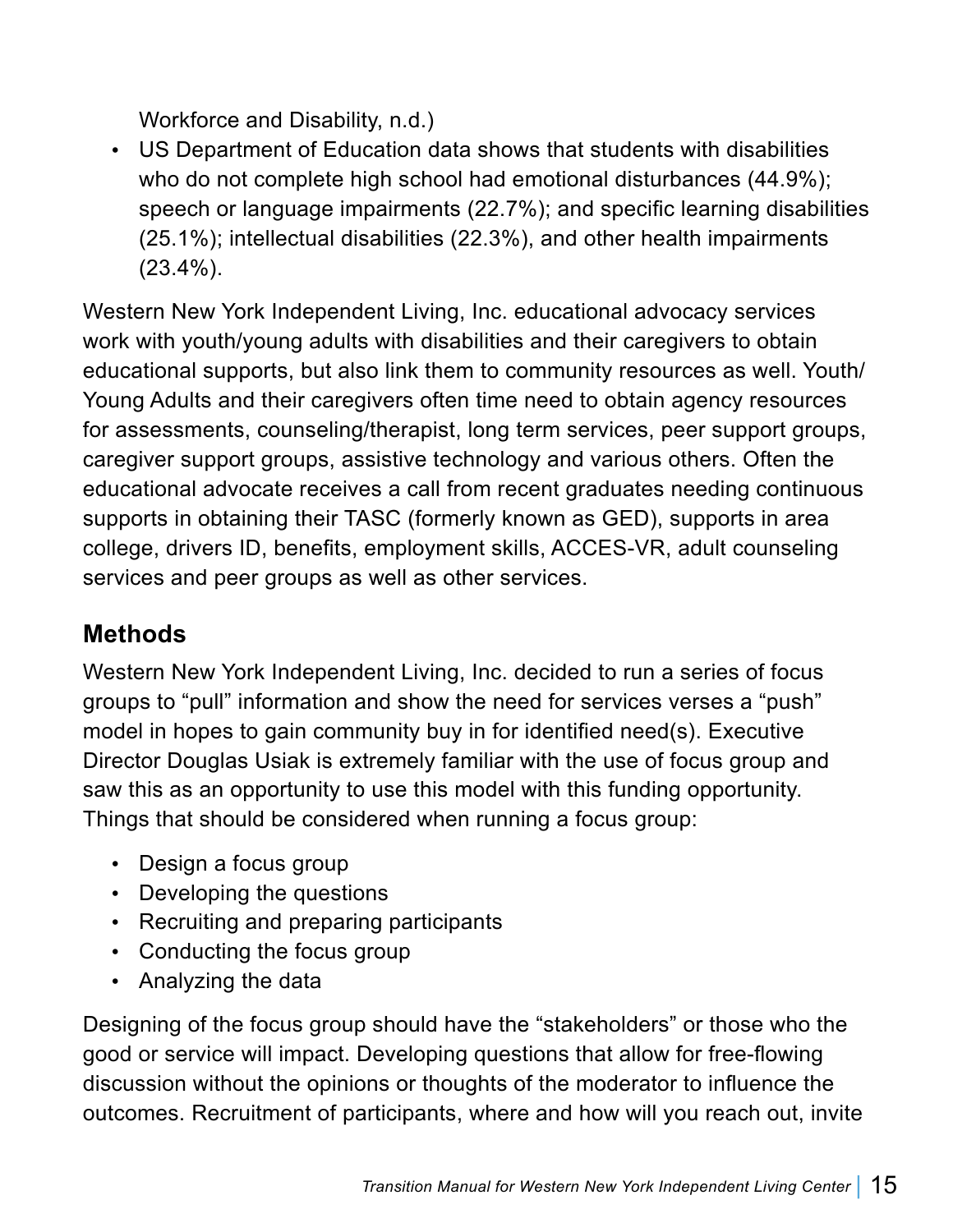and engage them into the process. Running the focus group which should be 8-10 participants, free-flowing discussion, a focused script, and no longer than 45-90 minutes. There should be multiple focus groups run for better outcomes and finally analyzing the data that has been collected across all groups.

## **Step One: Design a focus group**

The first step in this project was to design a focus group. For this focus group, we identified individuals 14-24 in or out of school with a behavioral health diagnosis, we needed to look at the current delivery of services to the identified individual(s). Others identified were caregivers, school personnel, community agencies, community collaborative groups and mental health hospital personnel. The purpose of the focus group was to look at existing services to see what is working, what is not working, and what is needed.

The second step was the development of questions for each focus group to provide direction to the participants and allow for discussion. This also creates the structure of each focus group to follow. For our purposes the following framed our script:

- What "Topics" stakeholders felt parents needed to support their transition age youth in a successful transition into independence in adulthood?
- What is needed by the youth for successful transition to sustain independence in adulthood?
- A look at what current programs and services exist to meet the needs of successful transition of youth.
- If a peer support program existed for transition age youth for successful transition from school to the community, from school to college, or college to work, what would the program need to make it "effective"?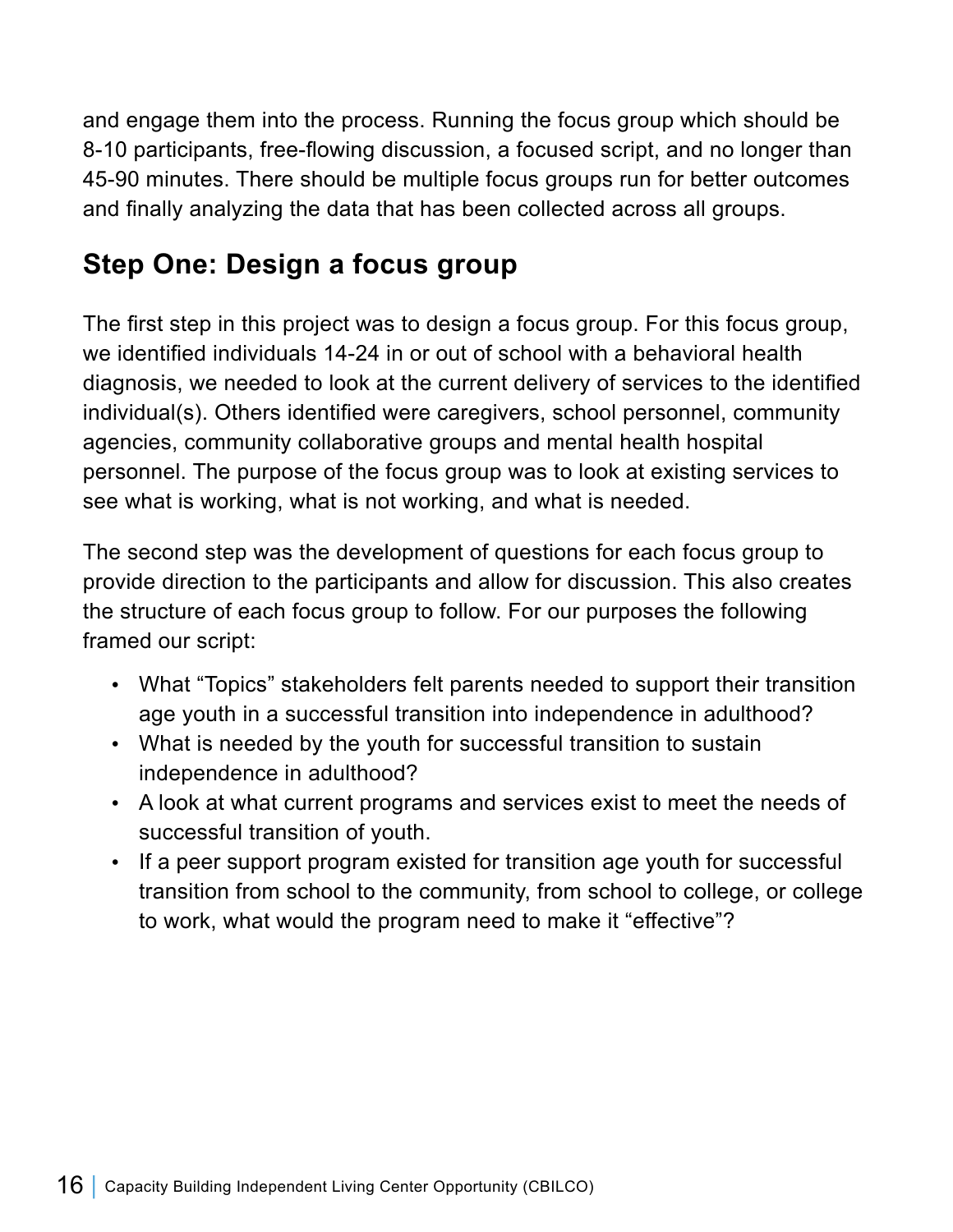## **Step Two: Develop the questions**

The next phase was to reach out and identify the need for participants. For the purposes of this project we used the following terms and definitions to identify potential stakeholders in relation to the target population.

- Stakeholders: Youth and/or their caregivers with a behavioral health diagnosis 14-24 who is transitioning, and agency, school and medical providers serving this population.
- Behavioral Health: Encompasses the youth's entire diagnosis including physical and mental health. This also includes eating disorders, environmental, substance abuse…
- Transition: Youth transitioning in and out of school, hospital, and service programs back into school, school to employment, school to alternative education sight, school to college etc.
- Transition age youth/youth: Youth with a behavioral health diagnosis age 14-24, transitioning.

WNYIL reached out and met with several providers and presented basic information of the participants we were looking for, and the reason we needed participation from their arena.

## **Step Three: Recruiting and preparing participants**

WNYIL reached out to the following providers looking for their engagement in the process, but also for their reach to other participants providing services to transition age youth/young adults.

WNYIL partnered with Child and Family Services, NYSTART, ECMC CPEP, MHA Erie County, BVS, Electronic Gaming and Therapy and family members to obtain services in Western New York to support transition age youth with dual diagnoses. These area agencies have proven their investment and continual work in obtaining services to support the targeted population of these focus groups.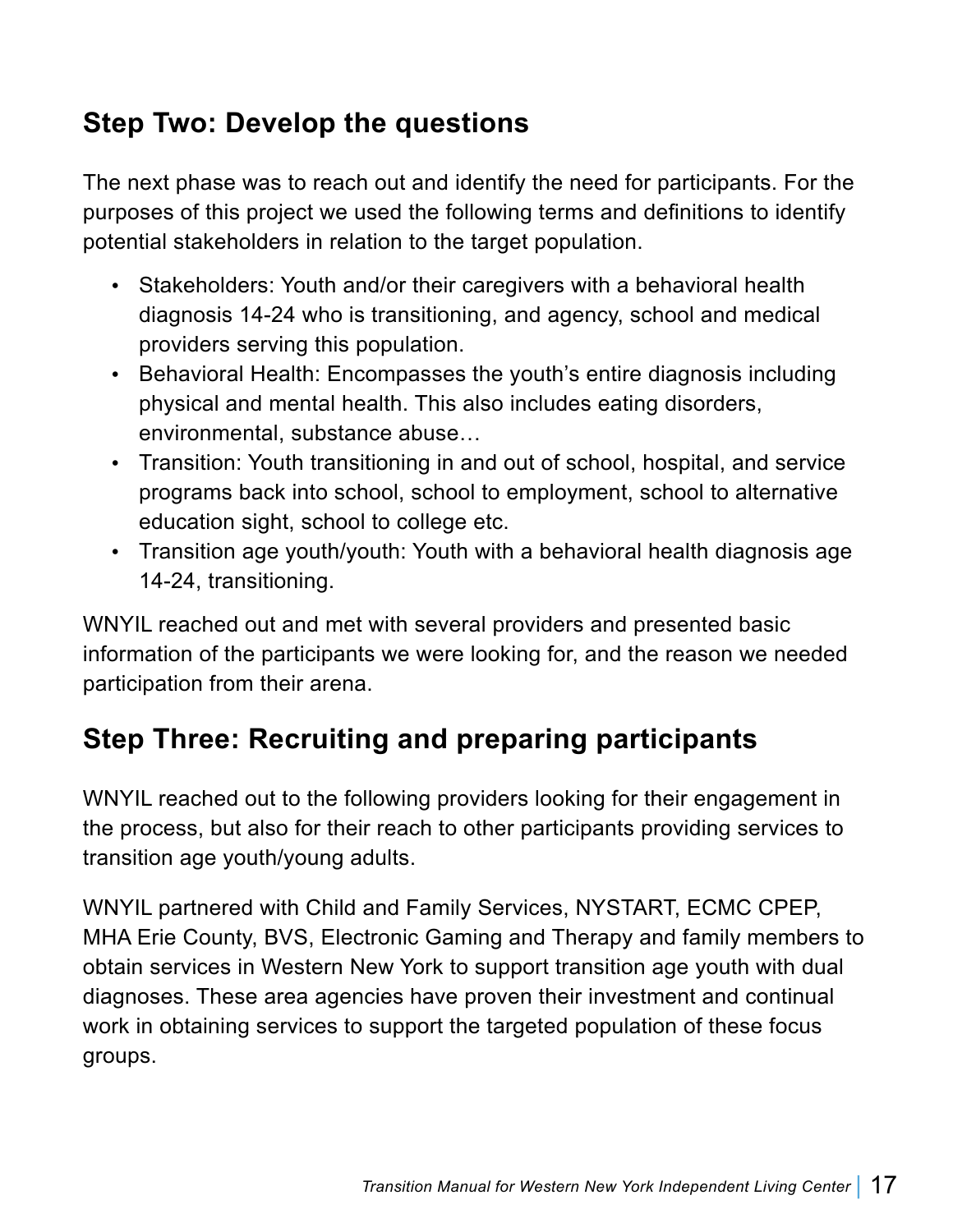Erie 1, Erie 2, Niagara Orleans and Medina BOCES were selected as points of contact due to the roll out of their new transition specialist positions. The transition specialist will work to obtain community buy in and supports in hopes of successfully transitioning school age students into secondary education and employment. Part of the buy needed is their understanding of area agencies like independent living centers. WNYIL also has a history with Niagara Orleans BOCES in providing transitional services to the targeted population at Niagara Academy and Medina BOCES programs.

West Seneca School District, Hamburg School District and Gateway Long View are three area programs where WNYIL educational advocates have built relationships regarding targeted population. WNYIL requested focus groups from these districts due to the numbers of individuals meeting the focus group criteria.

SEPAC, DDAWNY, C&FS are a collaboration of agencies, providers, and parents that allowed WNYIL an opportunity to present and reach out for the participation of multiple agencies at one time.

MHA of Erie County, Genesee County and their youth group facilitator were selected as a go to for individuals and their family members in need of peer to peer support. Mental Health Associations provide support to the family members in a peer model while hosting youth groups with a peer facilitator.

The next phase of outreach was to advertise. Articles were placed in The Batavian (pg.26) and The Lockport Sun Journal(pg.27) Request for participants was posted on WNYIL family of agency Facebook pages, also on Youth Power Website (pg.28), and was mailed out to multiple list serve list from various agencies we met with above (pgs.29-30). A flyer was also created to generate interest when Genesee Mental Health Association opened their sight for hosting focus groups (pg.31). The flyer and a location provided by a local organization generated a lot of participation in the smaller community, but also attracted those who serve in the larger neighboring counties. The outreach generated a lot of phone calls. Lesson learned prepare for the phone calls ahead of time. Keep information consistent, short and to the point. Too little or too much information may drive a potential participant away.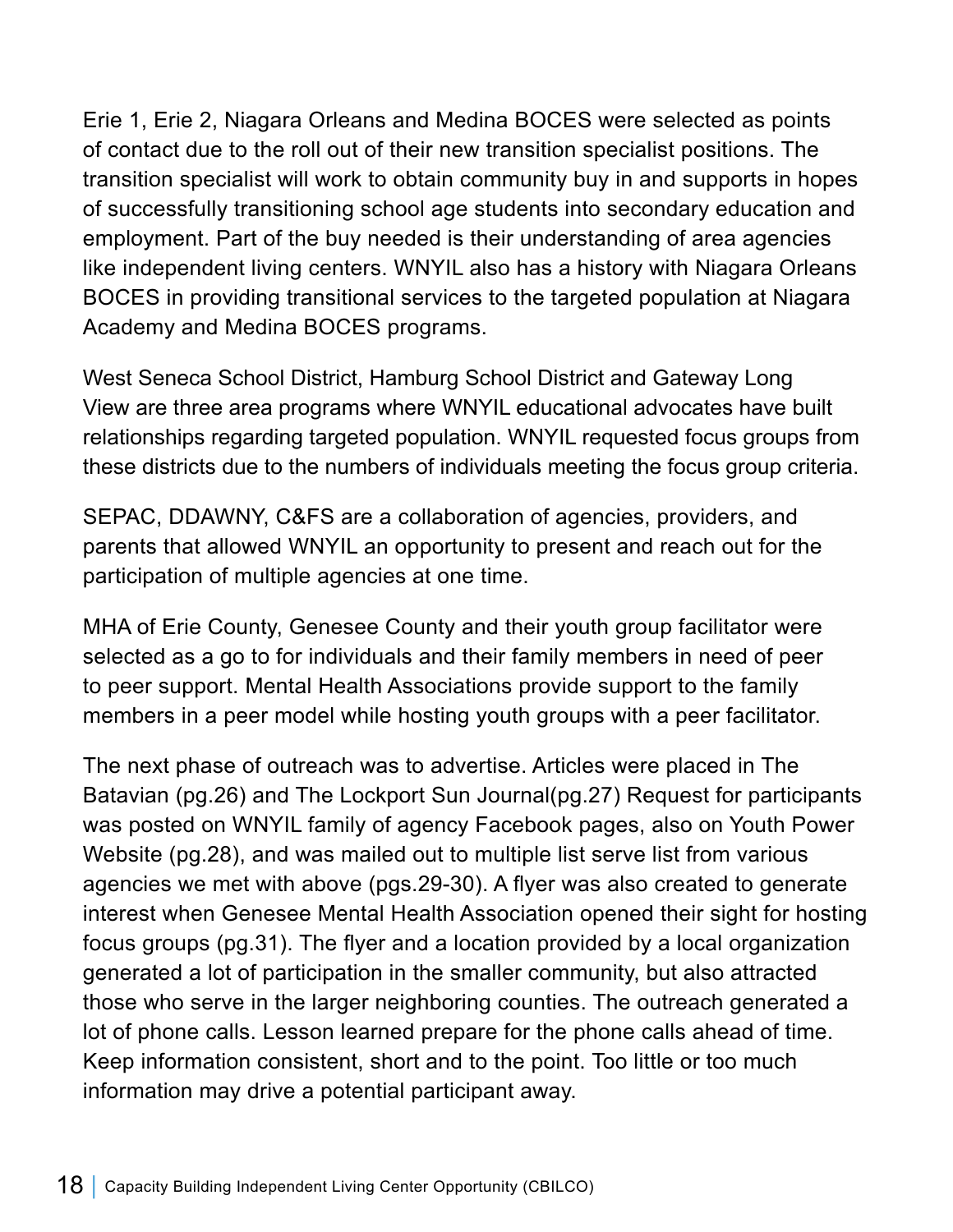## **Step Four: Conducting the focus group**

Gather your materials. We used an easel and markers, and had the script in our hands. Introductions and allowing people to get comfortable before starting is also helpful to begin an open conversation.

I cannot stress enough the importance of the moderator of the group sticking to the script, staying impartial, and avoiding becoming part of the conversation. The moderator should also concisely document what the group is saying, allow them to clarify their response, don't use your words or influences. Allow the group to have a conversation and develop ideas, but don't stay on anyone topic for a lengthy time to complete the script in a 45-90-minute timeframe.

Focus groups were more productive in settings of 8-10. Groups also allowed for more conversation with individuals less familiar with each other. Groups that are larger allow for side conversations, and groups where individuals know each other can influence the outcomes.

I would recommend a test run of the script not to be collected in the final data. This is an opportunity to see what might occur in a focus group, and errors on behalf of the moderator that may negatively impact your overall outcomes.

The script used for this focus group and its outcomes are shown on pgs. 36-54.

## **Step Five: Analyzing the data**

All focus groups selected their top 3 for each category, and the selections were documented in order from most to least identified need. WNYIL Executive Director Douglas Usiak, University of Buffalo Senior Research Support Specialist Research Assistant Professor Vathala I Stone, and the focus group facilitator met to further breakdown and categorize the results of all items mentioned in the focus group activity. The information was placed under one of the main headings:

• Transportation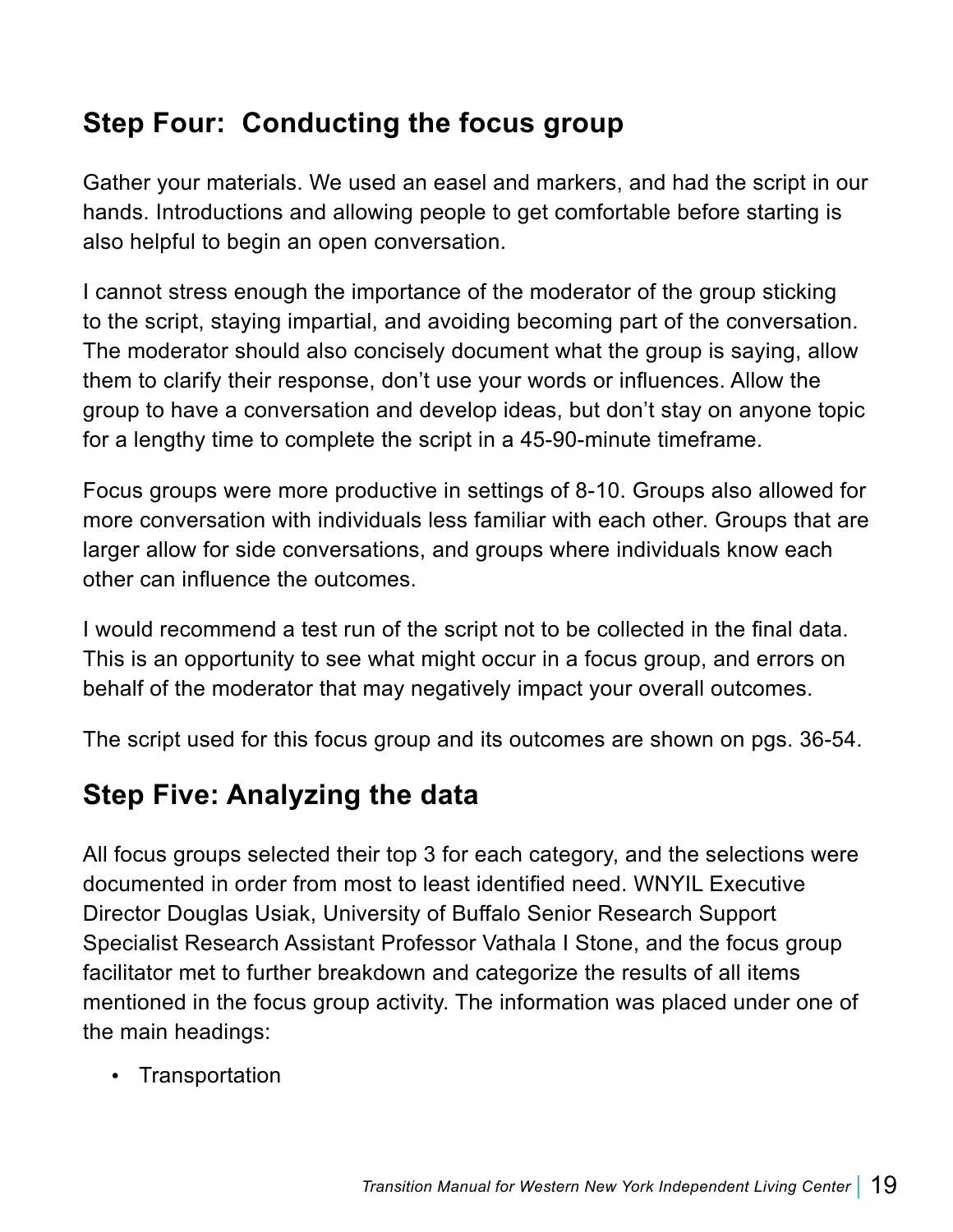- Peer Mentoring
- Life Skills
- Employment/Volunteering
- Financial Education
- Resources/How to's
- Trainings

We reviewed each result and identified the best format(s) training, service, resource or advocacy. We took another look at the information to identify who would benefit from the information the youth/young adult, their caregiver or both. Please see breakdown on pgs. 62-63.

#### **Means:**

#### *Pages 19-23*

We could find locations to host the meetings for us. We wanted to make sure that we were in multiple counties as well as have several individuals from each stakeholders group. The following could help facilitate the needs in both urban and rural locations. The organizations are in order of most valuable in their participation to a lesser, but still important contribution.

The Mental Health Association of Erie County was a huge asset in initiating this program, as well as a partner in pursuing foundational money to support the transition of behavioral health youth. MHA, Director of Child and Family Support Programs; Jenny Laney provided us an opportunity to meet with a parent group. Our first focus group was an MHA Parent Support group. The parent support group is made up of caregivers of individuals 14-24 with behavioral health youth who have been in and out of psychiatric treatment. MHA visit also allowed us the opportunity to meet with youth peer mentor Caitlin Neumann and youth 14-24 who were meeting at MHA while their caregivers were in the caregiver support group.

WNYIL was provided the lead role in funding received through the Peter and Elizabeth C Tower Foundation to coordinate transitional services to youth in treatment programs for substance abuse who also have a mental health diagnos's. Partners in this grant are Renaissance Campus/Kids Escaping Drugs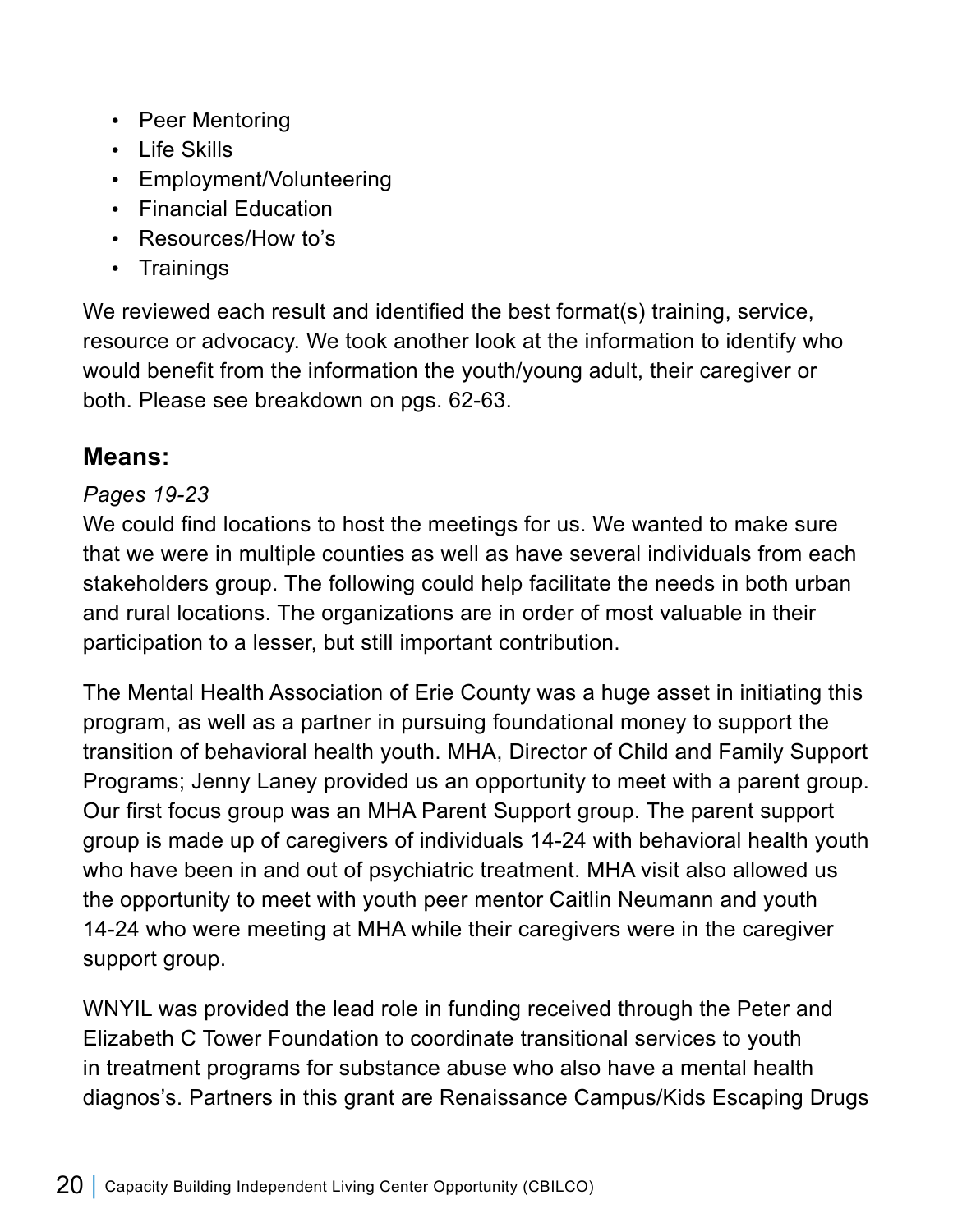and MHA of Erie County. WNYIL has a Memorandum of Understanding with MHA. MHA is providing trainings to youth/young adults and their caregivers as well as the staff and Renaissance Campus/Kids Escaping Drugs.

The Mental Health Association of Genesee County was an asset to this project. Director Sue Gange opened her location to host 4 meeting. Sue provided the location, reached out to her network, set up dates and times, and emailed and distributed flyers. MHA of Genesee County provided caregivers that serve a 10-county radius. Genesee County provided four meetings due to the number of providers that responded to her request for participants. MHA of Genesee County was originally contacted by Independent Living of Genesee Region, Director Rae Frank and from their relationship in the Genesee community, trust was gained. ILGR produced a flyer (pg.16) with MHA and distributed it to area partners in serving the community. An ad was place in a local newspaper "The Batavian" (pg.11) a call for participants as well. MHA and ILGR went on to provide light snacks as an additional enticement.

Niagara Orleans Board of Cooperatives Educational Services also offered a lot of opportunities in obtaining individuals to participate in focus groups. Niagara/Orleans BOCES invited us to their quarterly meeting to present to area agencies. Furthermore, Medina BOCES and Niagara Academy BOCES programs invited us in to hold focus groups.

Medina BOCES job coach coordinator Ann Gillet contacted us with an opportunity to tour their program. Ann sent home the focus group questionnaire to the student's families as an opportunity to obtain information from the parents of behavioral health students attending their program. Ann also mailed home permission forms for student participation in focus groups. Students, special education teachers, job coaches, therapist and aides participated in two focus groups to obtain information from the student perspective and then the staffs perspective. Medina BOCES also reached out to WNYIL for transitional services for the 2015-16 and 2016-17 school years. Medina BOCES also provided us with a letter of support to pursue additional funding for transition, and the letter was used for the Peter and Elizabeth C. Tower funding.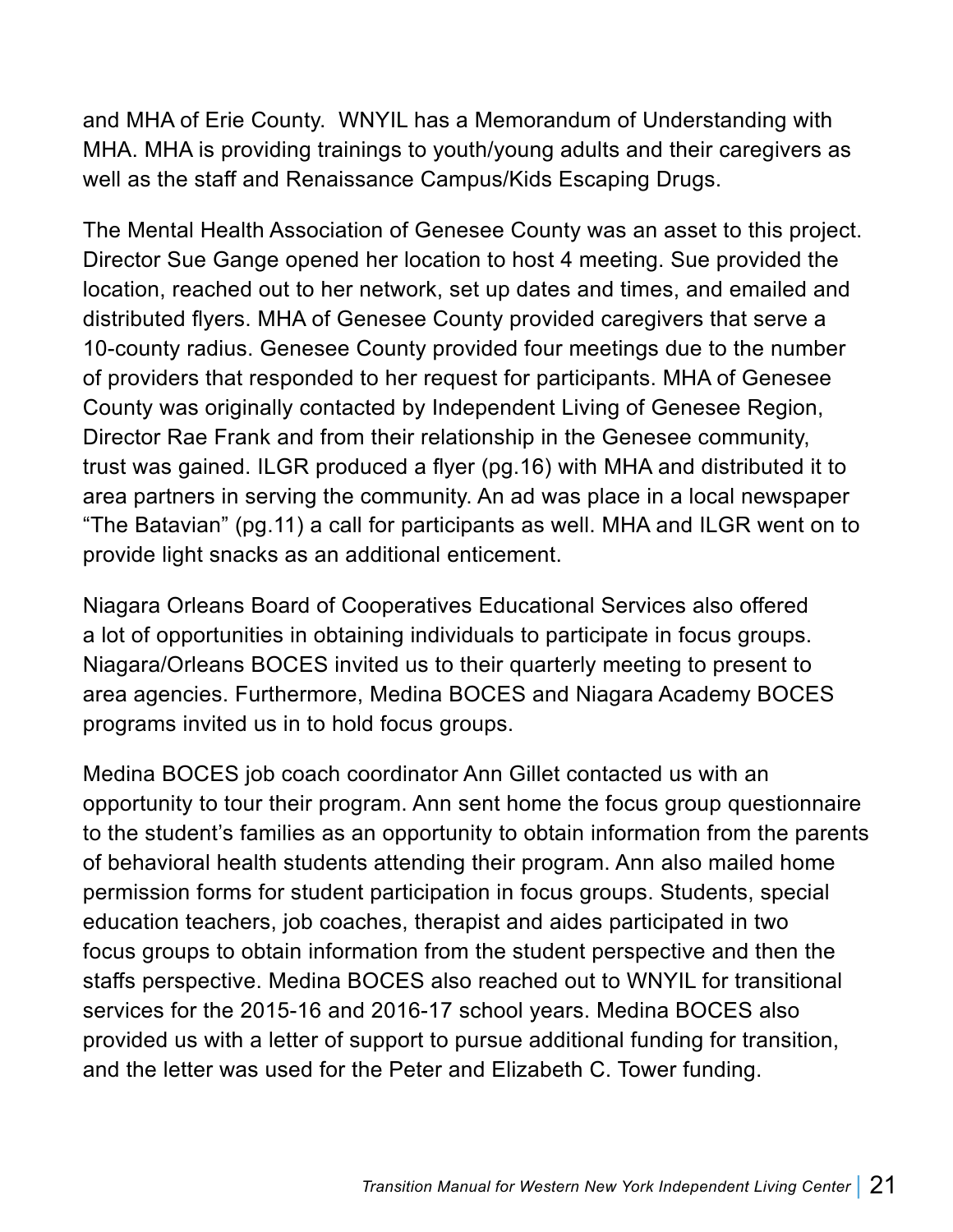Niagara Academ special education teacher Anne Klump sent home releases to caregivers of students attending Niagara Academy requesting permission for the students to participate in transition focus groups. WNYIL has provided transitional services to youth at Niagara Academy for years. In all four groups, there were two youth and two staff. The groups were run simultaneously, first obtaining the information from the students, and then the staff. The information obtained from the two student groups provided us with the transition programming for the 8 week 2014-2015 transition services coordinated by WNYIL.

The Children's Mental Health Coalition of WNY Inc. held their monthly meeting at WNYIL to allow us an opportunity to provide information about the transition focus group and call for stakeholder participation. This coalition covers 17 counties of WNY. Executive Director Mary Skorupa followed up the meeting by emailing her list serve the contact information for participation in focus groups.

Bridges to Health at Baker Victory Services, New Directions Youth and Family Services, Youth Coordinator Leadership Program at the Family Help Center provided stakeholder audiences for WNYIL to present a request for participation at team meetings, parent and youth meetings.

Contact information was then distributed from each of their organizations as well. A posting to the Youth Power media page also placed our information on their social media page. Youth Power attended the Baker Victory Meeting.

Erie County Medical Center Behavioral Health Center, Executive Director Dr. Michael Cummings met with staff at WNYIL. The staff at WNYIL presented information regarding the transition workshops and met Dr. Cummings in hopes of obtaining medical staff to participate in focus groups. WNYIL and Dr. Cummings provide referrals to one another when individuals have a dual diagnosis of an Intellectual Developmental Disability and a Mental Health diagnosis. This relationship continues using the New York Systemic Therapeutic Assessment Resources and Treatment (NY Start) and Access to Psychiatric Through Intermediate Care (APIC) programs that Dr. Cummings oversees in WNY as well as WNYIL offering educational advocacy, Medicaid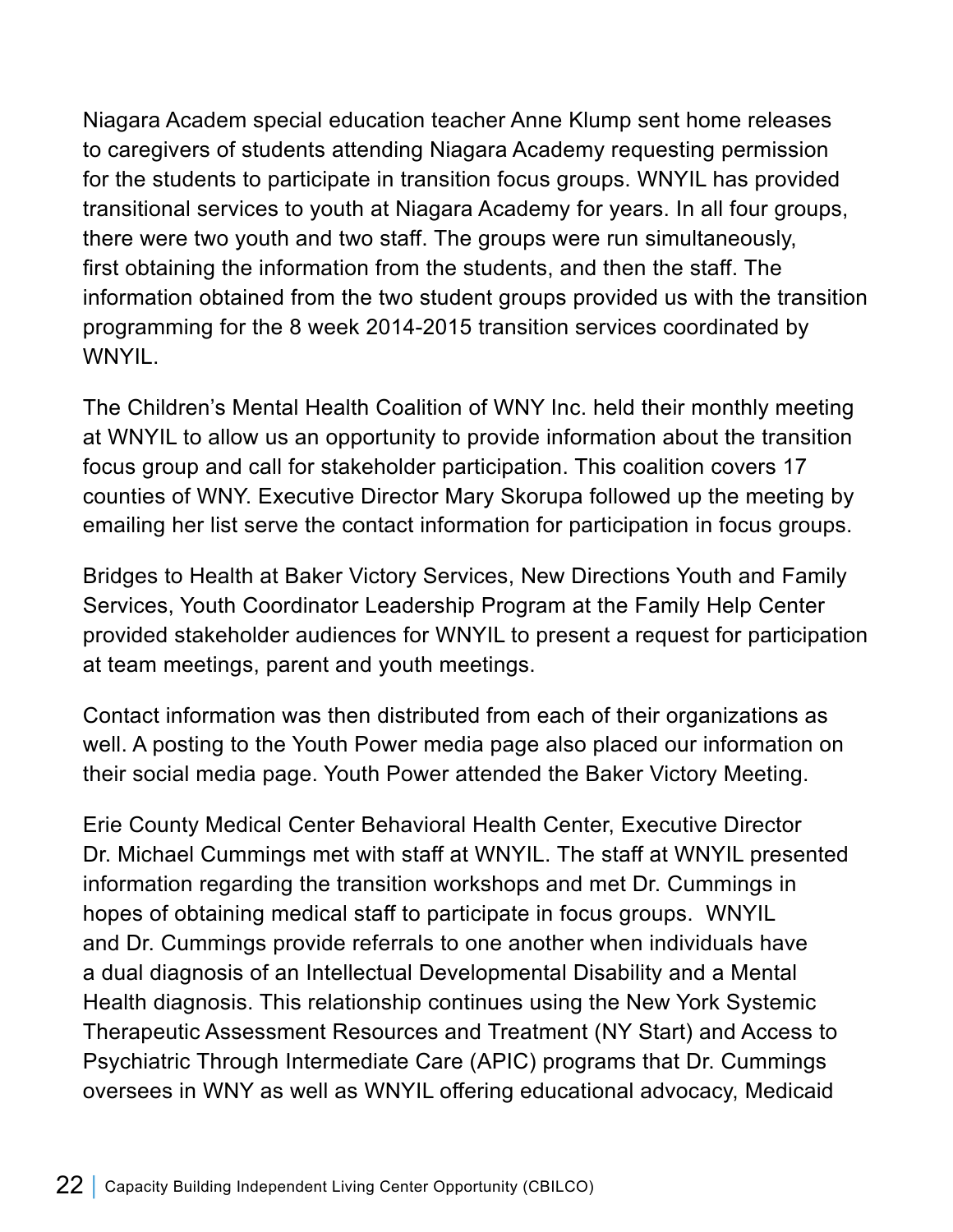Service Coordination and Independent Living Specialist as an opportunity to provide additional support to the youth/young adult as well as caregivers in the household. WNYIL transition specialist Christine Hoff and Dr. Michael Cummings provided a collaborative presentation, "Putting the Pieces Together for Children and Families with Dual or Multiple Diagnoses" to the WNY School Psychologist Association. Cheektowaga Police Department invited the duo to present to officers who respond in the community and wanted a better understanding when responding to homes of individuals who have a dual diagnosis.

Other organizations reached out to us for additional information to share with groups and organizations that would have an interest based on the targeted demographics. West Seneca School District, Erie 2 BOCES Baker Road Program, Erie 1 BOCES transitional team, Buffalo Hearing and Speech, Link Inc. and Cantalician Center. Additional information was provided over phone and followed with an emailed attachment providing additional information for them to distribute.

Staff attends monthly meetings with DDAWNY transition and SEPAC to provide information at their meeting to organizations that might have stakeholders interested in participating.

#### **Provide any methods used to market the project to the target population/consumers:**

#### *Pgs. 23-24*

Western New York Independent Living reached to groups we work with under "Support to the Community". Please see the group and their purpose statements listed below.

- Developmental Disabilities Alliance of Western New York (DDAWNY) Transition Committee
- Purpose: To collaborate with local DD agencies in improving school to work outcomes for transition-aged youth with disabilities in Erie County.
- Special Education Parent Advisory Council (SEPAC)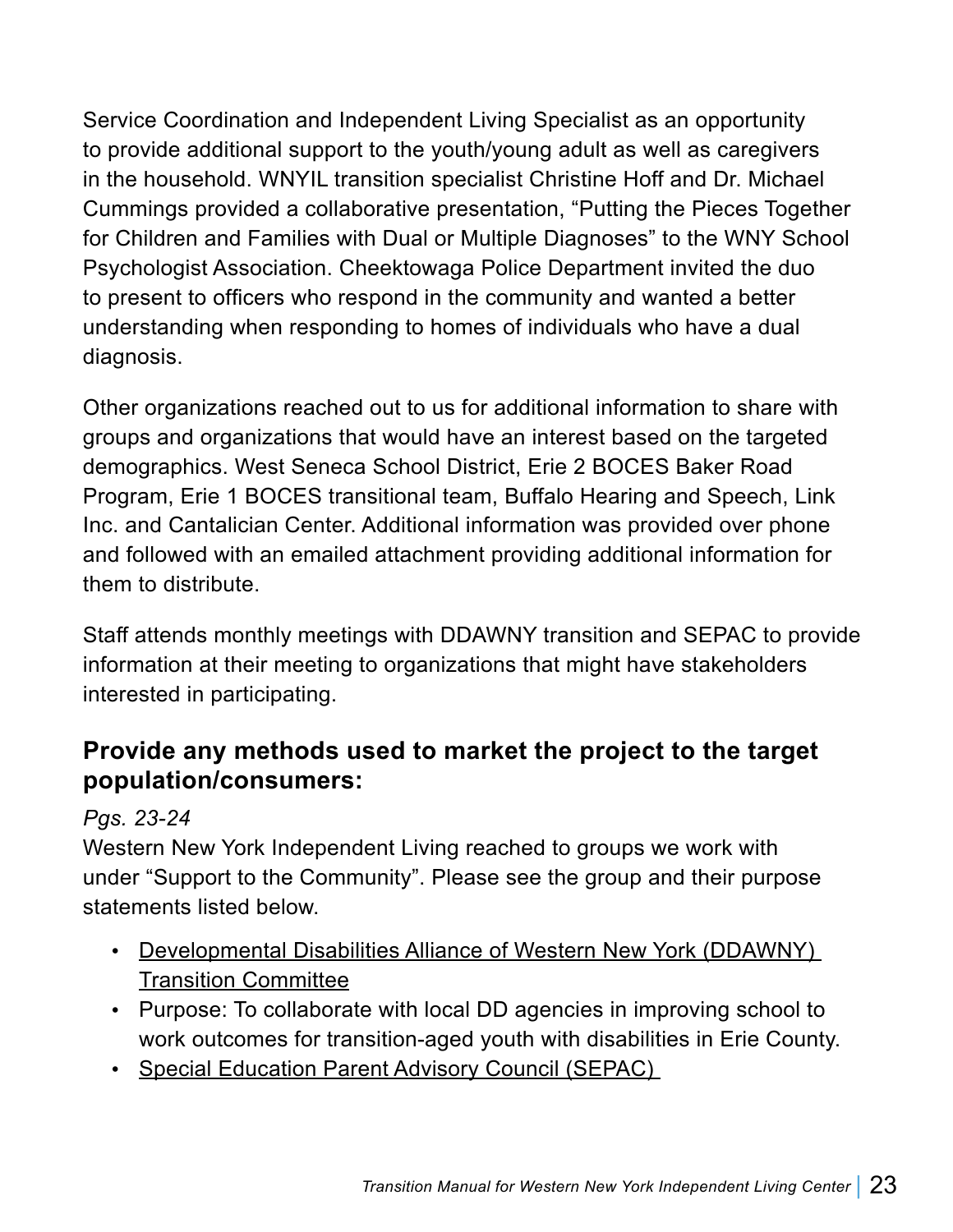- Purpose: to collaborate for promotion of innovative educational environments where children with disabilities have equal access to educational opportunities.
- Children's Mental Health Coalition of WNY
- Purpose: To strengthen family support services, to promote awareness of children's mental health issues, and to promote collaboration with providers.
- Regional Community and School Alliance (RCASA)
- Purpose: To continue the collaboration of the Model Transition Program of Orleans and Niagara Counties BOCES school districts.

Through the groups listed above, we received phone calls from other area BOCES and had the participation of Parent Network at access to youth groups and mental health organizational providers listed under "means" section above. The above groups are not just agency and systems providers, but are also made up of individuals and their caregivers. WNYIL also had flyers and press releases with request for focus groups participants.

We offered focus groups to be set up at one of our family of agencies, or to come out to their organization to run the focus groups.

*Press Release was emailed to the agency list serve on April 7, 2015*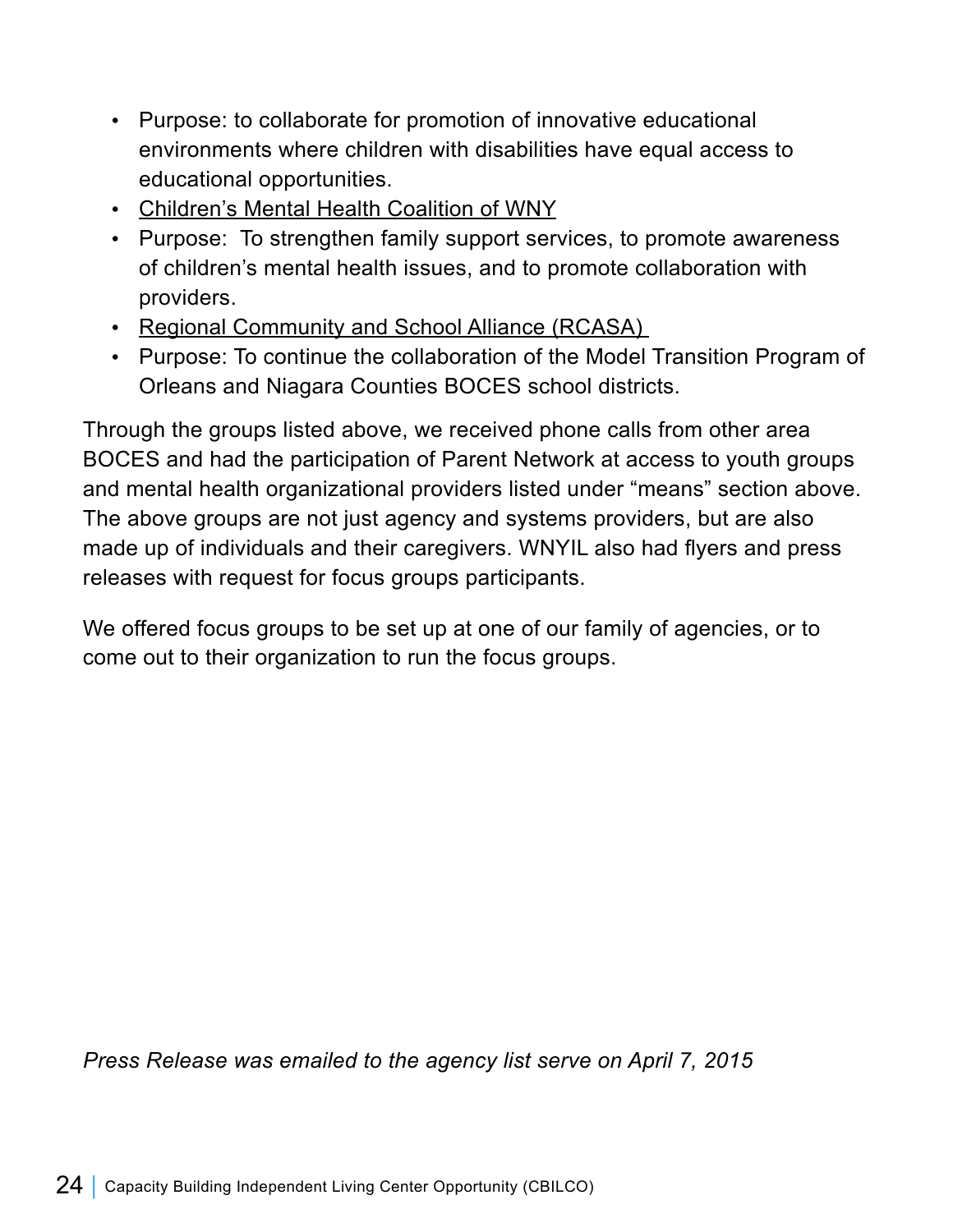The Batavian WNY Independent Living April 9, 2015 - 4:32pm

#### **WNY Independent Living seeks feedback on young people with mental/behavioral health problems**

posted by Billie Owens in **Announcements, WNY Independent Living.** 

*Press release:*

WNY Independent Living, Inc., wants feedback from youth and young adults 14- 24 years of age with mental /behavioral health problems and their parents and educators.

Focus groups are wanted that are comprised of individuals with a "behavioral health" diagnosis, parents of youth/young adults with mental/behavioral health challenges and/or educational service providers/teachers who work with youth/ young adults. These focus groups are focused on areas which include disability, developmental/mental health challenges, substance abuse/use, trauma, eating disorders, and environmental disabilities, etc. Focus groups are available to youth/young adults, parents, teachers and service providers.

Each focus group is looking to create a report which shows what stakeholders (youth/young adults, parents and services providers) feel is needed in Western New York to support youth/young adults with mental health/behavioral health needs, parents/caregivers, and education/service providers. Through the overall outcome of the focus groups, WNY Independent Living's goal is to create programs and services which will close gaps in current behavioral health services, training, and information to provide to youth/young adults, families and educators within the WNY community.

The focus groups can be set up at any location or WNY Independent Living, Inc., can provide a location in Lockport, Niagara Falls, Buffalo and Batavia.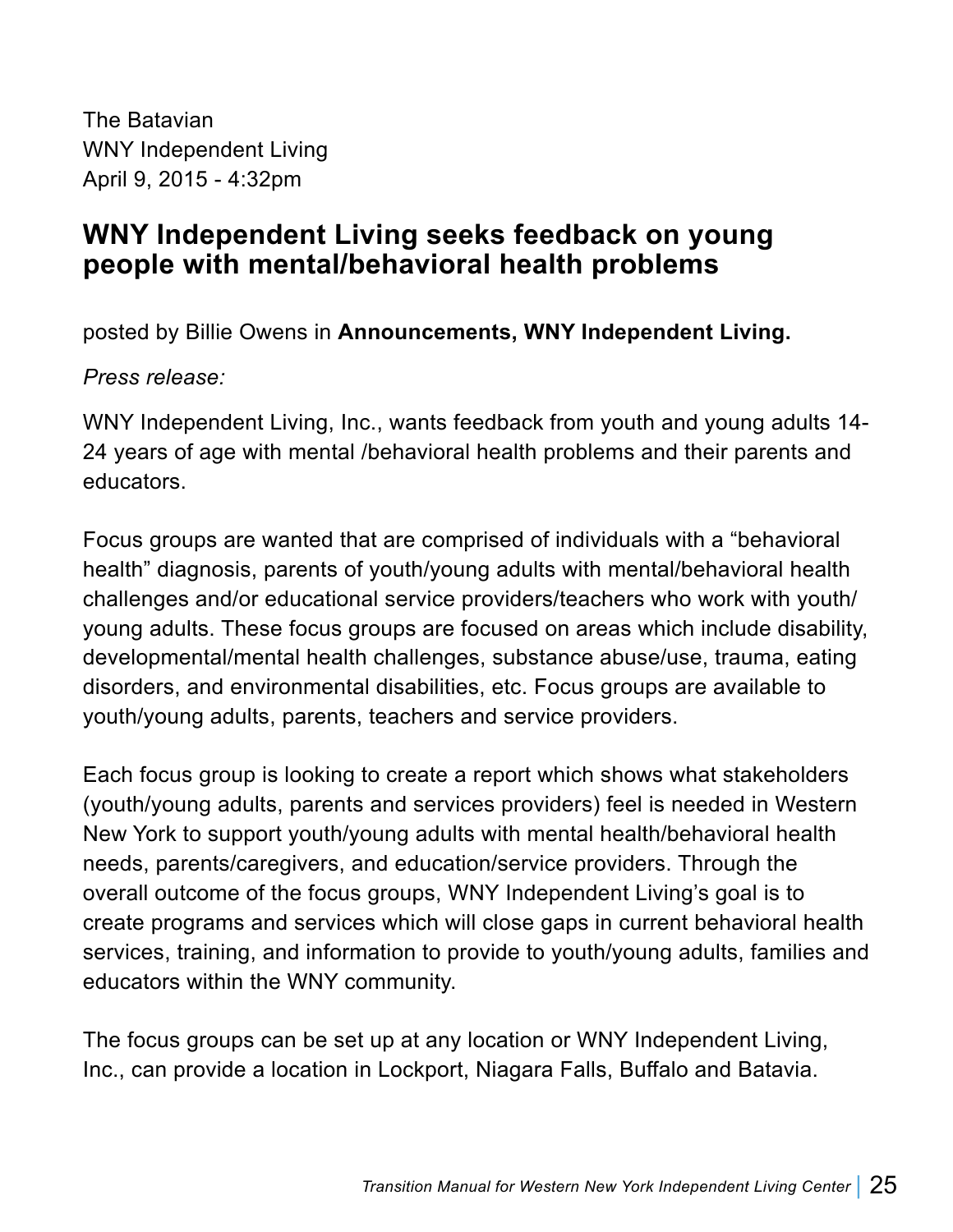The focus group takes approximately 1.5 to 2 hours to complete. We greatly appreciate input as it will create long term outcomes and goals to assist transition age youth/young adults in need of support while attending high school, transitioning to college or work and in being successful and sustaining employment down the road.

Our goal is also to divert youth in high school from dropping out based on mental health/behavioral health challenges and needs.

If interested in being part of a focus group to design new and inventive future services please contact Lynnette Torgalski at (716) 836-0822, ext.154, or e-mail at <u>Itorgalski@wnyil.org,</u> or Chris Hoff at (716) 836-0822, ext.1103, e-mail at choff@wnyil.org.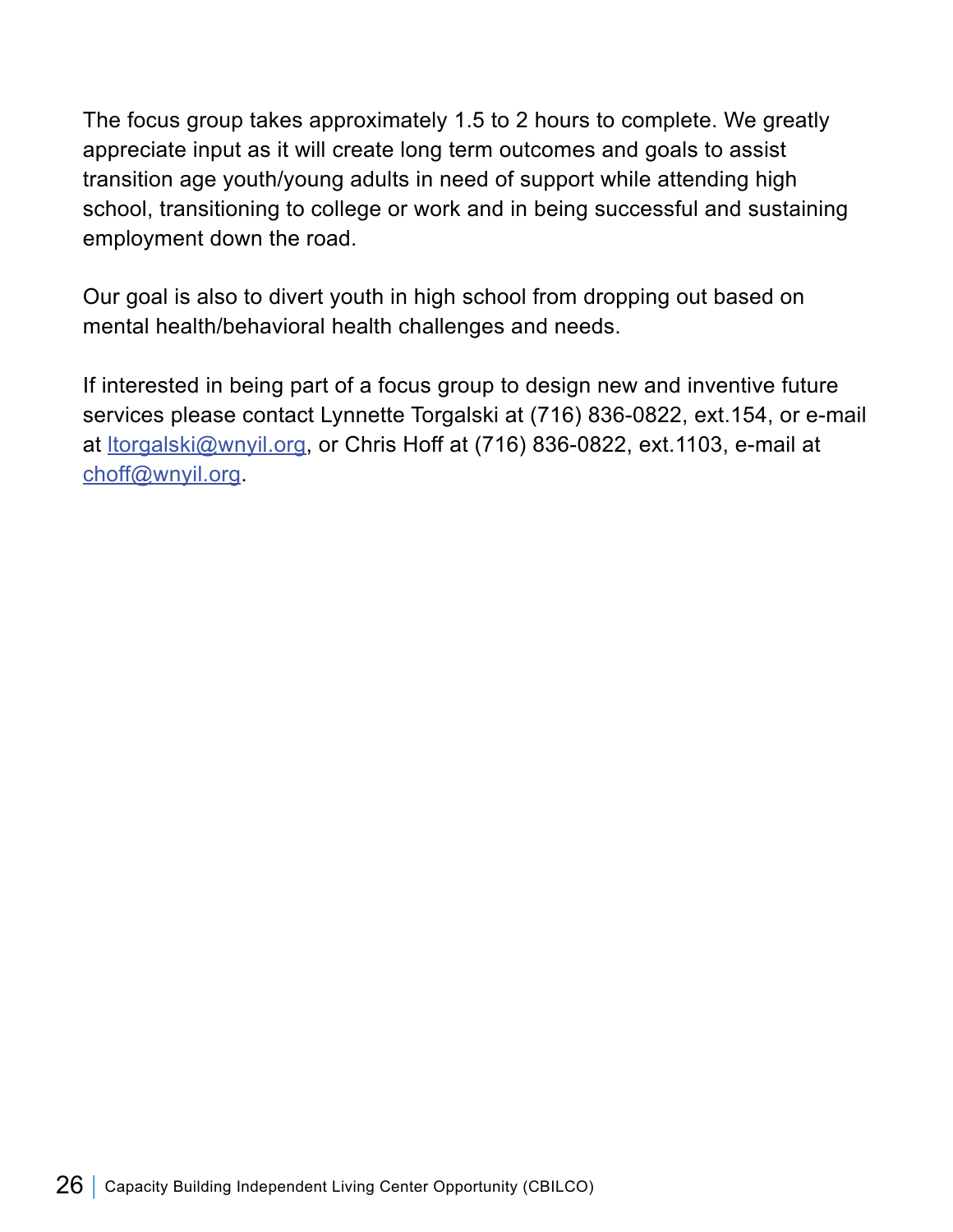## **Lockport Union Sun Journal**

#### **Mental health focus groups being formed**

Apr 13, 2015

Western New York Independent Living Inc. is putting together "focus groups" to suggest needed support for youths and young adults ages 14 to 24 who have mental health or behavioral health needs.

Individuals with a behavioral health diagnosis, parents of youths and young adults with mental/behavioral health challenges, and educational service providers who work with them are being recruited.

WNYIL says it will use the outcomes of the focus groups to create programs and services that close gaps in existing behavioral health services, training and information. One goal is to divert high school-age youths from dropping out of school because of mental/behavioral health challenges and needs, according to Katie Trombley, director of outreach and community engagement.

Focus groups convene one time, for 1 1/2 to 2 hours. They can be set up anywhere or WNYIL will provide a location in cities where it has offices including Lockport.

For more information about the focus groups, contact Lynnette Torgalski at 836- 0822, extension 154, or email **Itorgalski@wnyil.org**; or Chris Hoff at 836-0822, extension 101, or choff@wnyil.org.

WNYIL provides programs and services for individuals with disabilities in a seven-county region.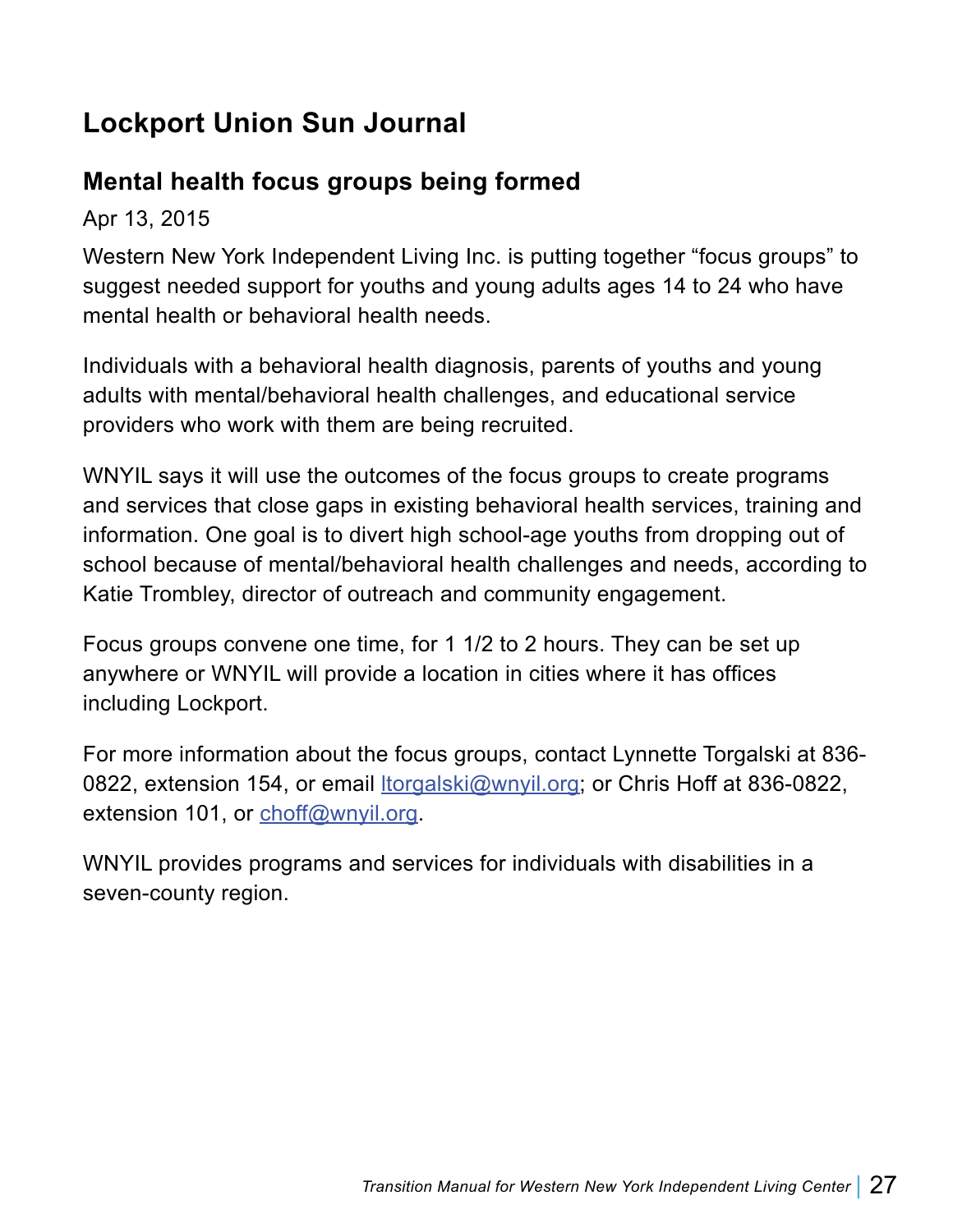## **Posted March 2015 Youth Power Website**

## **Youth Power Posting to Their Social Media Page**

http://archive.constantcontact.com/fs153/1102254033618/ archive/1120202673852.html

Western New York Independent Living, Inc is looking to run focus groups across youth Ages 14-24. The youth include developmental, mental health, behavioral health; this is to include Substance Abuse, Environmental, Trauma and Eating Disorders. The Focus groups will be made up with stakeholders in the following areas: outside Agencies (working with youth with developmental, mental health including substance abuse, eating disorders etc.), parents/guardians, teachers, and youth 14-21 (in and out of school).

The focus groups will run approximately 2 hours in length and will be split into individual stakeholders groups. (Parent and Youth groups may be facilitated at same time separate rooms for convenience.)

The more stakeholders involved the better outcome to create needed services as identified by those that are affected.

Western NY Independent Living, Inc. is looking to start with groups in Erie, Niagara, Genesee, Orleans and Wyoming County. We will also look at other groups as well, once again the more information the better we can serve. To set up focus groups Please contact Lynnette Torgalski (716) 836-0822 x154 or Christine Hoff x143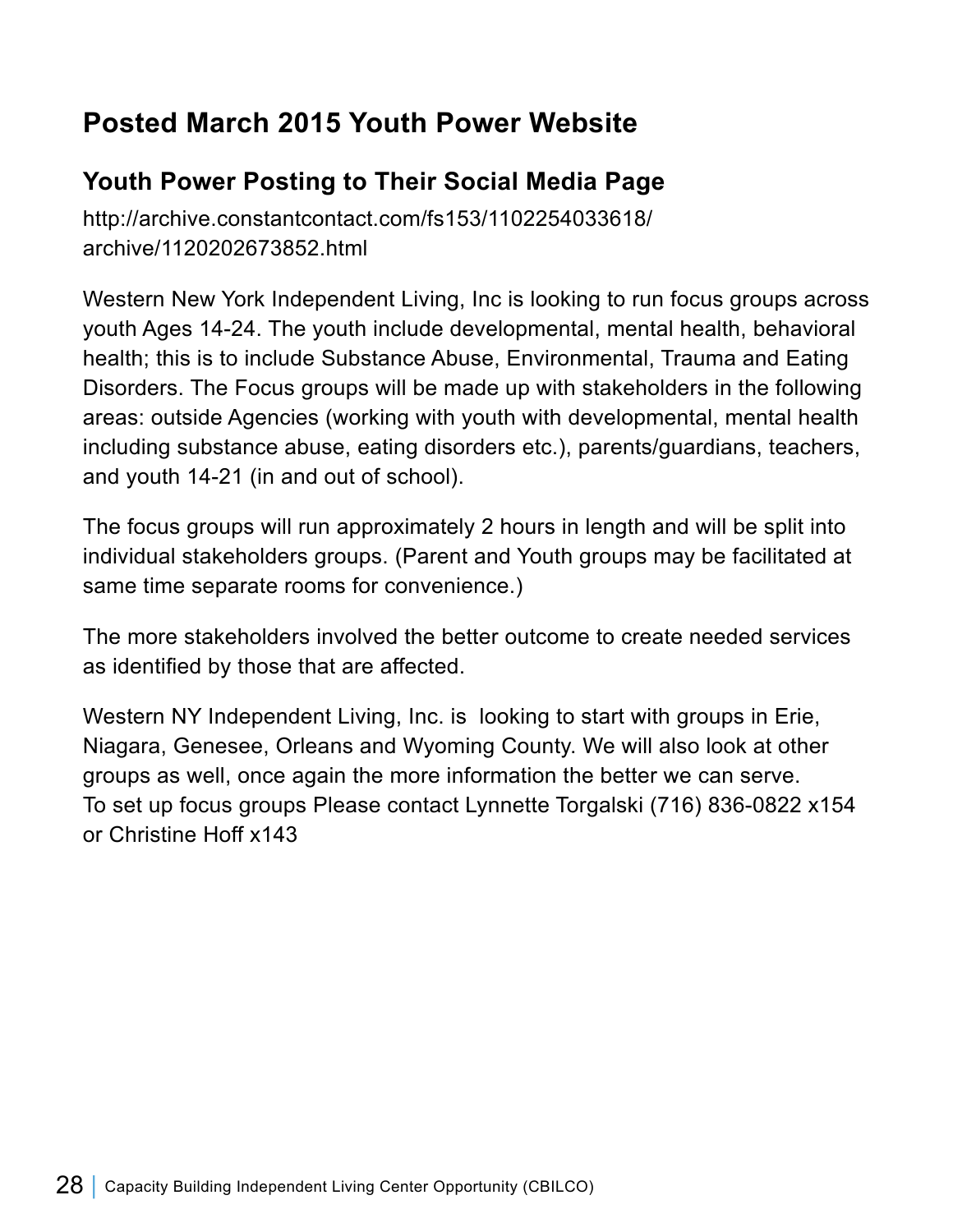#### **Bulk emails as well as individual emails were completed with the letter below:**

Baker Victory Services Bridges to Health, Department Head, Health Care Integration; Max Donatelli, Jr. invited us to present at staff meeting to request participation in focus groups. The following information was shared with them on April 15, 2015: \*

Children's Mental Health Coalition of WNY, Inc., Executive Director Mary Skorupa allowed WNYIL to host her February WNY Collation meeting where we could provide information regarding our request for focus groups. Mary also emailed her entire WNY list serve group on February 9, 2015 and provided them the following information: \*

*\*Western New York Independent Living, Inc is looking to run focus groups across youth Ages 14-24. The youth include developmental, mental health, behavioral health; this is to include Substance Abuse, Environmental, Trauma and Eating Disorders.* 

*We are looking for successful transition to sustaining independence in adulthood.*

*The Focus groups will be made up with stakeholders in the following areas: Outside Agencies (working with youth with developmental, mental health including substance abuse, eating disorders etc.)*

*Parents/Guardians Teachers Youth 14-21 (in and out of school) Youth 18-21 (out of school)*

*The focus groups will run approximately 2 hours in length and will be split into individual stakeholder's groups. (Parent and Youth groups may be facilitated at same time Separate rooms for convenience.)*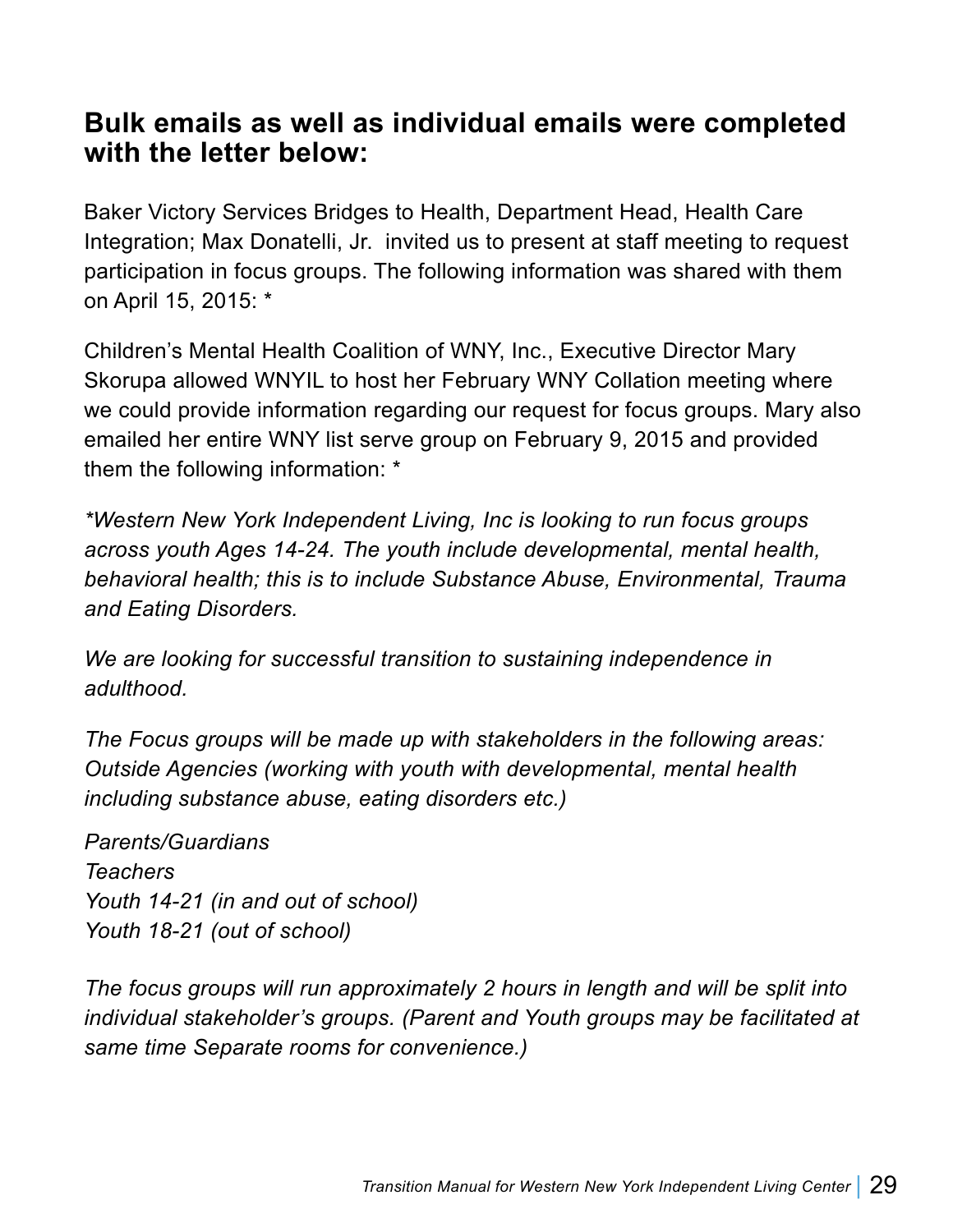*This is an opportunity for groups to identify 3 main items: If a series of classes were developed for parent and transition age youth what do you feel the topics need to be?* 

*From your "stakeholder position" and perspective what is needed for successful transition?*

*What current programs are out there to meet those needs? If you were to develop the perfect program to assist youth with behavioral health needs in transition what is needed to make it effective?* 

*We are willing to come to your location, provided needed consent forms, review survey before meeting with groups of parents or youth at your agency.* 

*The more stakeholders involved the better outcome to create needed services as identified by those that are affected.* 

*We are looking to start with groups in Erie, Niagara, Genesee, Orleans and Wyoming County. We will also look at other groups as well, once again the more information the better we can serve.*

*To set up focus groups Please contact Lynnette Torgalski (716)836-0822 x154 Christine Hoff x103*

*Thank You*

Facebook was also a means for reaching out to participants. Staff used their links as a peer to their peer groups to request participation in focus groups. Both individuals working this project have youth who qualify under the definition of behavioral health ages 14-24 transitioning.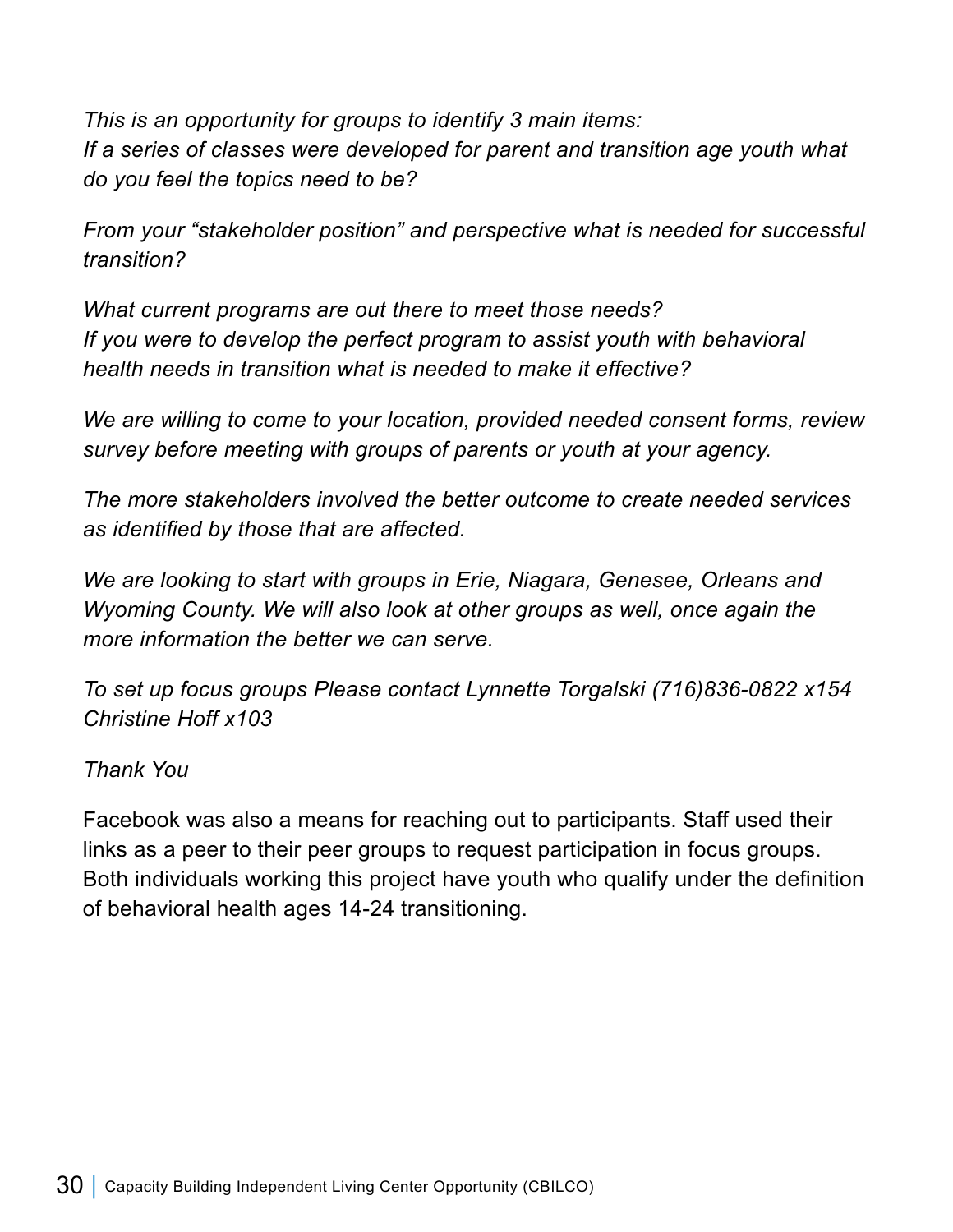Transitional Age Services Behavioral Health Youth Ages 14-24

#### **SAVE THE DATES**

June 9 & 16th

Independent Living Center of Genesee Region along with the Support of the Mental Health Association will be running Focus Groups in your area to identify what is needed to sustain youth 14-24 in school, college and employment.

#### **What are we looking for?**

Your expertise working with youth!

This is a call to providers working with Youth 14-24 to identify GAPS in services that can support Transition Age Youth 14-24 with Behavioral Health

#### **Who should participate?**

Anyone who works with Transition age youth 14-24 with a diagnosis of Developmental and/or Mental Health, Trauma, Substance Abuse, Environmental Disabilities ETC.

#### **Why should I participate?**

Do you turn to look for services that are not there and wish were? Are you looking for someone who can fill the gap for that individual where your services cannot? One agency cannot do it all, but by working together we might be able to sustain a student in school, college, continuing education and employment for a healthy future.

#### **How do I register to be a participant?**

By being part of a focus group! Please contact the Mental Health Association (585) 344-2611 Provide Name, Agency, Position, and Date and Time of Attendance.

#### **Where and When YOU ask?**

Mental Health Association Genesee County 25 Liberty Street, Batavia, NY 14020

June 9, 2014 10:00-11:30 AM for Mental Health Service Providers June 9, 2014 1:00-2:30 PM for Developmental Disability Service Providers June 16, 2014 10:00-11:30 AM for Substance Abuse Related Service Providers June 16, 2014 1:00-2:30 PM for Legal/Justice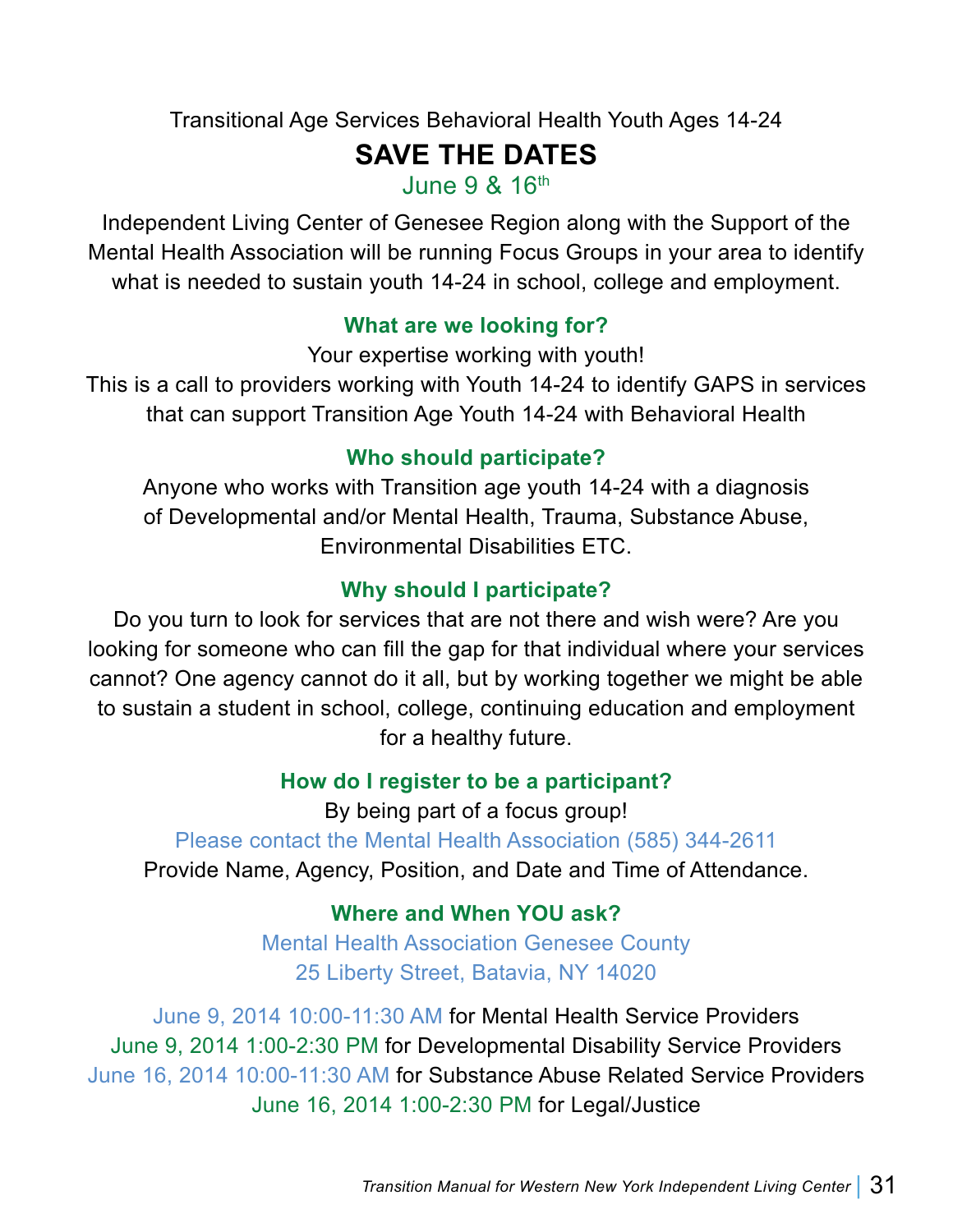## **System Family Service Provider/Supports**

**Provide examples of any training materials developed for the project (target population, partnerships, community outreach) and how they were evaluated. Information for the purposes of outreach were in the proposal that identified that targeted population. The targeted population was identified in all request for participation as well as the activity that we were trying to identify the needs to support through information identified by the target population and end user.** 

#### *Pgs. 32-35*

"Training materials" were not developed for our project. WNYIL instead created focus group script, identified stakeholder's and ran focus groups. The information and steps are as follows:

- 1. Create Focus Group Script
- 2. Identify Focus Group Participants
	- Transition Age Youth (14-24) with behavioral health
	- Parents and Caregivers of (TS 14-24)
		- Who work with individuals 14-24 with behavioral health needs and transitioning
	- Educators, School Therapist, Aides, Social Workers and Counselors
	- Agency Providers
	- Employers
	- Medical Providers
- 3. Items needed to run focus group
	- Easels-Flip Chart
	- Markers
	- Recording devise
	- Sign in Sheets
	- Consent Forms for student participation

## **Our Focus Script:**

Questions pertaining to youth successful transition in to sustaining independence in adulthood: Transition age youth (14-24) being split into categories-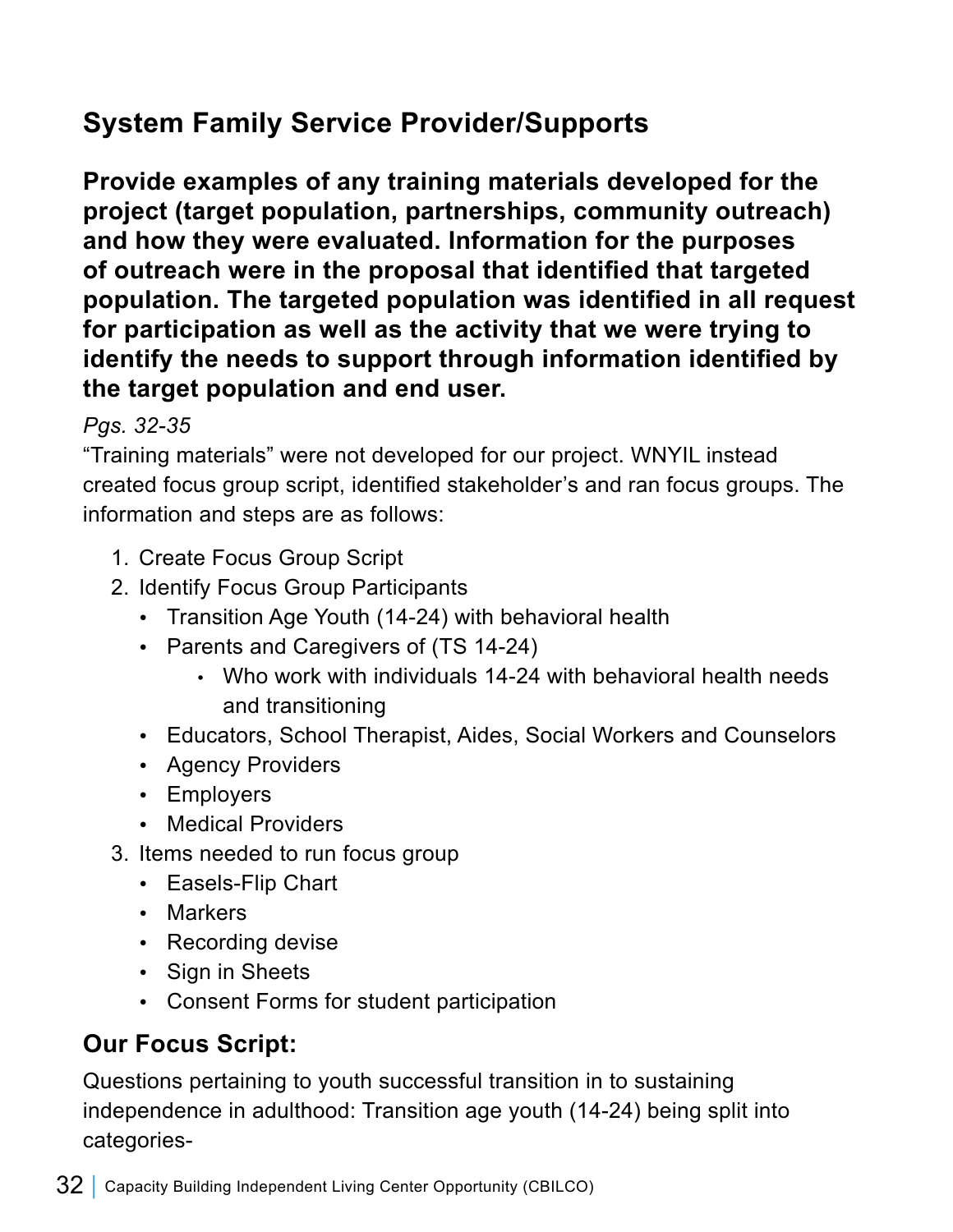- A) Those still in High School
- B) Those out of High School
- 1. If a series of classes were developed for parent and transition age youth what do you feel the topics should be? (Create list) (Vote to create top 3)
- 2. From your perspective as a teacher, service provider, parent or student, when thinking about transition in and out of school, what is needed by transition age youth 14-24 to support successful transition to sustain independence in adulthood:
	- What is needed to assist the youth in getting through school?
	- What is needed outside of school to assist the youth in navigating school?
	- What is needed to assist transition age youth in getting back into school?
	- What supports are needed by the youth with a disability in his transition years?
	- What resources does this group need?
	- What activities are needed?
	- What knowledge is needed?
	- What skills are needed?
	- What is needed by the youth in school?
	- Home? Community?

(Vote to get the top 1/3) (Ask series of questions to get specifics)

Questions about existing programs-

3. Now that we have prioritize the needs of youth with behavioral disabilities, and we have prioritized those needs; what programs or services are currently available to assist in meeting those needs?

> #1 need #2 need #3 need (list them on a chart) Then ask the following question for each service/program you have.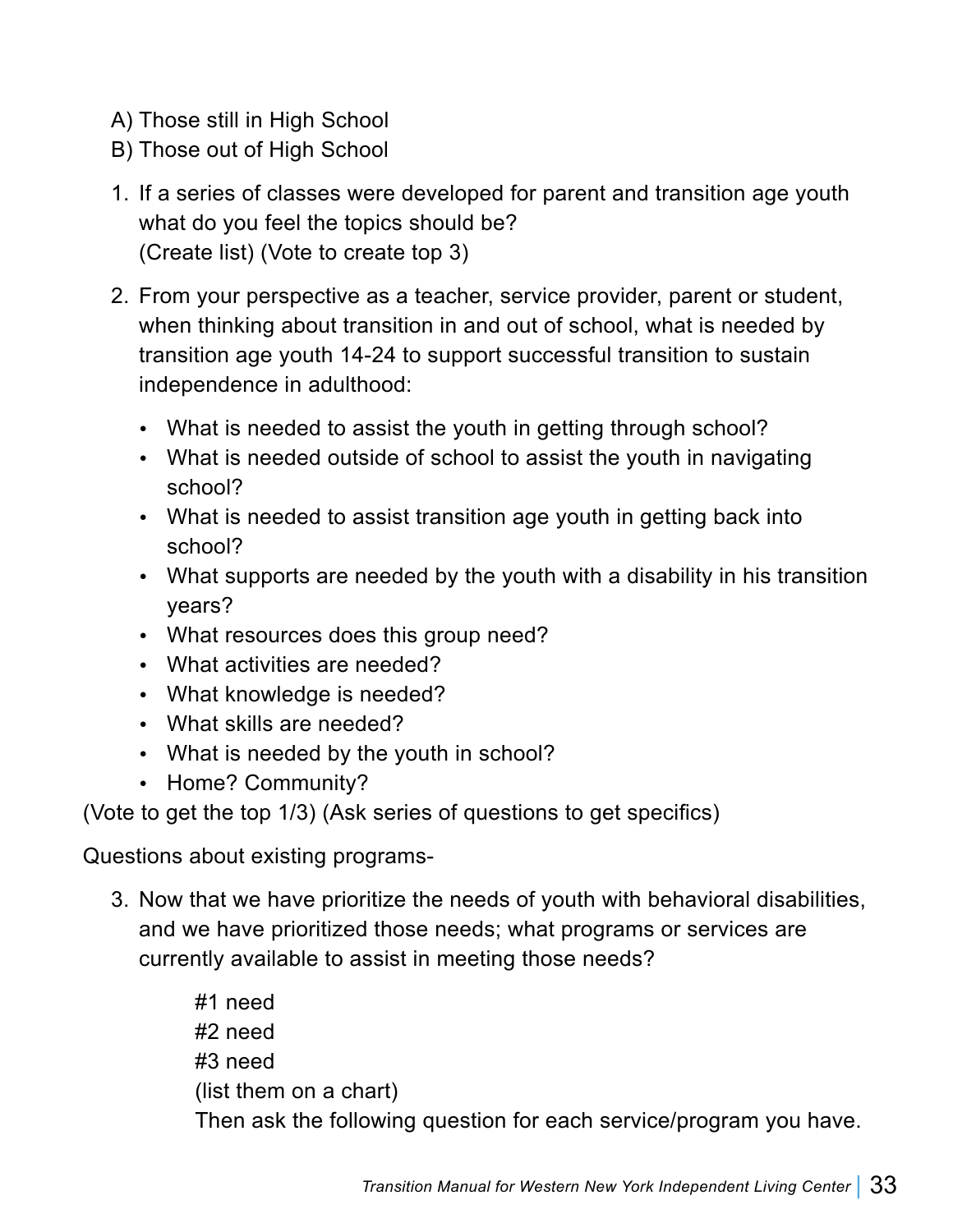List all Positives:

- What are the benefits of this service/program?
- What is the value of the program?
- What positive aspects does this service have?
- What is good about that program?
- What barriers does this program eliminate?
- Who can access the program?

Now for the negative:

- What are the limitations of the program?
- What is bad about that program?
- What are the barriers to families with the current programs?
- What are the restrictions of the service?
- Who is not able to use the program that might need it?
- What prevents this program from meeting the need fully?

Development of the Idea Transitional Peer/support program:

4. If you were to develop a peer/support program to assist youth with "behavioral health disabilities" in transition from school to the community, school to college, or college to work, what would the program need to make it "Effective"?

List of peer/support programs-

1-Develop List

2-Vote on top 1/3 (provide # of votes each based on the # of items) 3-Implement the following questions to that list

- What disabilities would need a peer/support program as it relates to behavioral health disabilities?
- What age group(s) would need the service?
- What services should it offer?
- What supports should there be?
- Where should their services/programs be offered?
- How should the program be advertised?
- How would you like to see it provided?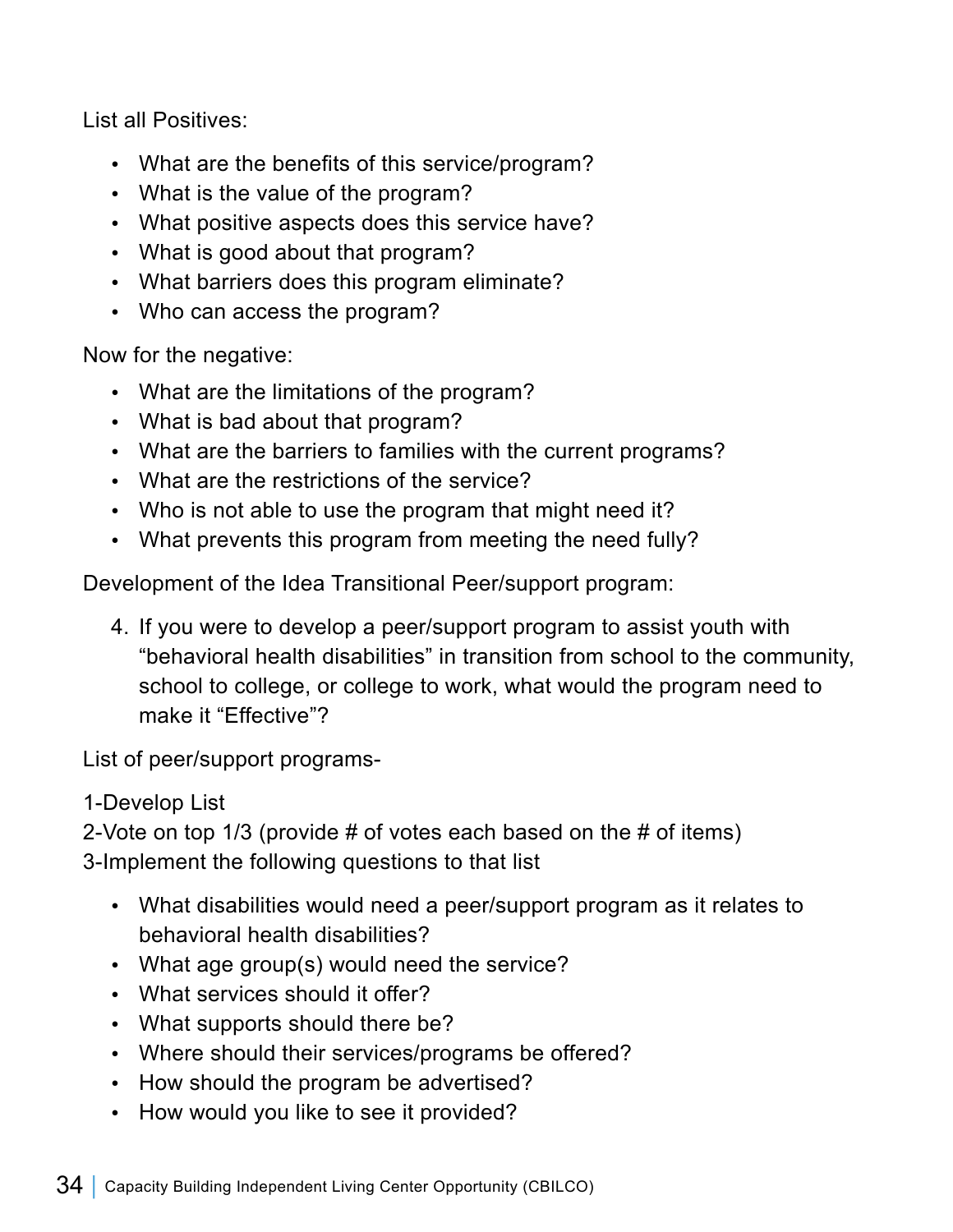- How should the youth access the services/program?
- How often should it be made available?
- What technology should be used to provide the service?
- What times of the day should they be available?
- What supports are needed to help youth access the service/programs?
- What supports are needed to assist the youth in school?
- What supports are needed out of school?
- What should be offered for youth in school?
- What should be offered for youth who have dropped out of school?
- Who would you like to see provide this service?
- What is needed to make this program work?
- How can it be made more accessible?
- Who should this service be made available to?
- When is it needed?
- Extra Credit: What would you call this program?

#### **Describe how consumer input was obtained and consumer control maintained during the project.**

*Page 35*

- 1. Consumer control in focus group activity. There were 99 participants in the scripted focus group activity. Of the 99 participants involved 46 were individuals between the ages of 14-24 with a behavioral health diagnosis and parents/caregivers. Individuals and parent/caregivers were in separate groups, not the same.
- 2. Consumer control in classroom setting. Individuals 14-24 with behavioral health diagnosis voted on and determined the curriculum that they would like to be informed on. The students were also looking for a "peer role model". Individuals brought into provide curriculum were peers with information from different perspectives. The peers were an opportunity for students to be engaged by someone relatable, and could ask questions from a similar perspective.
- 3. Individual 1-1 consumer control. Individuals working with our educational advocate who are between the ages of 14-24 develop their goals. Goals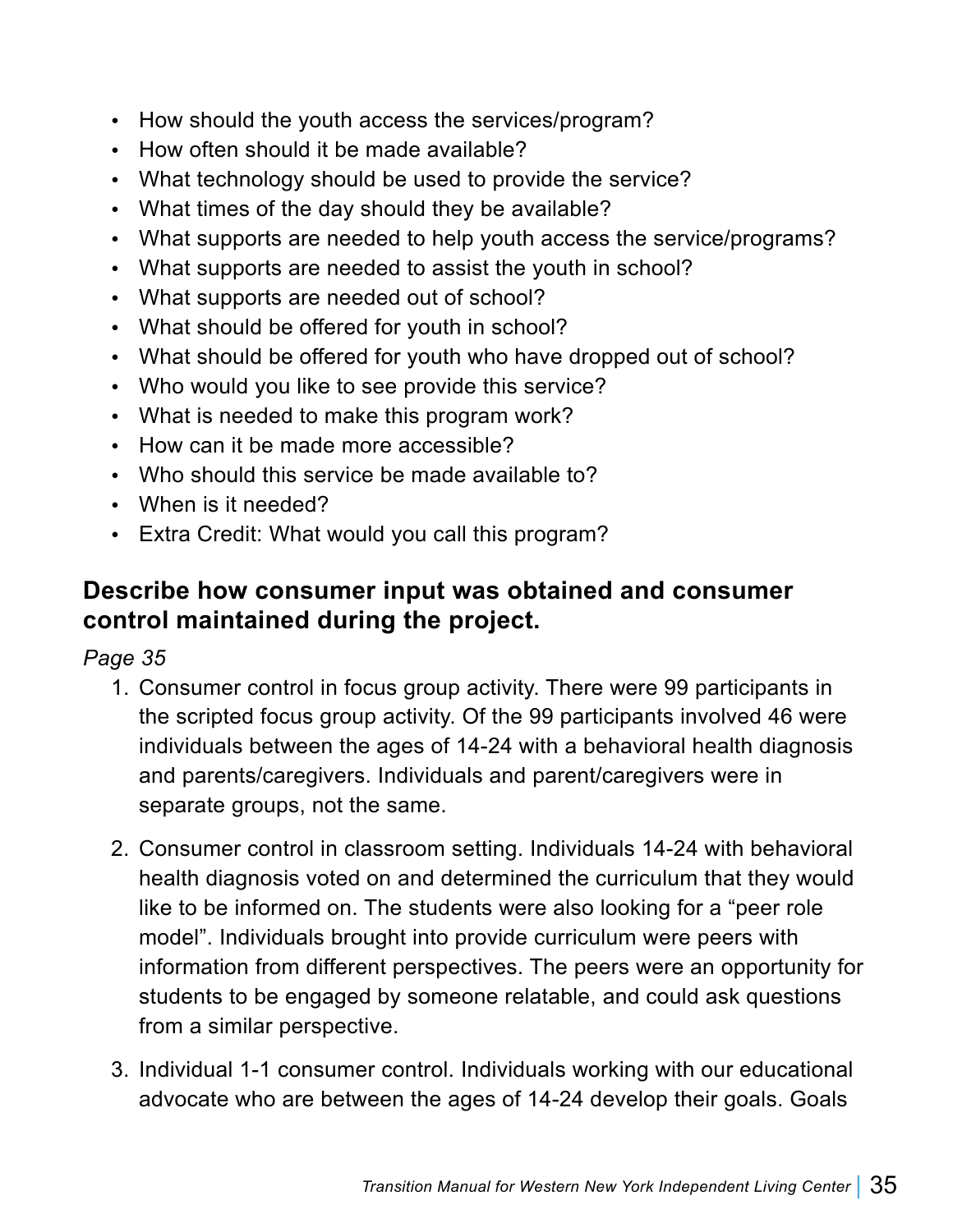are transitional age in nature, whether support in their Individualized Educational Profile, alternative education options, benefits advisement or information and referral or other.

4. Please note on pgs. 45-56 when asked "to design a perfect program for successful transition" that the information captured on these pages is specific from three groups of youths between the ages of 14-21. This information is from the end user and potential consumer of those services.

# **Focus Group Outcomes Identified the Following:**

#### *Pgs. 36-60*

What "Topics" stakeholders felt parents needed to support their transition age youth in a successful transition into independence in adulthood? Each participant in the focus group was allowed three votes based on the needs presented by the various participants within their group. The information was then compared has it was identified by each of the focus groups that were held. Information that appeared similar or relevant in nature was grouped together to come up with the following "needs list". The numbered items are followed with the individual topics and number of focus participants that voted for them.

72 of the 99 individuals who participated in focus group voted for the following: 57 From the various stakeholder's groups + 15 youth interest(s):

- 1. "A training that teaches parents how to communicate with their youth in an interactive way that includes listening. A training that teaches the parents "to parent", be accountable and support the youth in their areas of interest." (The statement is paraphrased from the language provided and ranked by participants. The breakdowns follow the initial number.)
	- $\cdot$  (15) "A training teaching parents how to be nicer and more understanding of our disabilities."
	- (13) "Training on how to communicate with youth and build them up, how to engage them in a conversation, parent-having accountability to parent and support the youth in their area of interest."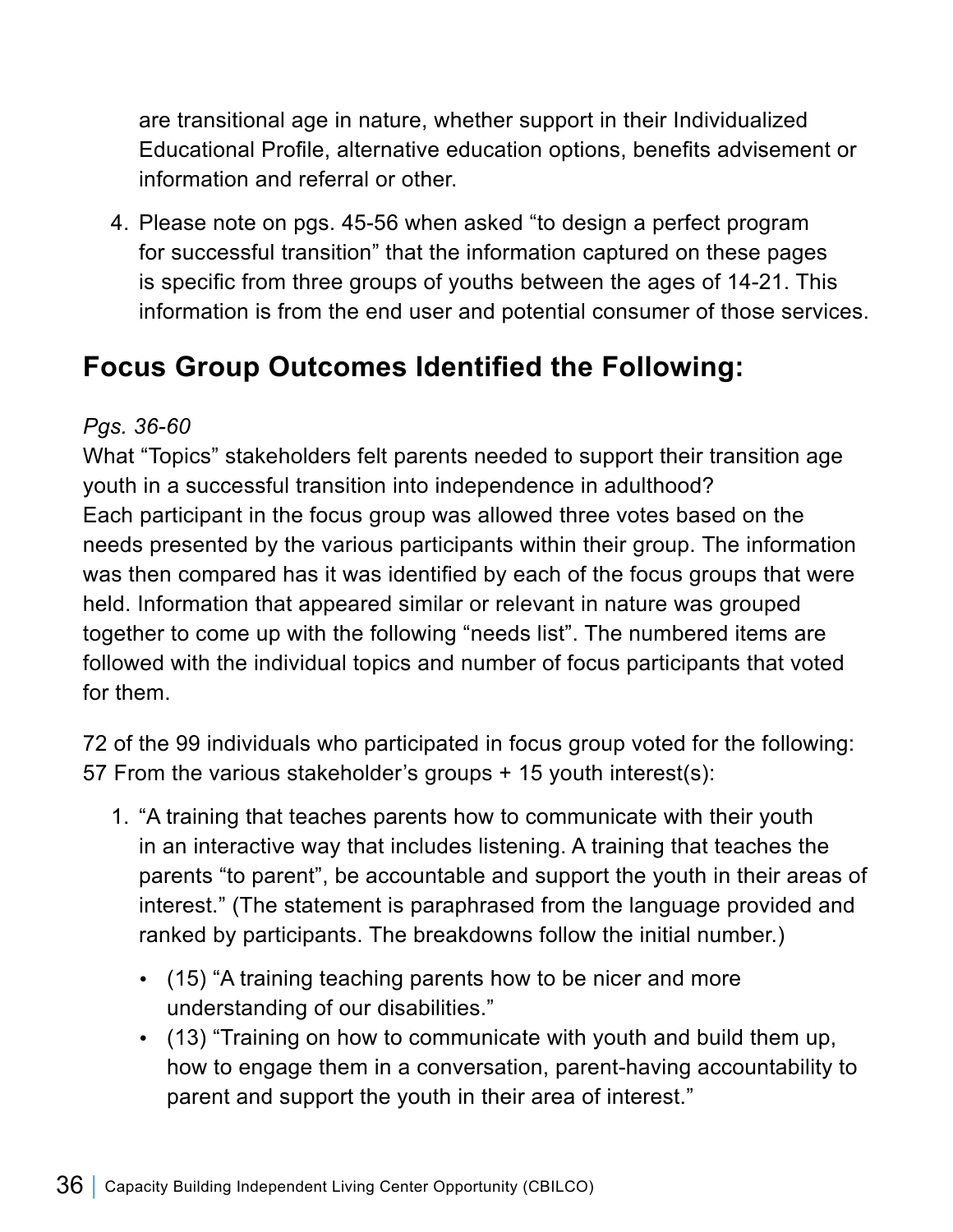- (11) "Effective communication and learning to listen to us without hands on or screaming."
- y (11)" Learn to take an interest in what "I" want to do."
- (7)" Learning how to communicate with their child in an interactive way about their disability and future."
- (11) Extra-curricular activities identifying and supporting our interest
- y (4) Interest driven education and real transition based on "individuals" likes and desires

### **47 participants supported the following need.**

- 2. "A training that teaches parents about the child's disability, co-occurring disabilities and the behaviors that can occur. Providing an understanding of the youth so they can better advocate."
	- (15) A training teaching parents about our disabilities so they can better advocate for us
	- $\cdot$  (15) A training for parents to help us with our behaviors
	- (5) A real education on specific disabilities
	- (2) Trainings for parents on co-occurring disabilities
	- (10) Understanding the child's disability

## **38 participants supported the following need.**

- 3. A top down system training that empowers a parent to be able to navigate the systems and advocate for their youth. Provide information to parent on all Federal, State and Local systems and language used in the various systems. (Stakeholders also requested the development of creating peer groups for relationship building.)
	- (10) Systems Education-Information on how each of the various systems works in whole and in part. ACCES-VR, School Districts, Residential Treatment, Counseling as well as Office of Mental Health, OPWDD, NYSED and Medicaid
	- (5) Systems and services trainings foundational skills building that follows the parent(s) having components of navigating and advocating the systems (NYSED, DOH, OPWDD, OMH, Medicaid, Medicare,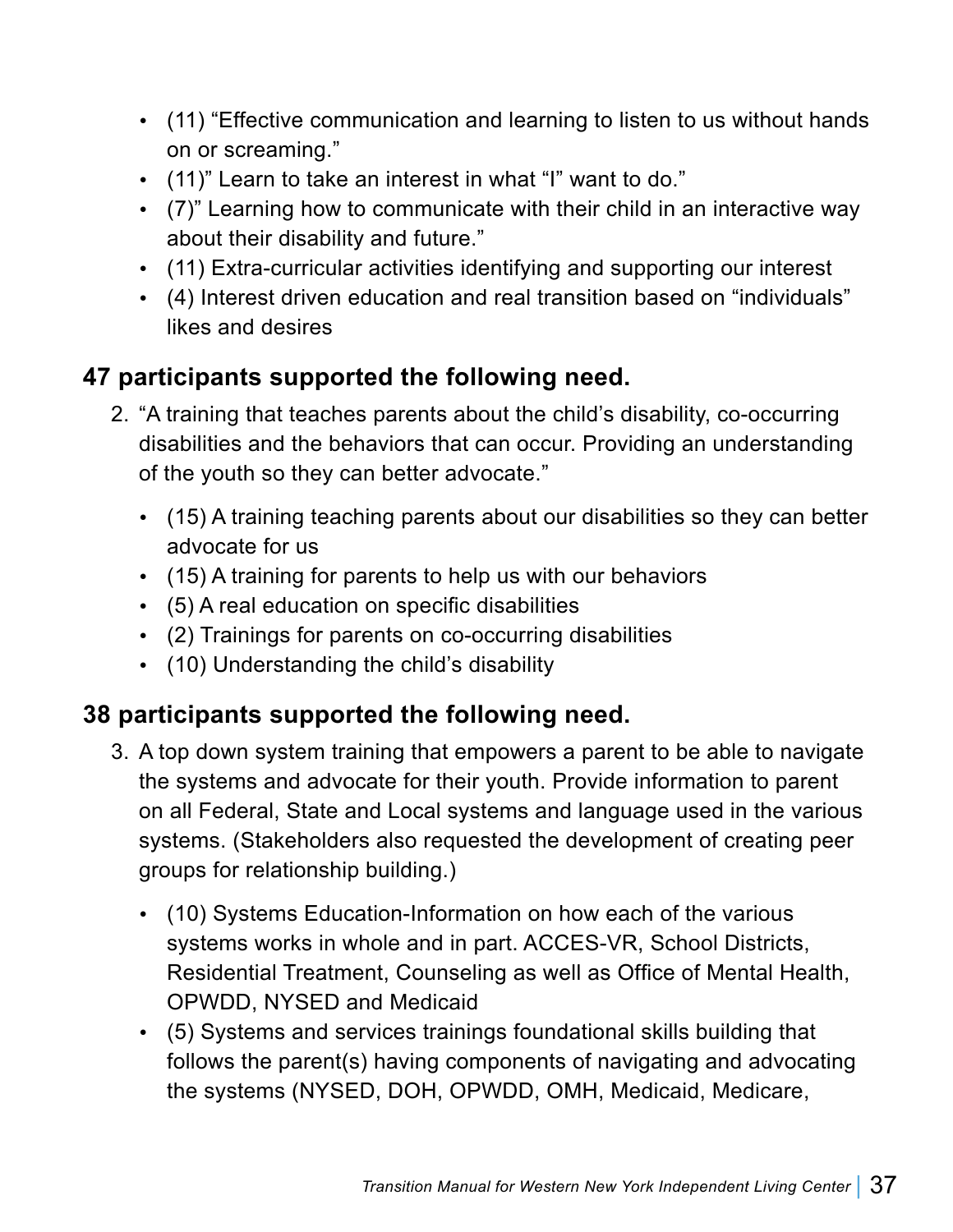SSI/D, ACCES-VR and so on eventually leading into potential guardianship roles. (Developing a peer groups and relationship building)

- (2) Resources in the community (federal, state and local)
- Information on all educational support programs and services 504/IEP, BIP/FBA, RTI, SPLS, OT, PT, MT counseling and social workers and their roles
- y (5) Building skills about treatments, community integration and link to resources (agencies, support group, schools, programs like SPOA)
- (5) Educating parents on how to advocate and find programs of support for their youth when one program ends
- (10) Education on terminology and community resources

## **30 participants supported the following need.**

- 4. A training that empowers a parent to say "NO" and take control of their household. A training to help parents learn how to set boundaries and home expectations. Training parents on social medias (computers, smart phones and social medias) followed by creating peer support groups for ongoing supports.
	- (9) Helping parents to be empowered and take control of their homes (upon completion of the training parents should be linked to an ongoing support group)
	- (8) Parent Empowerment. Don't be afraid to say "NO" to your youth. Learning how to set boundaries, parenting across multiple households and setting home expectations.
	- (13) Empower parent to say "NO" setting limits, setting rules and providing structure. Learning how to be a parent. A component of this the group wants a focus on parent's awareness and knowledge of the computer age. Understanding social medias, computers, smart phones and social medias.
	- $\cdot$  (5) How to parent a child. Breaking information down to the understanding level of understanding and ability. Building it from a peer support model that includes but not limited to foster parent, adoptive parents, single parent, multiple parenting households with behavioral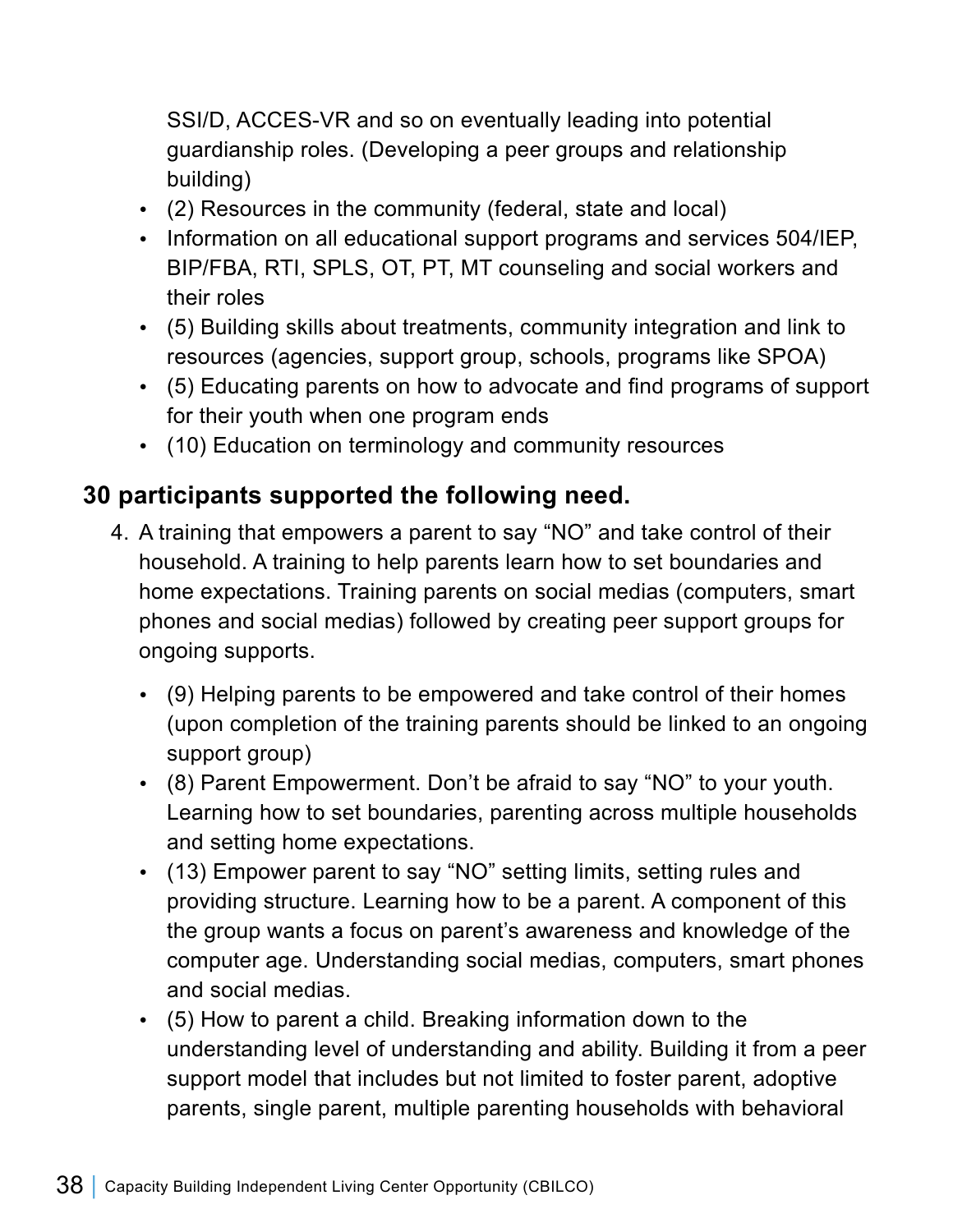and developmental disabilities.

• (10) Understanding children with disabilities living in multiple households with multiple rules

### **23 participants supported the following need.**

- 5. Life skills trainings for parents in how to teach their youth about self-help skills, finances, completing applications, getting an apartment, going to college and various other financial resources and application processes. Pooled Trust and managing their youth's money
	- (7) Teaching youth about finances. Examples given by students how to pay bills, completing taxes and understanding the difference between a "want" and a "need"
	- $\cdot$  (7) Teaching parents how to get an apartment, go to college, and completing applications for various financial resources that may be available to them to support their independence
	- (9) Teaching parents how to teach independence and self-care skills to their children

## **17 participants supported the following need.**

- 6. A training for parents and building of a "Where to guide" on finding natural supports and community programs that include socialization and parent groups with like-minded youth.
	- (7) Natural Supports that are available in the community including Socialization and parent groups for parents with like-minded youth
	- (10) Awareness of support groups in their community-A where to guide on finding those resources
- 7. Other Trainings: The following are no less relevant to the participant, and wanted to make sure the information was presented regarding other service needs that were identified.
	- (8) Parent and Youth training series on "Health, Sexuality and Violence Prevention. Educating parent on what healthy relationship looks like
	- (8) Parent and Youth training at the start of the school year so that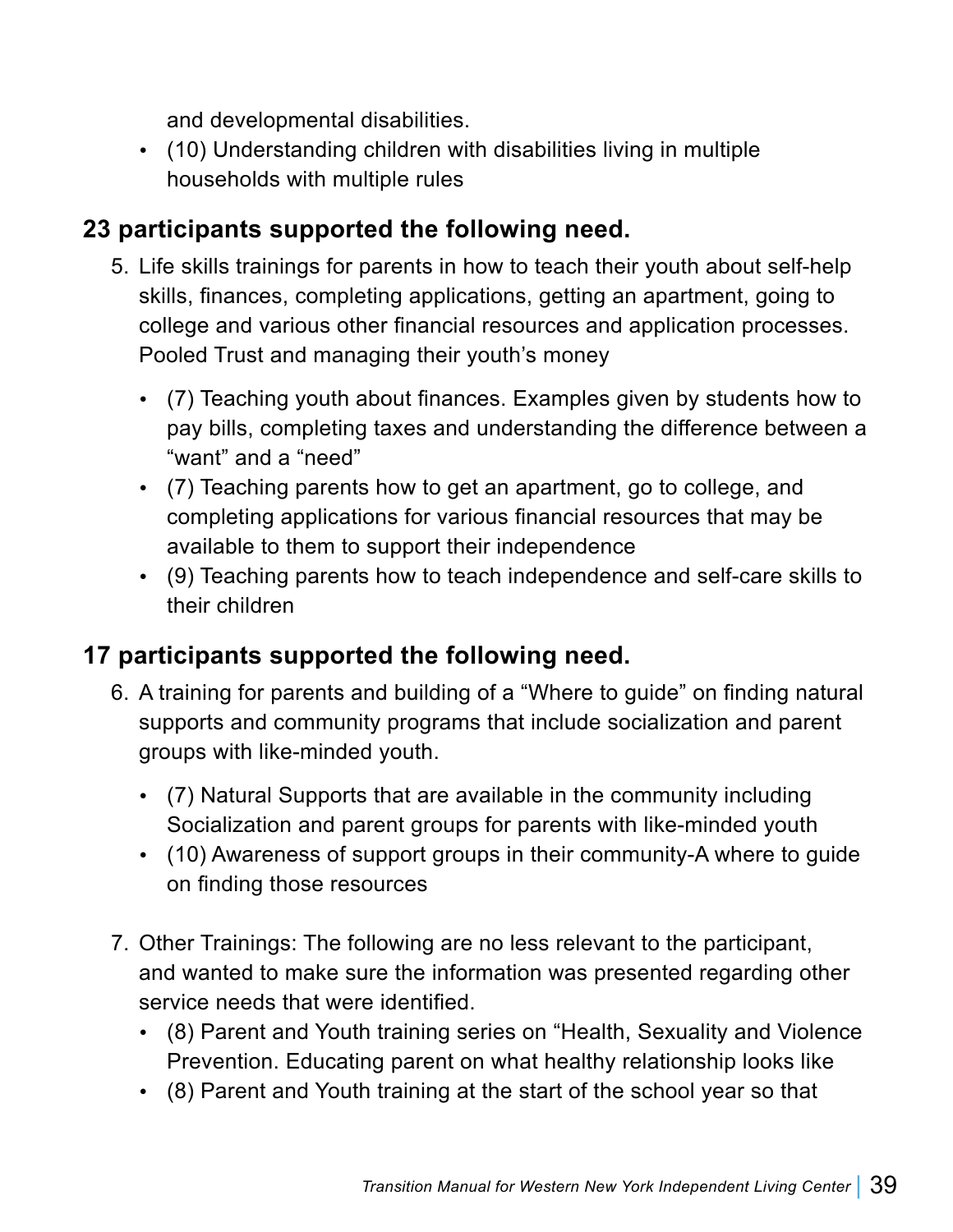parents are aware of all the ramifications for their own individual child as well as others when substances are involving on their property or possession by youth. They would like this to involve a parent empowerment piece of understanding the "true statistics" and empower the parents to say "NO". To educate parents on the importance of knowing where your child is going and getting to know the other parents.

- (8) Signs and Symptoms of Mental Health and Substance Abuse for early detection; teaching parents what to look for when their youth may be self-medicating. What to look for who to seek out for support. Providing parents, a list of resources available in their community.
- (7) Parent Coping Skills and Self Help
- (3) Promoting one's wellness and health
- (3) Peer to Peer training on successful strategies and positive outcomes
- (2) Parent Training on the Adolescence Brain
- (2) Mandated Trainings for parents prior to the youth attending school activities without mandates parents do not attend even to programs that are providing respite/childcare)

### **The second questions presented to the focus group was the following: As a teacher, service provider, parent or student, when thinking about transition in and out of school what is needed by transition age youth 14-24 to support successful transition to sustain independence in adulthood?**

The following information are the group responses from the highest to the lowest number of votes across all focus group. The bulleted information following the numbered statement are the breakdown of terms used by each group that were pulled together based on the similarity in identified needs.

1. 78 participants from the various focus groups voted and identified the following statement supporting the need for basic employment skills such as completing applications, writing a resume, interviewing and vocational training.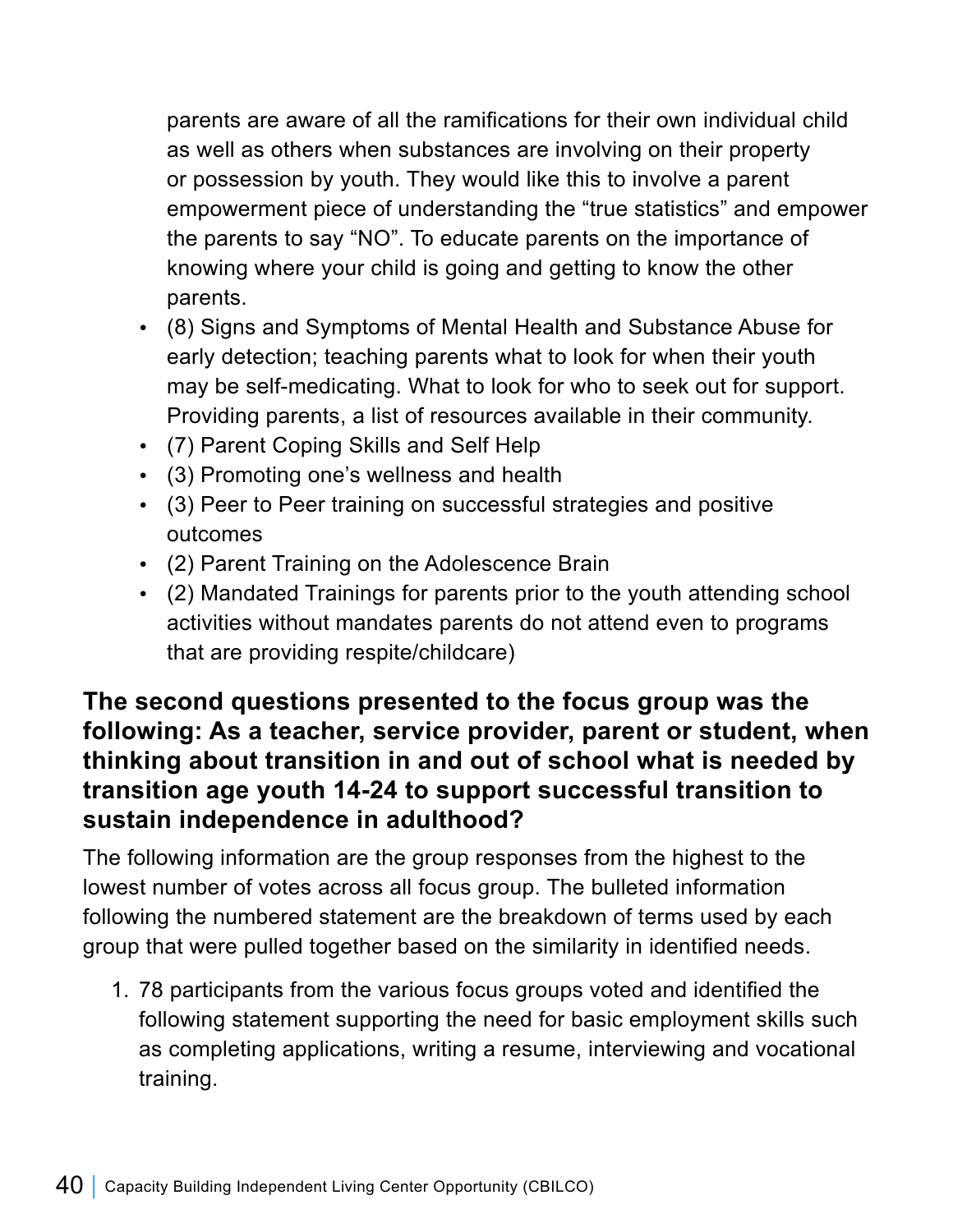- More supportive job training availability to receive more hours and money
- More vocational options in schools, support and education for those entering the work force and not going to college how to get a job and maintain a job, volunteering for role modeling position and networking (Possibly linking into the elderly population to work on trades and preparing for the long-term future retirement age.)
- Bring back programs like job development, how to build a resume, potential job sights and employment.
- Staff that can provide understanding environment that can successfully transition youth into employment like the summer youth employment programs.
- Résumé building vocational
- $\cdot$  How to apply for a job
- Interviewing
- Job training
- 2. 57 participants from the focus groups felt that disability rights were a top priority for youth. They feel the need to understand their individual rights will help them recognize discrimination and help in maintaining employment by being able to advocate. The stakeholders also felt that the knowledge was important for advocating the various systems they would cross.
	- Parents and student know disability rights
	- Educating and empower the students regarding their disability
	- Disability Awareness
	- How to recognize when you are being discriminated against and your rights
	- Training youth 14-24 the ability to advocate with all systems, not to scream or get upset, but teaching them the advocacy skills that will work across all systems and situations.
	- Job securities-how to advocate for self when leaving school to access Social Security, ACCES-VR, housing, and transportation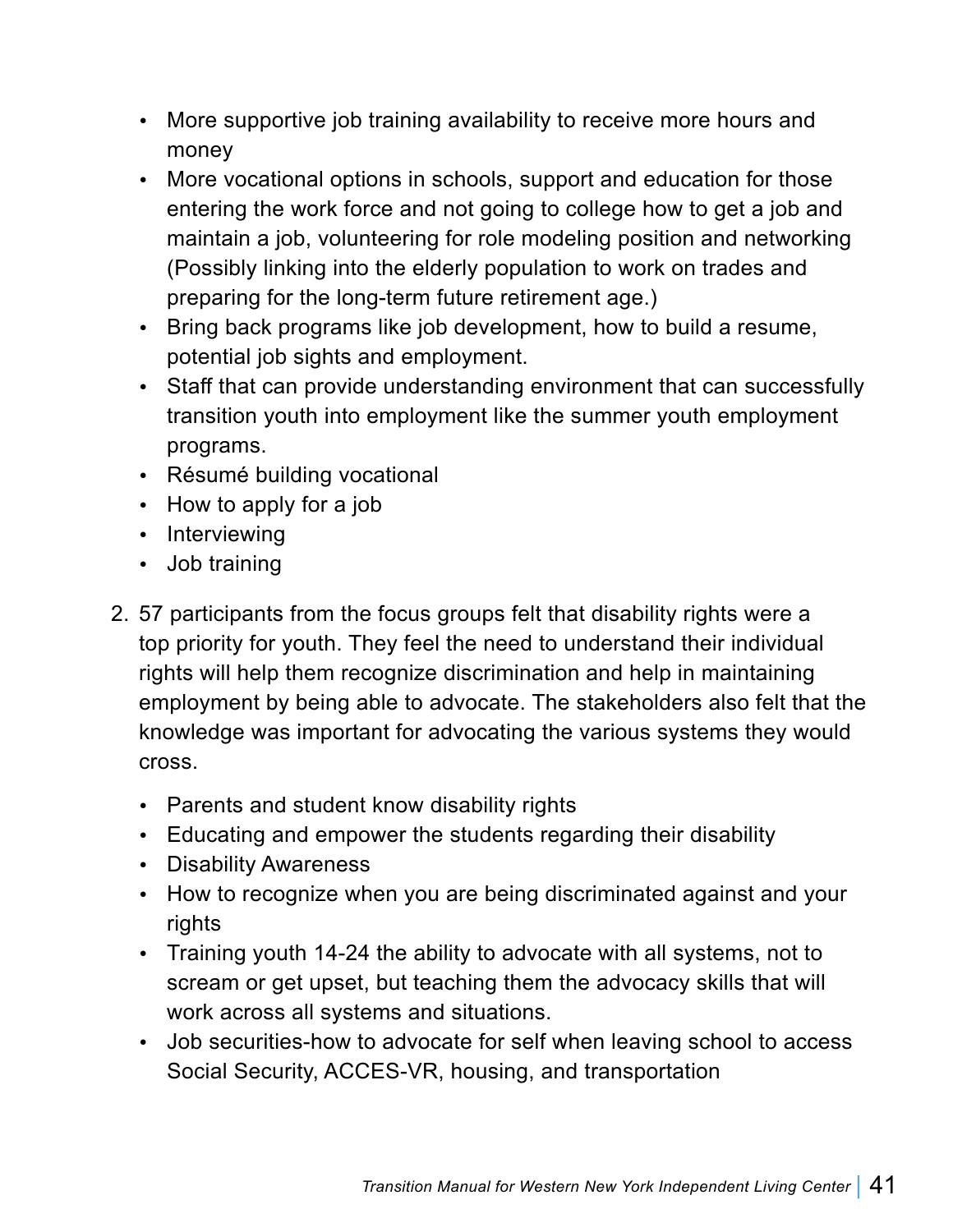- 3. 54 participants voted and listed life skills needed for a successful transition to occur. Those are listed as follows:
	- Adult Legal Systems and Consequences
	- Housing
		- types of housing
		- $\cdot$  how to find
		- knowing where to live
	- Career Development-best options
		- Options after school
		- Social Security
		- ACCES-VR
		- Pathways
		- SEMP
	- Transportation
		- How to get an ID
		- Using public transportation systems
		- Qualifying for transportation
	- Independent Living Skills
		- Housing
		- Cooking
		- Cleaning
		- Laundry
		- Money Management
		- Hygiene
		- Grocery Shopping
		- Time Management
		- Balancing a checkbook
	- Healthy Relationships
- 4. 46 participants felt that students needed support when transitioning between providers or in and out of school. Stakeholders felt that without the needed supports that there would be continuous "revolving doors" through systems. Participants additionally felt more programs such as counseling services should be pushed into the school verses having student leave for middle of the day appointments.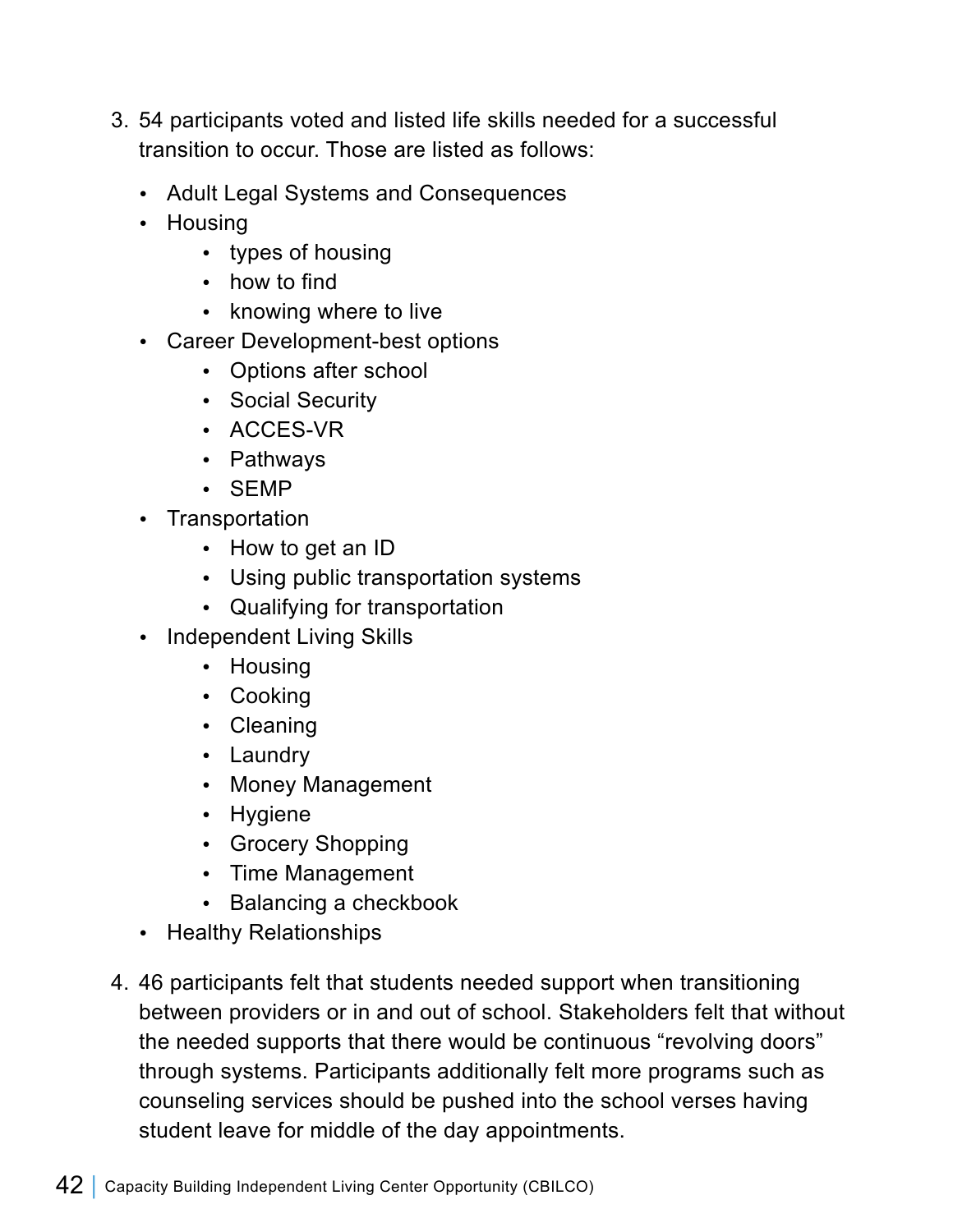- Stakeholders Schools need more education in Mental Health Educating the school on the individual's disabilities
- Appropriate Behavior Modifications
- Empowering youth. Having someone in school that can help them develop their plan, connect them to resources and stay updated with progress. Allowing for more communication between outside providers and school staff ensuring a safer return to school or to be maintained in school. Teaching parents to sign off on information that is important to there in school success.
- Pushing more programs into the schools. Outside counselors that work with the youth in the community in and out of the school walls for more success in school. Would like to see in school case management more like SPOA.
- 5. 34 participants felt that a manual needed to be provided to youth with various systems knowledge and contact for when the student leaves school. This should include information about SSI/D, ACCES-VR, Job placement, various systems and providers.
	- (15)-SSI/D, employment with realistic job opportunities
	- ACCES-VR and Job Placement
	- They need to build a resource manual of area support for successful transition. Including training in Benefits in SSD and NYESS.
	- They need support in getting an ID to access GED and other programs
- 6. 29 participants felt the youth needed more information regarding college. More information on financial resources, various college options and supports and accommodations for college students.
	- Medication checks in College trained Adult in disability and medication
	- College coordinated placement based on diagnosis
	- What to expect from different colleges and living on and off campus
	- Would like this from peers who are currently or recently attended college
	- How to look at other campuses on line
	- College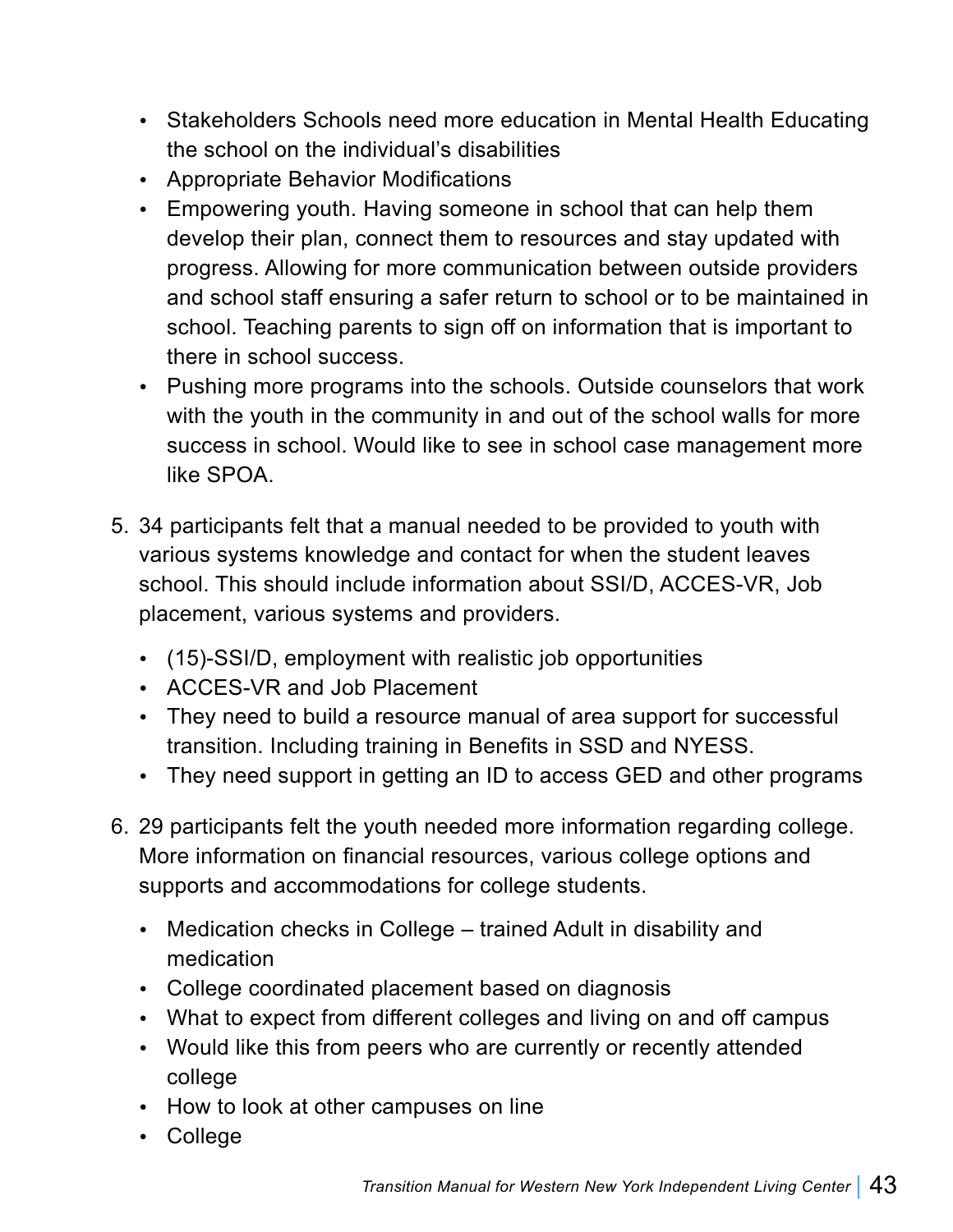- 7. Various other topics from individual stakeholder's groups:
	- Therapeutic setting if that have a greater focus on academics.
	- Therapeutic supports in schools, at home, at work.
	- Non-competitive recreation in and outside of school
	- Occupational Health and Safety trainings
	- Healthy relationships, self-respect and reciprocation that is equal, learning how to use conflict resolution and effective communication
	- Volunteer group activities
	- Interest driven Employment
	- Vocational driven programs
	- Skill development/groups
	- Creative expression through the arts
	- Who to trust
	- How to deal with Death and Loss
	- Relocating and learning about a new area safely
	- Training teaching us how to be more socially appropriate
	- More value based peer groups/social skills interactions for in and outside of school with peers
	- Teen parenting and prevention
	- Camps
	- Transportation
	- Transportation and connection to social groups and activities

The next activity was to prioritize the items that were listed above in each focus groups. When this activity was completed we asked what programs or service are currently available to assist in meeting those needs. There were various focus groups in various counties, so this varied based on services that are available within their county(s).

- Baker Victory Help
- Child Psychiatric Center
- Niagara Academy BOCES II
- Jail, Job Core
- y S.T.A.R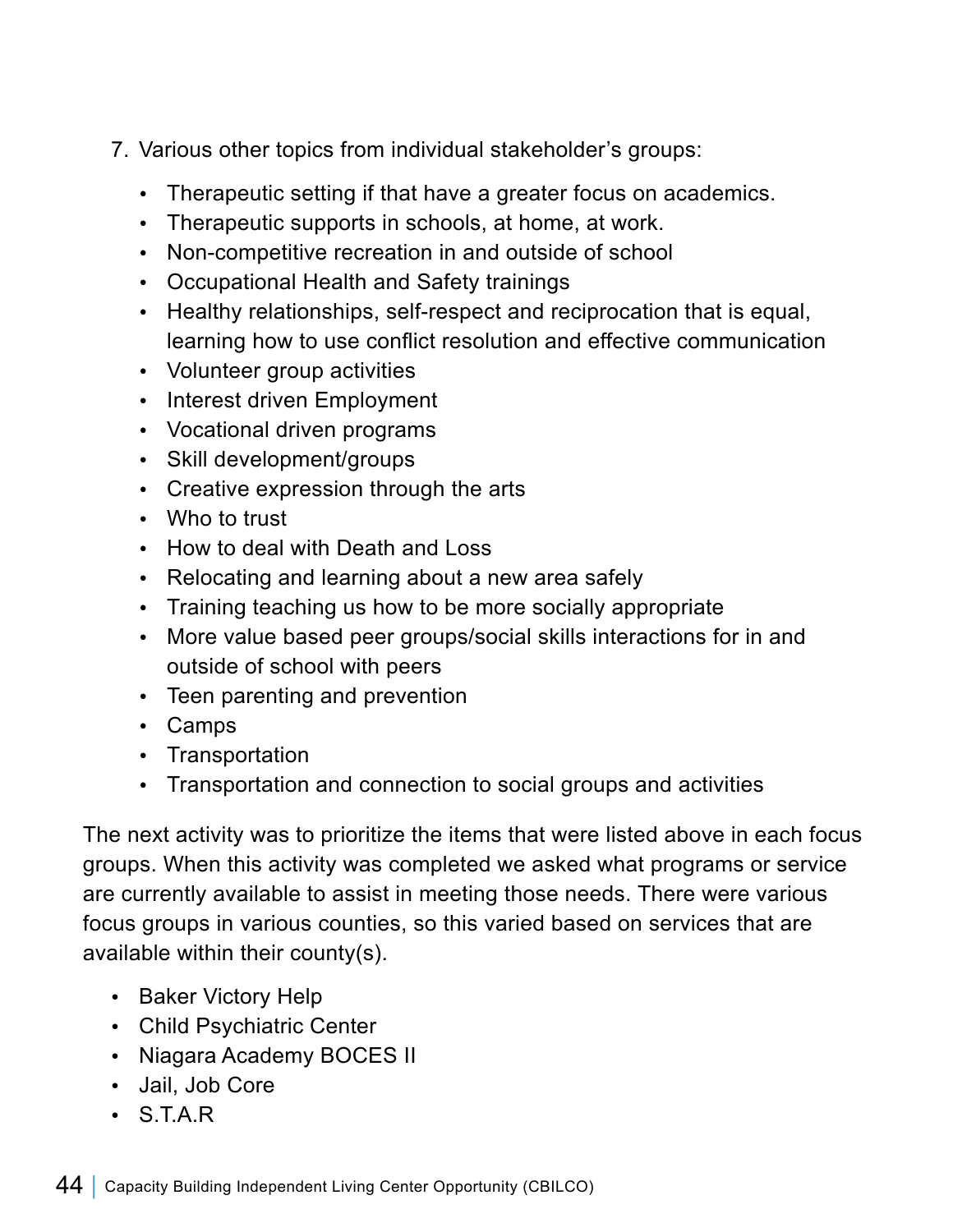- Summer Youth Employment Program
- SPOA, Youth Assistance Program
- CATS transportation program
- $\cdot$  Start up NY
- Medina BOCES

After identifying these various services, they were asked to list their strengths and weaknesses. The following is organization of weaknesses seen across counties and programs. The following are again listed from most mentioned to least.

- 1. Difficulty transitioning from one program to another whether it be from a treatment facility back to school, or from school to a treatment facility, transitioning from school to the adult world. Every group that was reviewed the continuing theme was lack of carryover.
	- Examples while in a treatment program they are receiving less of an education, but all their therapeutic needs are being met, but when transitioning back to school there is a lack of understanding of the "unseen" disabilities.
	- Another when leaving Foster Care System or Jail everything is provided, but when you leave you are just dropped.
	- Another time this occurs is when receiving counseling, school supports, individual services from agencies that are then dropped or discontinued and trying to find another resource for support.
	- While in BOCES or school setting, we receive services, when we graduate we seem to not qualify for services anymore. It seems like our diagnosis is not enough and we are dropped. A few of the systems mentioned are OPWDD, OMH, ACCES-VR.
- 2. Another area that created difficulty for youth in current programs is the lack of transportation to get to and from programs. Some may qualify for certain transportation programs to get to a program, but it is limited hours and requires advance notice that is not always possible.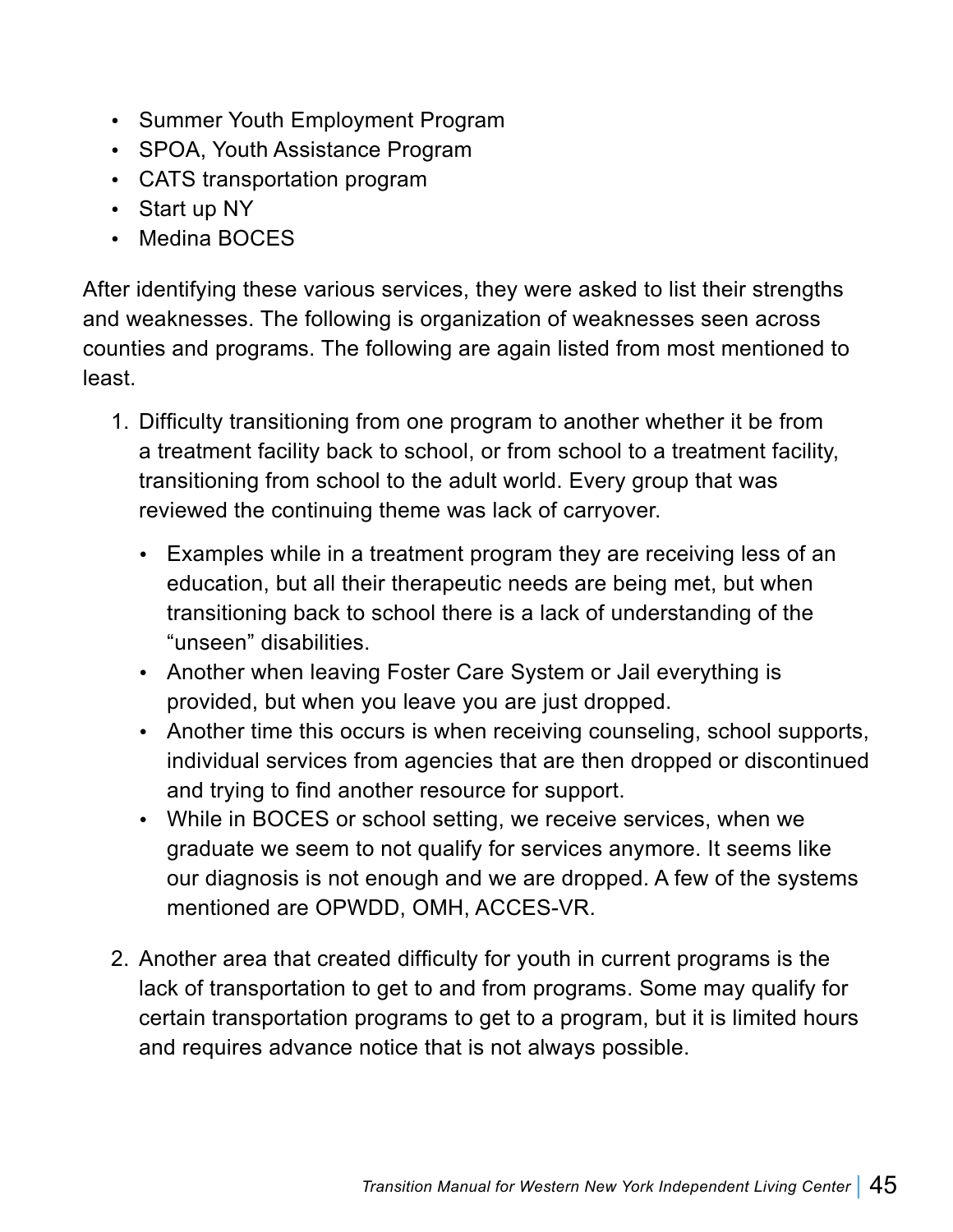- $\cdot$  Example needs a parent to go with us until we are 18 years of age. There is many times a cost attached. We are not on the bus route. These are things that limit us getting to employment, therapies and social groups.
- 3. The third area of great concern is the lack of employment and link to resources when students exit school, foster care or prison. There is no follow through referrals or other support services.
	- Example stakeholders feel that students are not connected to resources, have enough information about employment and education options.
	- Individuals leaving foster care or prison may not have any natural resources to support them while seeking housing, educational options and employment. A great concern amongst certain groups were the youth and depending the reason for incarceration that the stigma to getting housing or employment just compounds any diagnosis that the individual may have.
	- Stakeholders felt like there was a lack of vocational prep to employment and available entry-level positions. In some programs, they felt it was a lack of time with all other program requirements.
- 4. The final area that presented in many programs was the limit to access. The individual may have the wrong diagnosis, not enough of the disability, or it could be the inconvenience of time of day.
	- Examples given are OPWDD, ACCES-VR, OMH, transportation, and therapy

The final part of this focus group was for the participants to develop a peer/ support program to assist youth with "behavioral health disabilities" in transition from school to the community, school to college or college to work what would the program need to make it "Effective"?

The following three groups are all directly from the youth/young adults and their perfect program design. After the three groups are the collected responses from the collective agency and parent groups.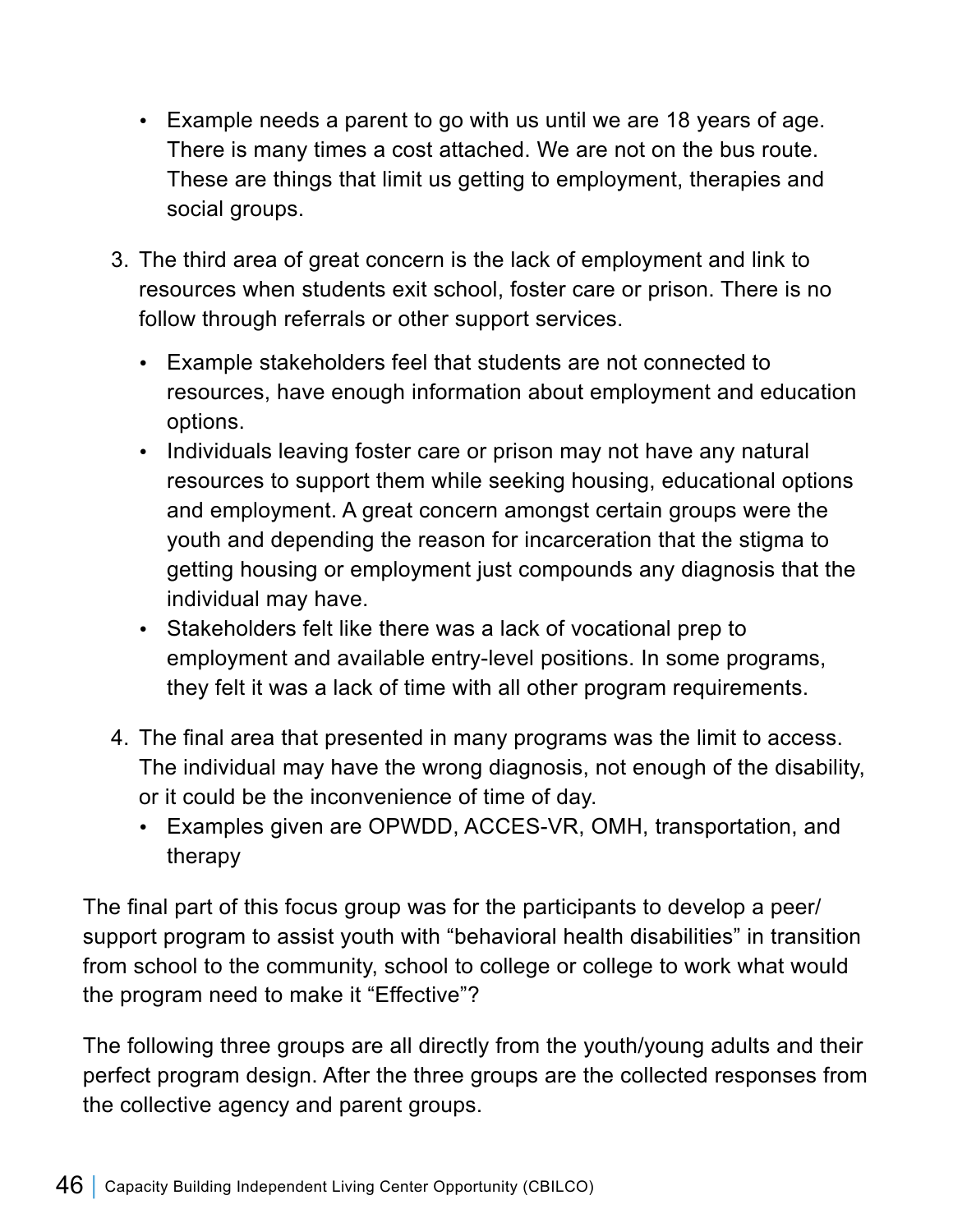# **Group 1 Students at Niagara Academy:**

Services for youth preparing to graduate to teach them about life on their own: college, funding that's available, how to search for an apartment, transportation, getting a license, time management, study skills, how to live for housing out of state (things you should look for)

Dealing with loss Financial information now and when our parents are gone How to look for an apartment IEP resources Learning how to be appropriate Learning who to trust Life after school Moving out Resources for effective communication with our parents/how to get them to listen Stress Management Interviewing Preparing for employment Time management Transportation what's available Educational Options Financial education Financial resources How to apply for college How to study Peers to talk about campus life Preparing for college Student Loans, College Application Process Training Time management classes Understanding of disabilities rights On-line a trusted website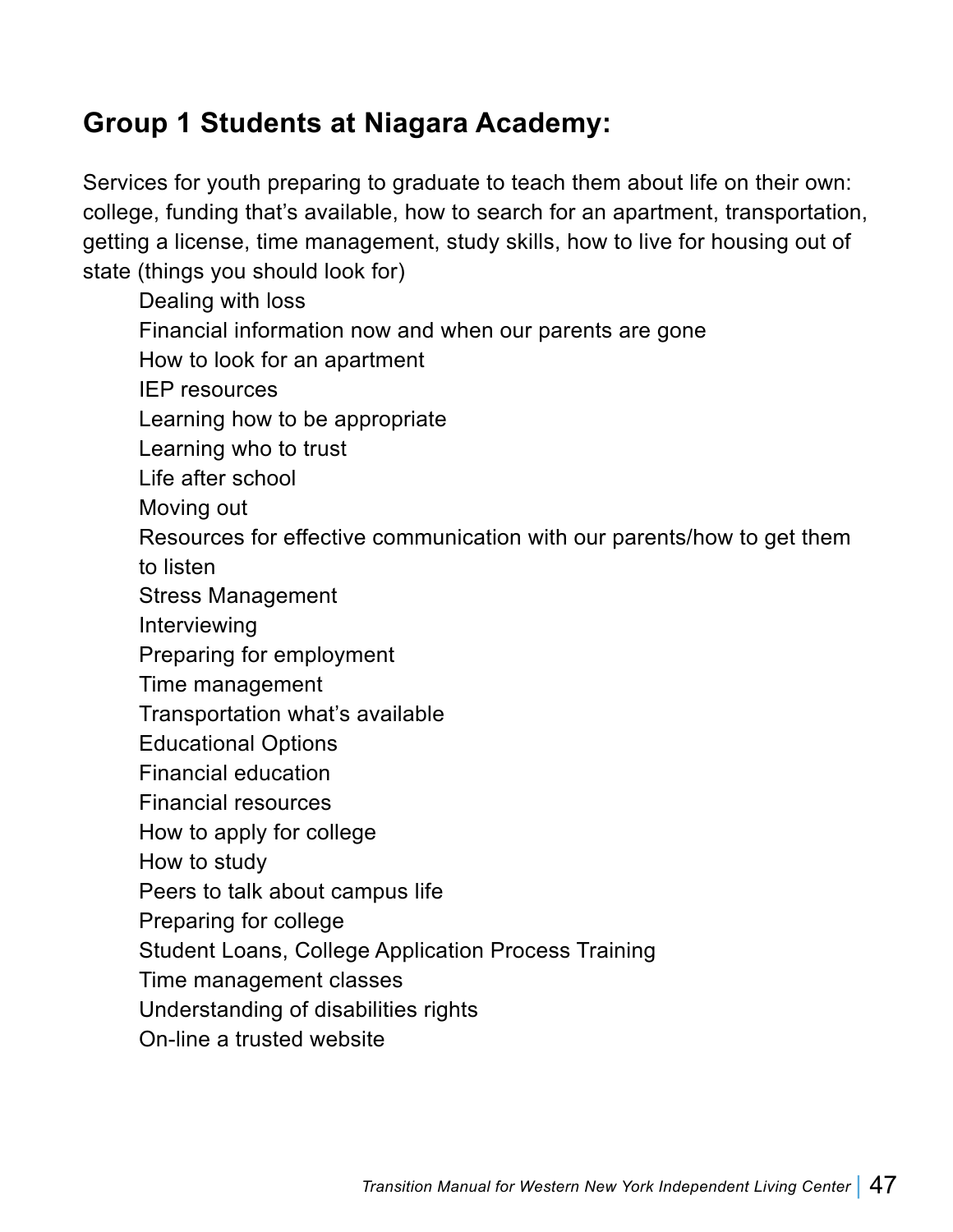# **Group 2 Students at Niagara Academy**

This is a website design and everything they want it to involve. WNYIL did reach out to a web design company to have them write up a plan and to get a quote so that monies could be pursued.

The student identified the following information they would like to have available through a website:

- Access to different perspective with peer, adult and professionals
- Access to school links for academic support
- Banking and Checking
- Blogging
- Books Time Management
- College application sights/College searches
- College Life: Housing, Financial, Time Management, Study Skills, communicating with parents, where to live (logistics) Transportation, peer relationships
- College tuition options
- Coping skills
- Coping with my own addiction
- Coping with parents with addictions
- Counseling peer and professional
- Credit reports
- Dealing with loss or traumatic experience
- Dictionary and definitions of disabilities
- Disabilities rights knowledge
- Driving class information
- Effective communication and listening to us
- Emotional Unbiased, understanding and social and emotional barriers
- Financial education Now and Later
- Housing
- How to recognize and avoid dangerous people
- How to set up for success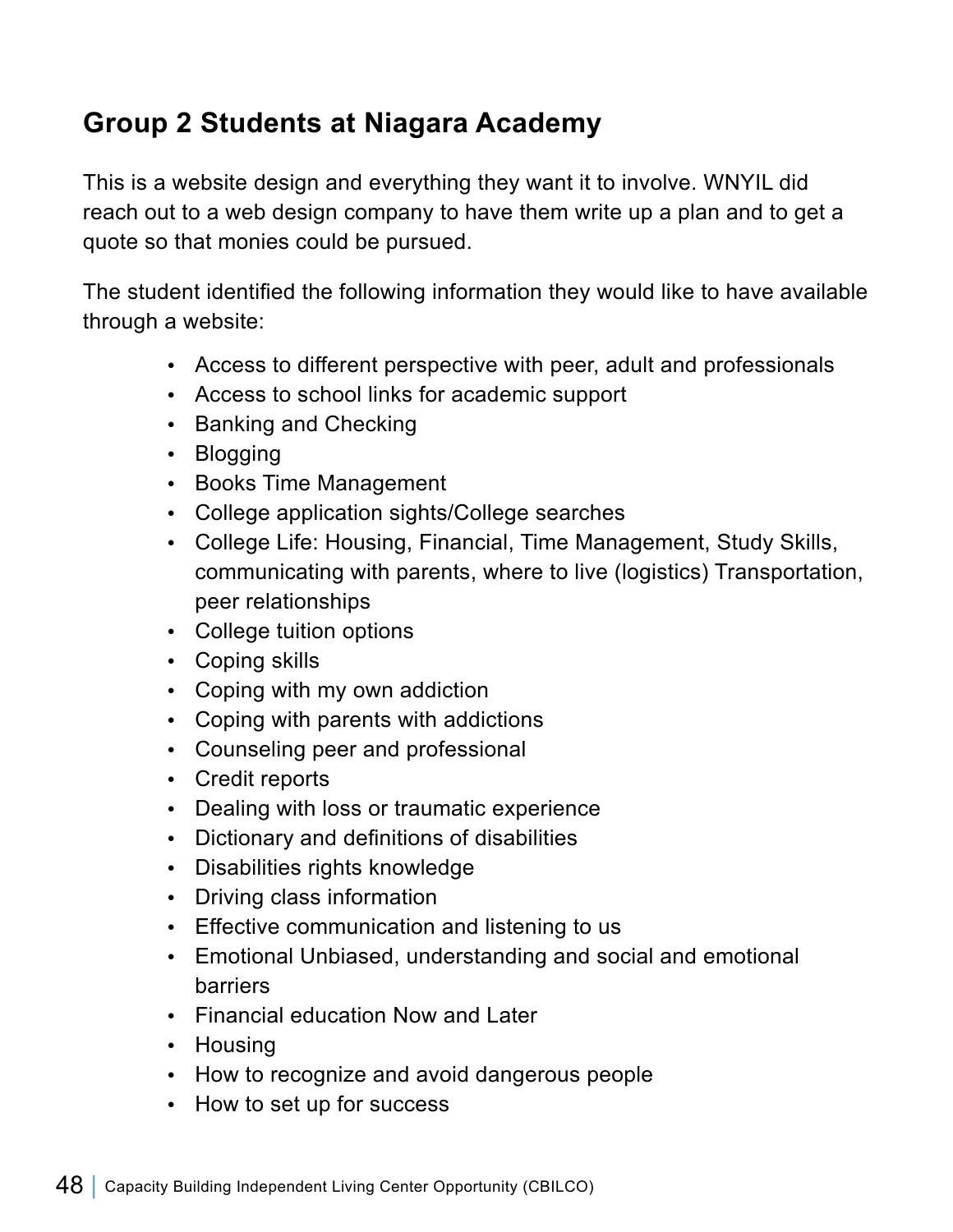- Information about providers and agencies
- Interviewing
- Job searches
- $\cdot$  Life Skills
- Link for parents
- Link to providers
- Managing adult life
- Menstrual cycles
- On call or counselor hotlines
- Our recreational interest, recognize, and support
- Peer Groups/Counseling
- Peers
- Place for stories on successes and failures
- Place to blog about college
- Puberty
- Recreational opportunities
- Relationships
- Self-help skills
- Social on line chat groups (formatted based on diagnosis with a red flag system, described as similar to online gaming)
- Statistics on employment opportunities
- Study Skills/Tips
- Stuff to do while on the bus
- Suicide awareness and warning signs
- Transportation
- Tutors for youth
- Understanding our disability
- Understanding our education
- Understanding their IEP
- Understanding warning of self-harm
- Where to live (how to look for housing)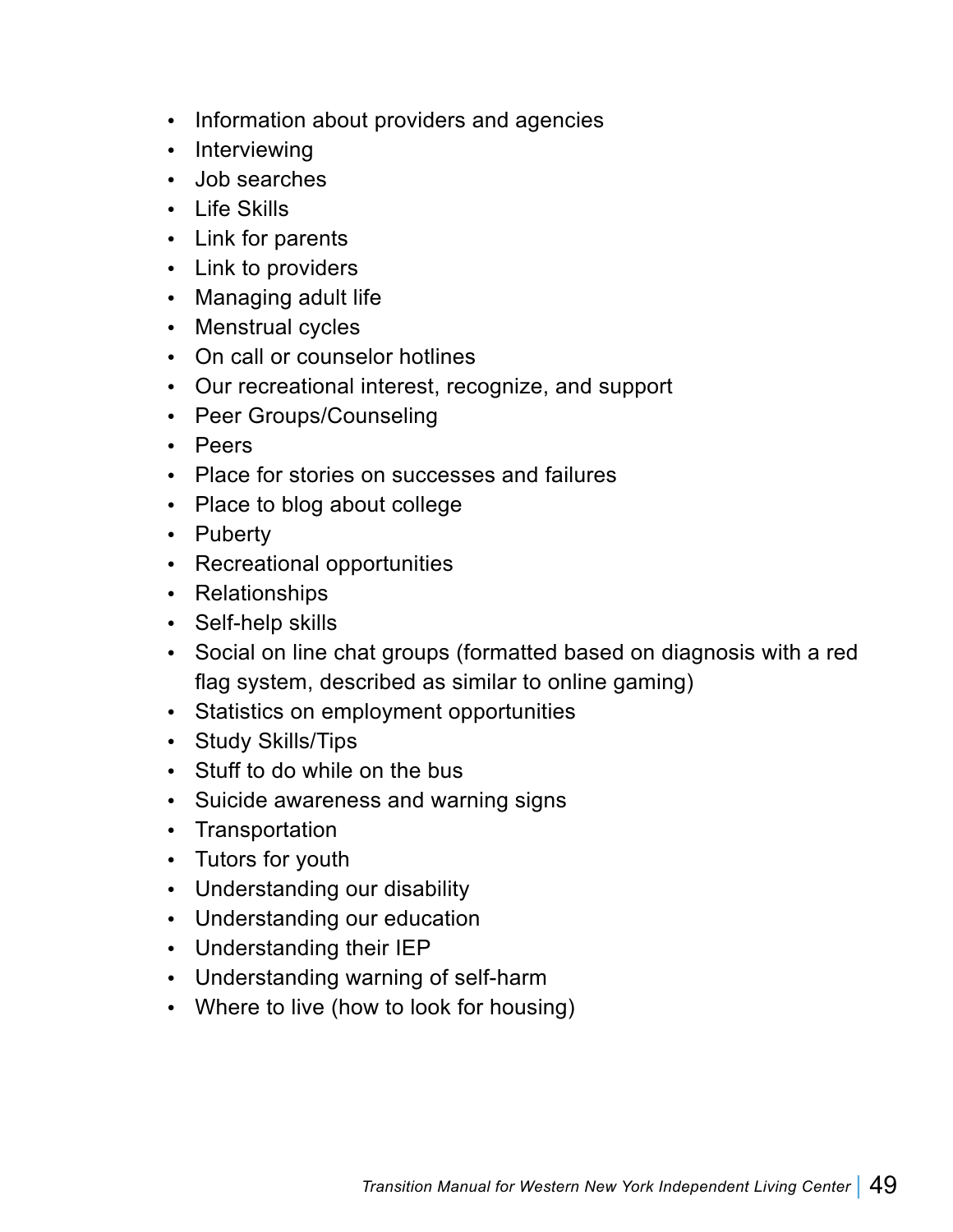## **The Website should have in its design:**

Google search box, good graphics, red flag and warning system in chat groups. The students also felt that the parents should have a location where they can access information they need as well. The students felt it would be a great place to have a link to a mental health and substance abuse hotline. The student focus group felt that the AP should be free and accessible on tablets, phones and computers. Information should be made accessible with voice technologies as well as bolder text. The technology should be provided free to those who cannot afford but would benefit. If an AP on the phone or tablet, one student stated they would like it to be a cat.

When the focus group continues their conversation, the question came up regarding who should decide what goes on to the website. The group decided that the youth (user) should decide what is going to go onto the page. The group determined that peer boards to represent all areas of disabilities should review and decide what resources should be added to this website. They felt they would benefit from adult peers as part of the project as well. The students felt that there should be funding for this project.

When asked who should have access they stated any youth, living with any disability.

They talked about gaming and reporting systems. They felt that this system should have this as well. They would like the ability to socialize with other youth/young adults with similar disabilities through Facebook or other social media applications and gaming with secure measures in place.

They felt that if someone is penalized they should still have access to the resources but not to the social/gaming where they are communicating with the other users. They felt the penalty should be decided by peer's/counselors and advised by the peer board.

The red flag or warning system would be used if:

- 1. if someone appears they may hurt self
- 2. if they are threatening to someone another user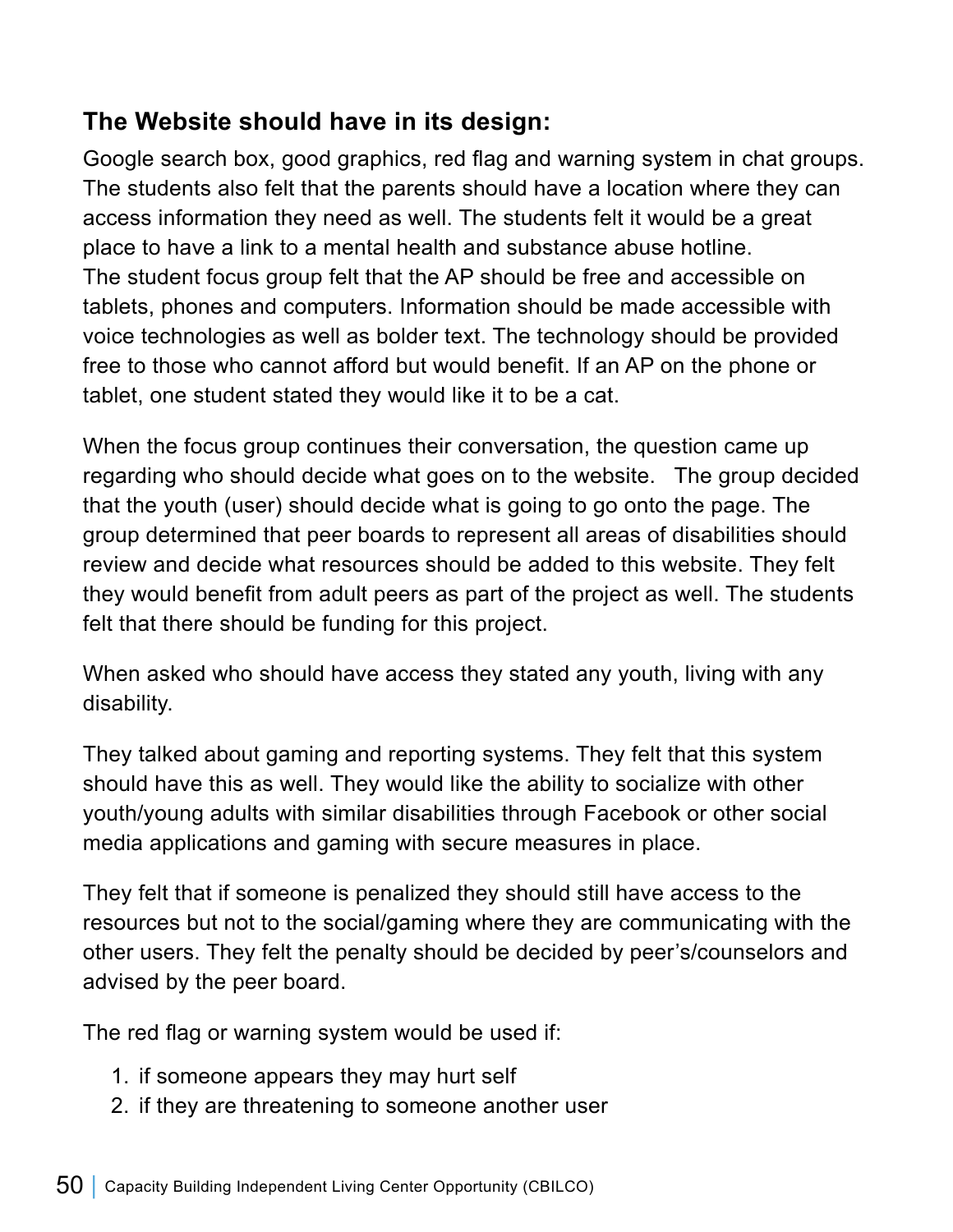The individual who can get access would registered through a professional: the professional enters their "agency code" the student then enters their own private access information. The students would not use their own names. If the student's behavior is inappropriate and they are flagged it would inform the intake source so they could have follow up with student/patient. They feel that the social groups should have various components based on disabilities or cooccurring disabilities and age.

Extra Credit: What would you call this program?

Circle of Youth How can youth be depressed.com Links for Adult Life Links for Living Peer to peer Teen talk Where here for you Youth Puddles Youth to youth

## **Group 3 Medina BOCES:**

The Medina BOCES program had groups of students and staff who work on getting prepared for transition into the community. This was their input on their program design.

Support or Training with: A website with Secure firewalls and filters Budgeting Clubs and Social Activities Drivers Courses Food Options Free banking systems so you can learn to budget and plan Healthy Relationships - reciprocation of feelings How to care for pets and what are legal pets to have Job Opportunities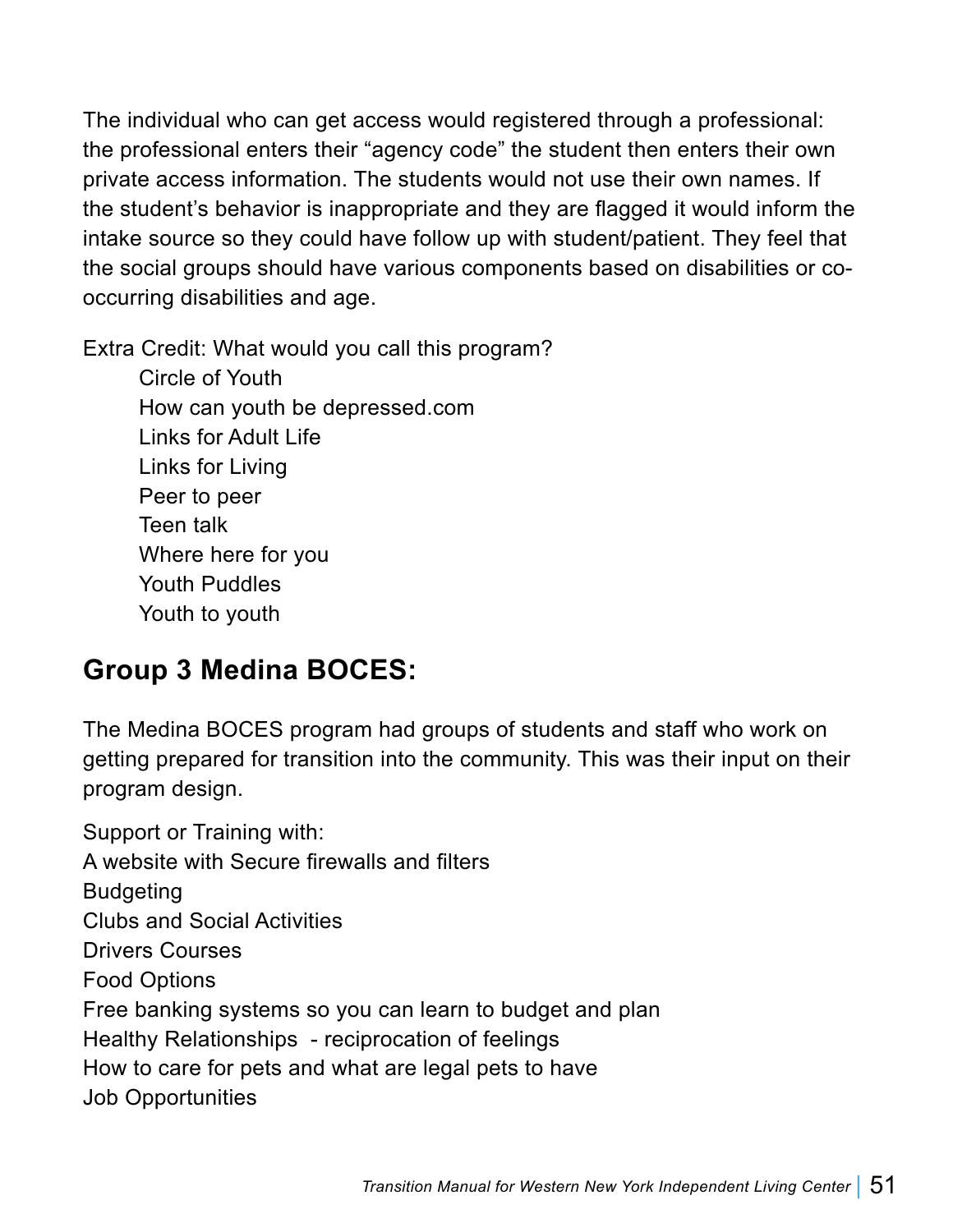Job Opportunities networking without degrees Job placement Learning games (with flying and building) Looking for opportunity for community groups and resources Medical and Safety Medication information Motivational Speakers-overcoming disability On-line books and resources PDF options Safe movie, tv and music blocks put in place Social Security and NYESS Sports Step by step instructions when completing forms Training on how to self advocate **Transportation** Volunteer opportunities

When asked how they would like to access the program Medina came up with the wanted an electronic program but also a physical location.

### **ELECTRONICS:**

Something different then Facebook, since Facebook offers to much drama. There are also no background checks or filters of the users. We would like the ability to can chat with friends, share pictures, post and games where you can play with othersand to hang out with protected wifi.

### **PHYSICAL HANDS ON:**

We would like a place to hang out and chat with friends. We would like it to have: Beanbag and ball chairs

Board games **Cards Darts** Local and international games Multiple forms of technology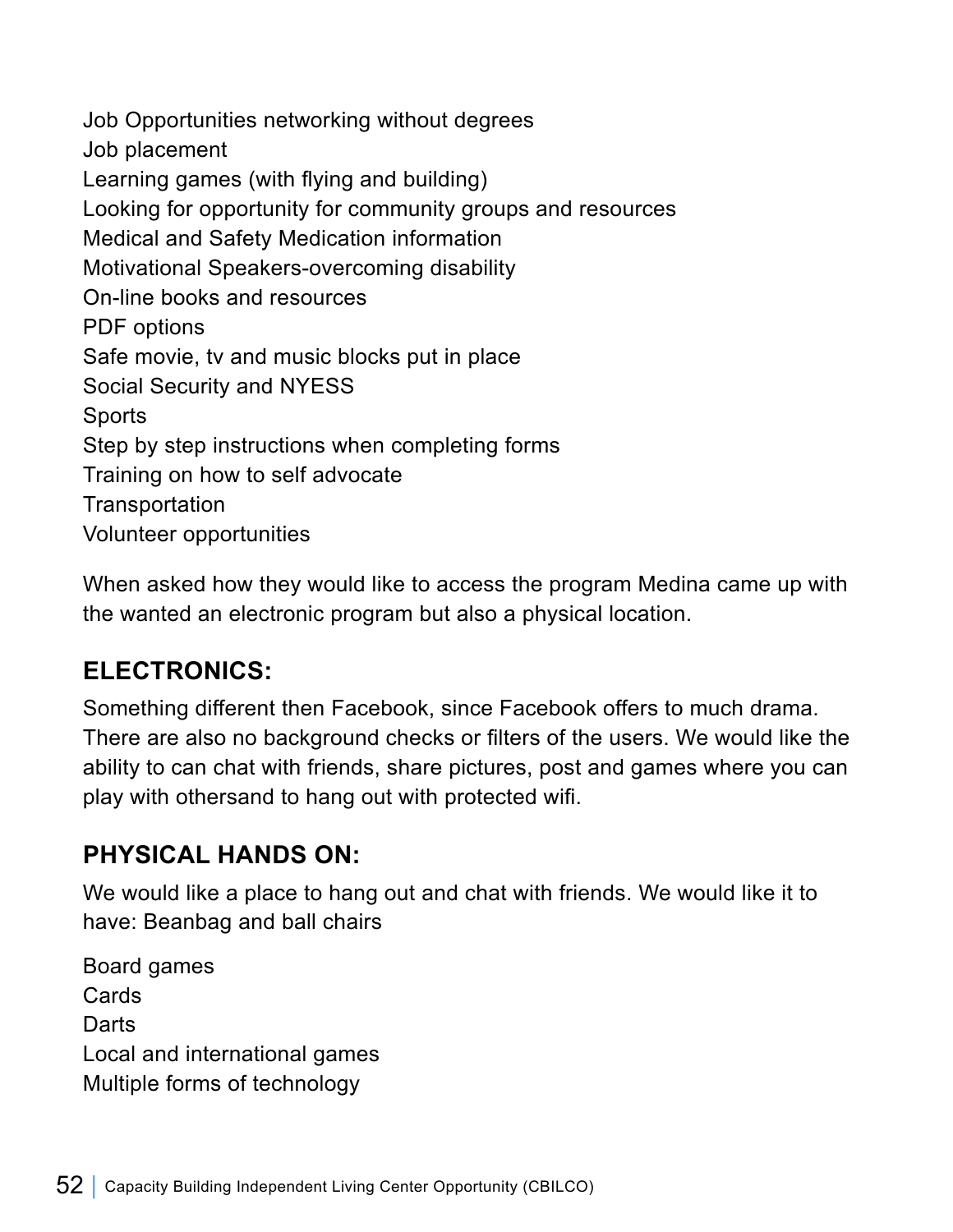Origami Outside archery **Sports** Staff when needing motivation when I am feeling down Time attack games Transportation to and from Virtual games We would want it to be open to all kinds of individuals. One age group might be 14-18 Another 19-24 All cultures No medical limitations

But need to respect others and treat them how you would want to be treated

### **As a teacher, service provider, parent, when thinking about transition in and out of school what is needed by transition age youth 14-24 to support successful transition to sustain independence in adulthood?**

- 1. Transportation to and from programs, social activities and groups as well as community resources. Lack of transportation to existing programs was a large concern. This was a factor mentioned by every group. Transportation is available when you meet the qualifying factor, but even those have restriction.
- 2. Across all stakeholders group was the request for a peer program. The stakeholders felt that there should be a "peer run board" and peermentoring program to develop new peers to maintain the peer model. The peers are described as a "buddy system" that can motivate, and in support their outcomes (goals). The following bullets are related statements made by the various stakeholder groups.
	- Board run and adult peer community providers
	- Build a buddy system or support system to get buy in to the program
	- Mentoring (older peers mentoring younger peers)
	- Older youth as they age out would have opportunity for training and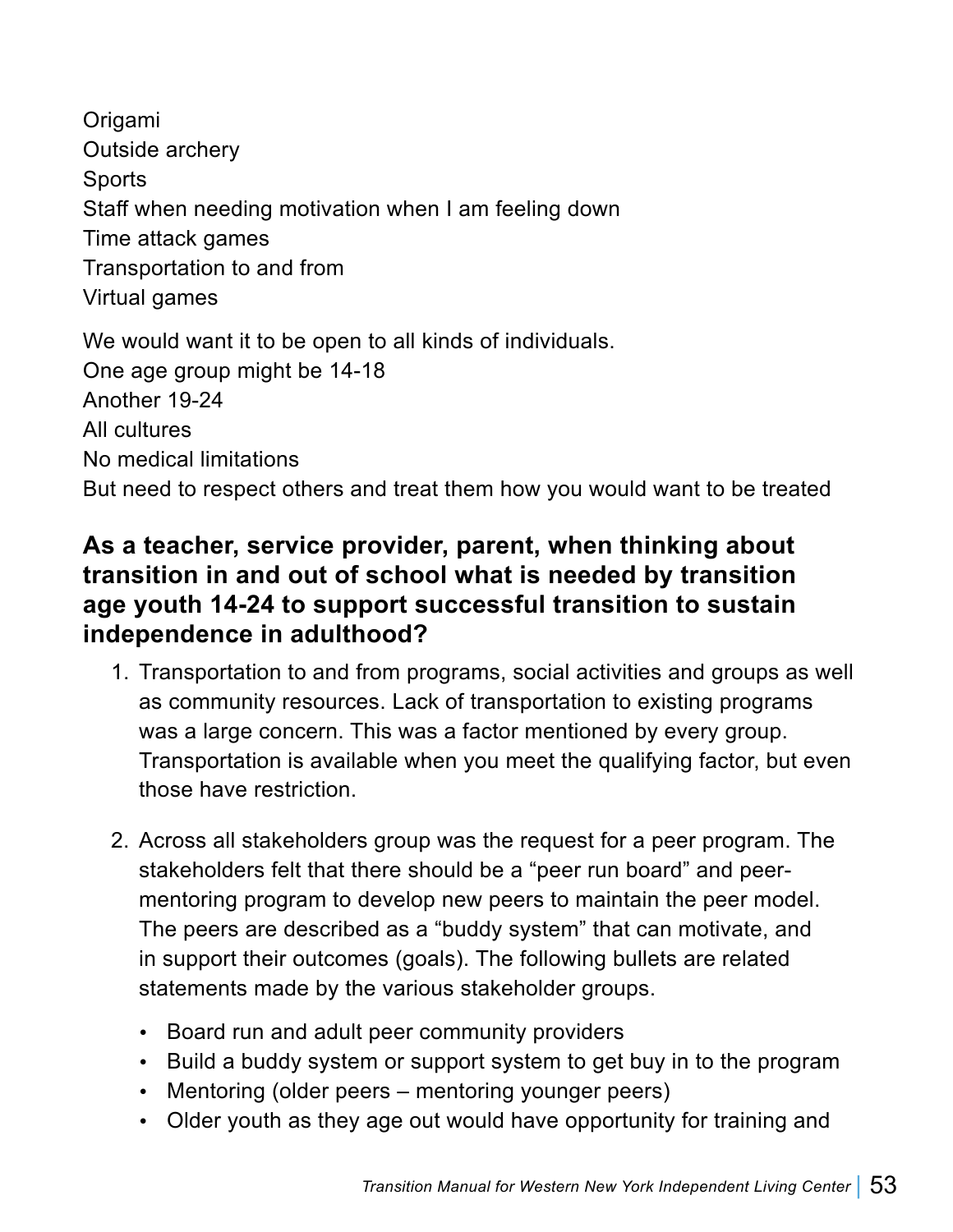becoming mentors

- Peer mentoring model and leadership development
- Peer mentors with sibling supports
- Peer support as peers age up allow them to become mentors in the program
- Peers in person and on-line
- Possible mentors
- Staff when needing motivation when I am feeling down
- There would be an intake or referral process that would link the consumers to needed services and case management with the services linked to each consumer to make sure there is follow through by all active parts
- 3. All stakeholder's groups stated a lot regarding the success of sustainable employment and educational needs. In the perfect program the youth would have support in: Linking to and completing their educational goals. Linking to volunteer and vocational opportunities. Learning how to complete applications, write a resume and job search are all part of their employment needs.
	- A child day care
	- A full-service nail salon
	- An animal shelter or doggie daycare
	- Career Development-resume writing, networking, volunteering,
	- Chamber of commerce buy in
	- Classrooms with tutors to support academics on evenings, weekend and during the summer
	- Connection and buy in to the community
	- Green house
	- Help with GED or TASC readiness
	- Job Opportunities
	- Job Opportunities networking without degrees
	- Job placement
	- Large kitchen
	- Social Security and NYESS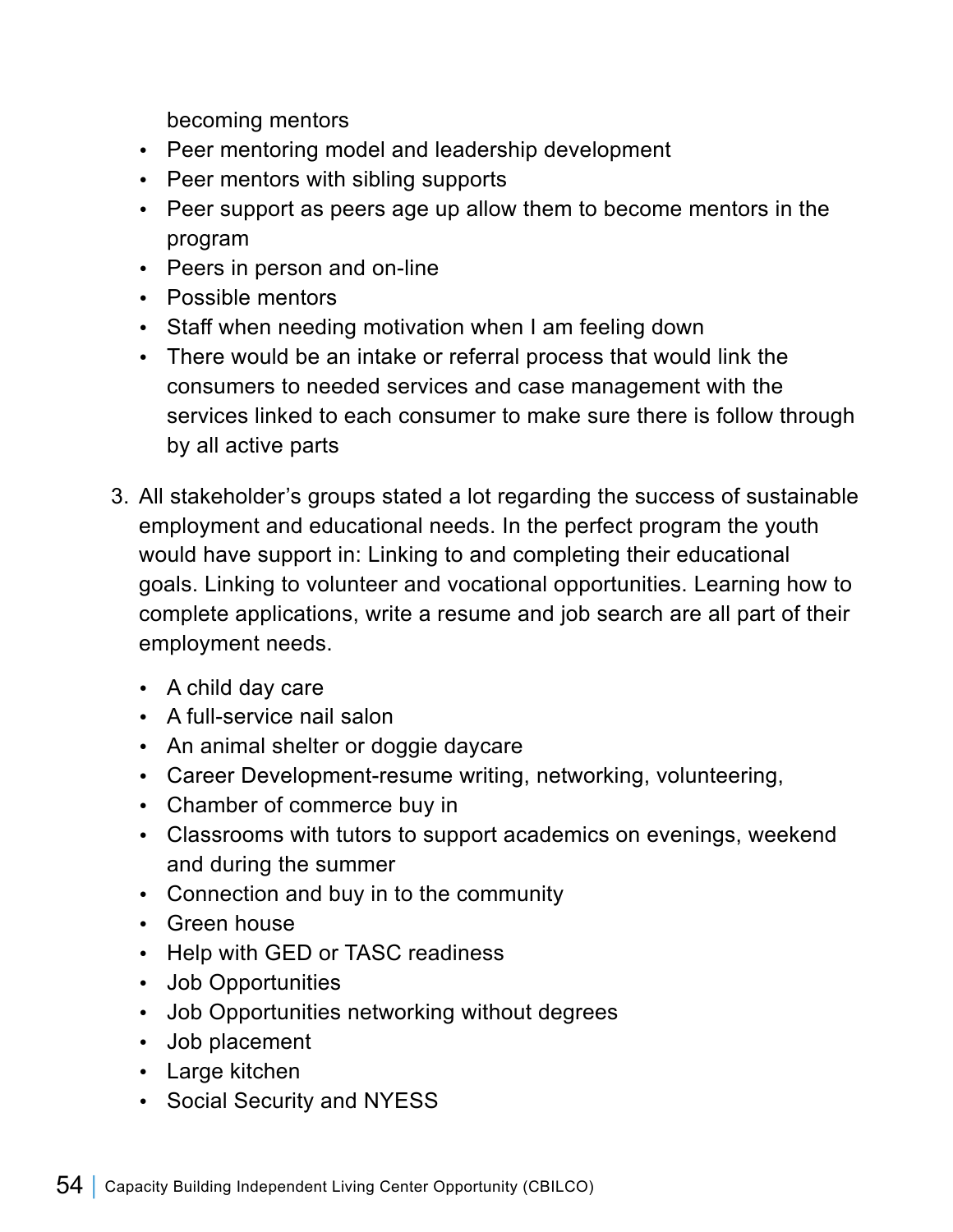- $\cdot$  Strong group of mentor brought in from the community to support  $$ networking, resume writing, follow through on their appointments
- Support or Training with:
- To Build on VOCATIONAL:
- To grow and prepare food for sale at a restaurant in the complex
- Volunteer opportunities
- 4. Another area that stakeholders felt there was not enough support in home or in school was regarding the area of life skills. The perfect program could support the youth in learning to shop, budget, and complete forms, learn to bank, do laundry, use transportation and other areas of need to being independent.
	- Budgeting
	- Free banking systems so you can learn to budget and plan
	- Life Skills
	- Property and location community outreach and benefits
	- Step by step instructions when completing forms
	- Washer, dryers, showers and clothes donations for youth to be able to learn self-help skills and appropriate attire for interviewing for a job.
- 5. Stakeholders also felt that the youth needed an opportunity for social groups on and off line. The computer offers a lot of opportunities for social networking, but the stakeholders did not feel that the current opportunities were safe options for all youth. The social opportunities would allow for games, sports, to hangout and chat in person and online with like-minded peer groups.
	- A place for youth to meet without parents in a safe environment to hangout or gain information
	- A place to hang out with protected wifi
	- A program that offers
	- A skate park, pool
	- $\bullet$  A virtual room
	- A website with Secure firewalls and filters
	- All cultures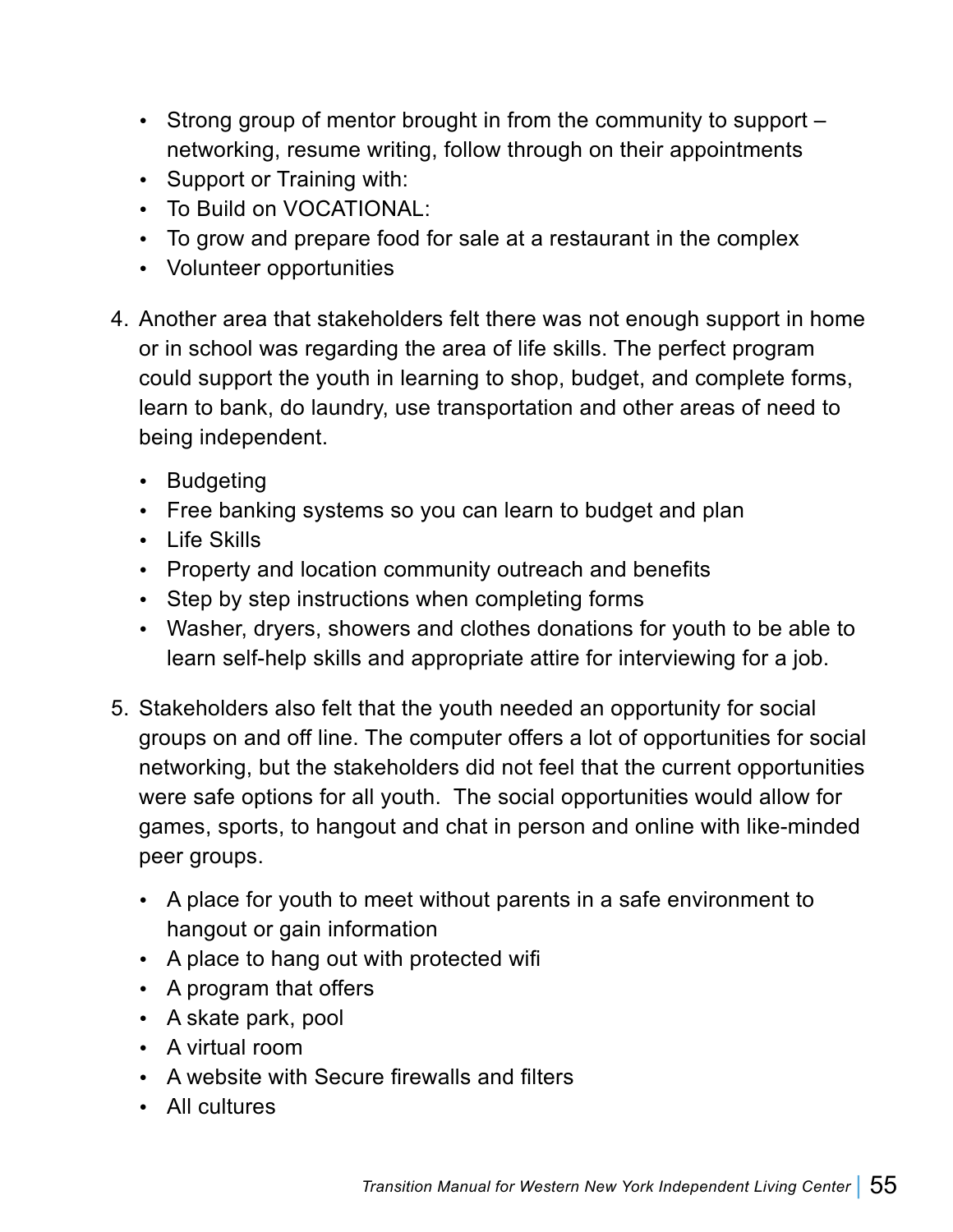- And  $19-24$
- Art studios
- Beanbag and ball chairs
- Board games
- Cards
- Clubs and Social Activities
- Comfortable
- Cool No STIGMA
- Darts
- ELECTRONICS:
- Facebook has to much drama, no back ground checks and no filters
- Food
- Food Options
- Free
- $\cdot$  free and not connected to anything
- Gyms, skate parks, pool –to encourage physical activity and social interaction and problem solving
- Inclusive
- Local and international games
- Looking for opportunity for community groups and resources
- $\cdot$  Maybe 14-18
- Multiple forms of technology
- On-line books and resources
- Open to anyone
- Open to everyone
- Origami
- Outside archery
- Physical Activities
- Physical Activities Gym, Dances, TV's
- Positives is that we can chat with friends, share pictures, post and games where you can play with other
- Safe
- Safe movie, tv and music blocks put in place
- Separated by cognitive or appropriate age groups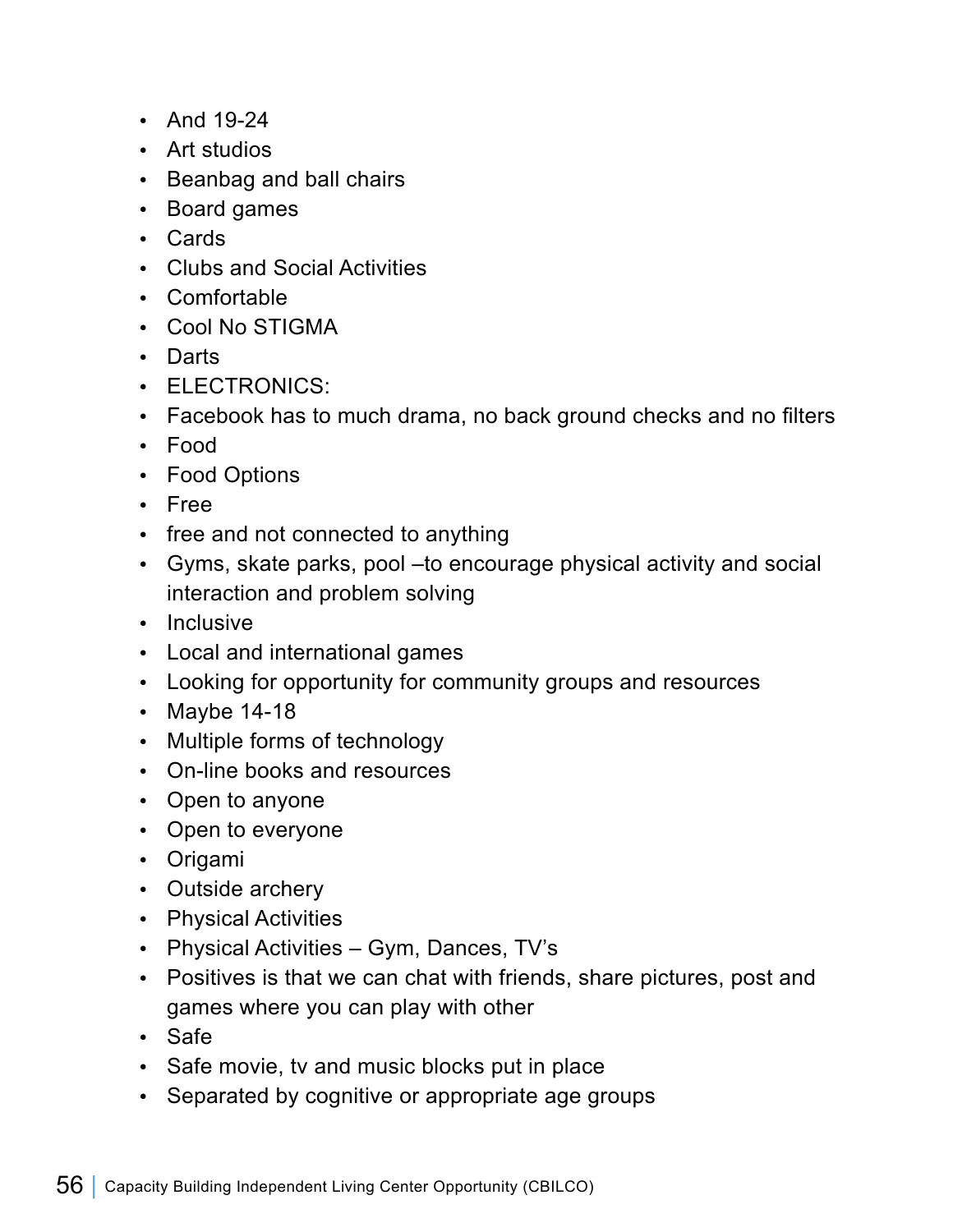- So we can meet friends of all kinds
- social medial
- Something different then FB-
- Sports
- Sports
- Summer and after school programs
- supports during summer, vacation and breaks
- The complex would offer a virtual or computer room
- There should be food, games, and recreational area for sports related activities
- Time attack games
- Various hours without grouping 14-24 all together
- Virtual games
- Would like a physical location to chat with friends
- 6. Other areas the stakeholders had invested interest.

Learning how to advocate

Learning about healthy relationships

Hearing from motivational speakers with similar "disabilities"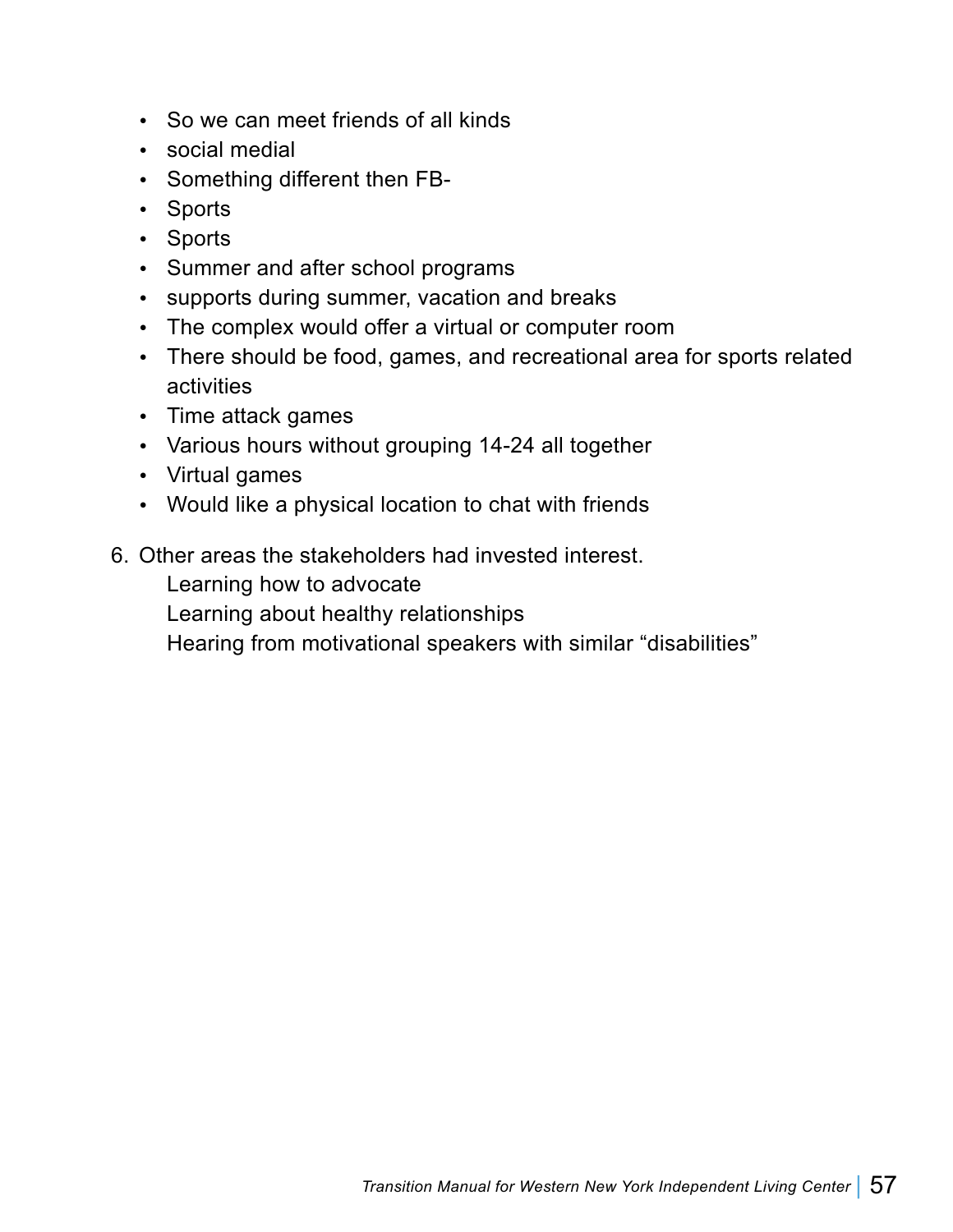| <b>Needs List</b>                                                                                          | code                | code 2    |
|------------------------------------------------------------------------------------------------------------|---------------------|-----------|
| Transportation                                                                                             | service             | resources |
| Getting a license                                                                                          | service             | resources |
| Accessing and Using                                                                                        | service             | training  |
| Peer Mentoring                                                                                             | service             |           |
| Older peers - mentoring younger peers                                                                      | service             | resources |
| <b>Counselor hotlines</b>                                                                                  | service             | resources |
| Peer supports, counselors                                                                                  | service             | resources |
| Hotlines should be made available for mental health and substance<br>abuse issues and others as identified |                     |           |
|                                                                                                            | service             | resources |
| and leadership development                                                                                 | training            | resources |
| What to do in stressful situation                                                                          | training            | resources |
| <b>Life Skills</b>                                                                                         | training            | services  |
| How to do Laundry                                                                                          | training            |           |
| Dressing for an Interview                                                                                  | training            | resources |
| <b>Accessing Transportation</b>                                                                            | service             | resources |
| Dealing with loss                                                                                          | service             |           |
| Being appropriate                                                                                          | training            | resources |
| Learning who to trust,                                                                                     | training            |           |
| Our recreational interest identify, recognize, and support                                                 |                     |           |
| Employment/Volunteering                                                                                    |                     |           |
| Volunteer opportunities                                                                                    | training            | resources |
| Job Opportunities networking without degrees                                                               | service             | resources |
| Job placement                                                                                              | service             |           |
| <b>NYESS</b>                                                                                               | service             |           |
| Financial education                                                                                        | training            | services  |
| <b>Budgeting</b>                                                                                           | training            | services  |
| <b>Benefits</b>                                                                                            | service             | training  |
|                                                                                                            | SSDI/<br><b>SSD</b> |           |
| Tutors for youth                                                                                           | service             | resources |
| Resources:                                                                                                 |                     |           |
| How to apply for college                                                                                   | training            | resources |
| How to look for an apartment                                                                               | training            | resources |
| Financial information now and when our parents are gone                                                    | training            | resources |
| How to effectively communicate with our parents/how to get them to listen                                  | training            | resources |
| How to study                                                                                               | training            | resources |
| Definitions/understanding of disabilities                                                                  | resources           | training  |
| Information about providers and agency agenda items                                                        | resources           | training  |
| Puberty, menstrual cycles                                                                                  | resources           | training  |
| Relationships, how to recognize and avoid dangerous people                                                 | training            | resources |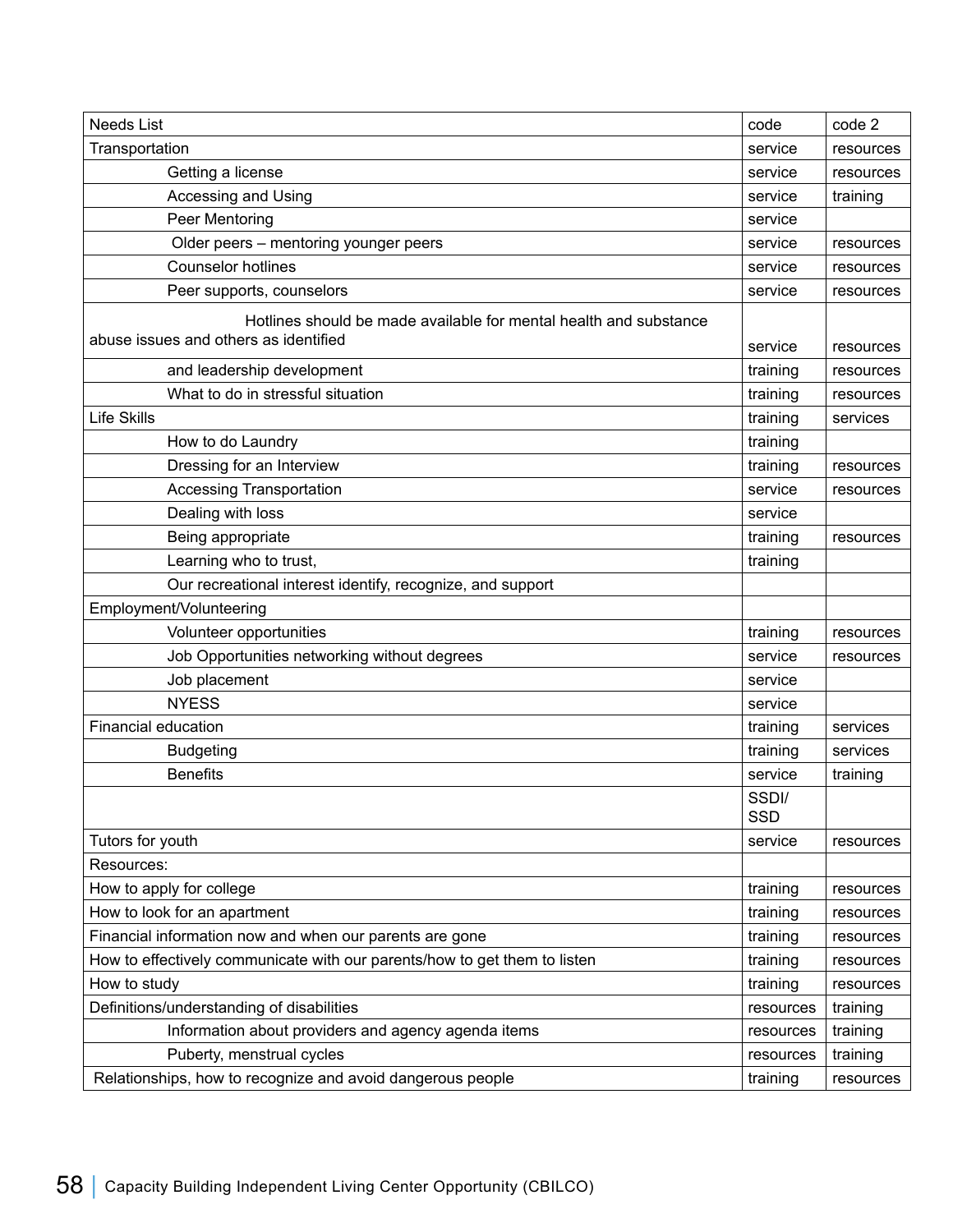| Healthy Relationships - reciprocation of feelings                   | training  | services  |
|---------------------------------------------------------------------|-----------|-----------|
| Medical and Safety Medication information                           | training  | resources |
| How to care for pets and what are legal pets to have                | training  | resources |
| Step by step instructions when completing forms                     | training  | services  |
|                                                                     |           |           |
| Trainings:                                                          |           |           |
| Life After School                                                   | resources | training  |
| College:                                                            | training  |           |
| Student Loans, College Application Process Training                 | training  | resources |
| funding that's available                                            | resources | services  |
| college tuition options                                             | resources | training  |
| How to study                                                        | training  | resources |
| Peers to talk about campus life                                     | training  | services  |
| Preparing to graduate to: college                                   | training  | resources |
| Strategies and information that help with school                    | training  | resources |
| Employment:                                                         | service   |           |
| Career Development-resume writing, networking,                      | service   | training  |
| Interviewing                                                        | training  | services  |
| Preparing for a job                                                 | training  | resources |
| How to dress for an interview                                       | training  | resources |
| Finding Housing:                                                    | service   | resources |
| Moving out, life after school                                       | training  | resources |
| Learning about life on my own                                       | ?         | services  |
| How to search for an apartment                                      | training  | resources |
| How to live for housing out of state (things you should look for)   | resources | training  |
| Time management classes                                             | training  |           |
| Understanding my disabilities and Rights                            | training  | resources |
| <b>IEP /504</b>                                                     | training  | resources |
| Recognizing disabilities rights                                     | training  | resources |
| How to self-advocate                                                | training  | resources |
| Emotional Unbiased, understanding and social and emotional barriers | service   | training  |
| A change in language it would be through empowerment                | training  | resources |
| <b>Financial Literacy</b>                                           | service   | resources |
| <b>Banking and Checking</b>                                         | training  | resources |
| Free banking systems so you can learn to budget and plan            | service   |           |
| <b>Support Groups: Peers</b>                                        | service   |           |
| Suicide awareness and warning signs,                                | training  | resources |
| Coping with parents with addictions, coping with my own             | resources | training  |
| <b>Clubs and Social Activities</b>                                  | service   | resources |
| Motivational Speakers-overcoming disability                         | service   |           |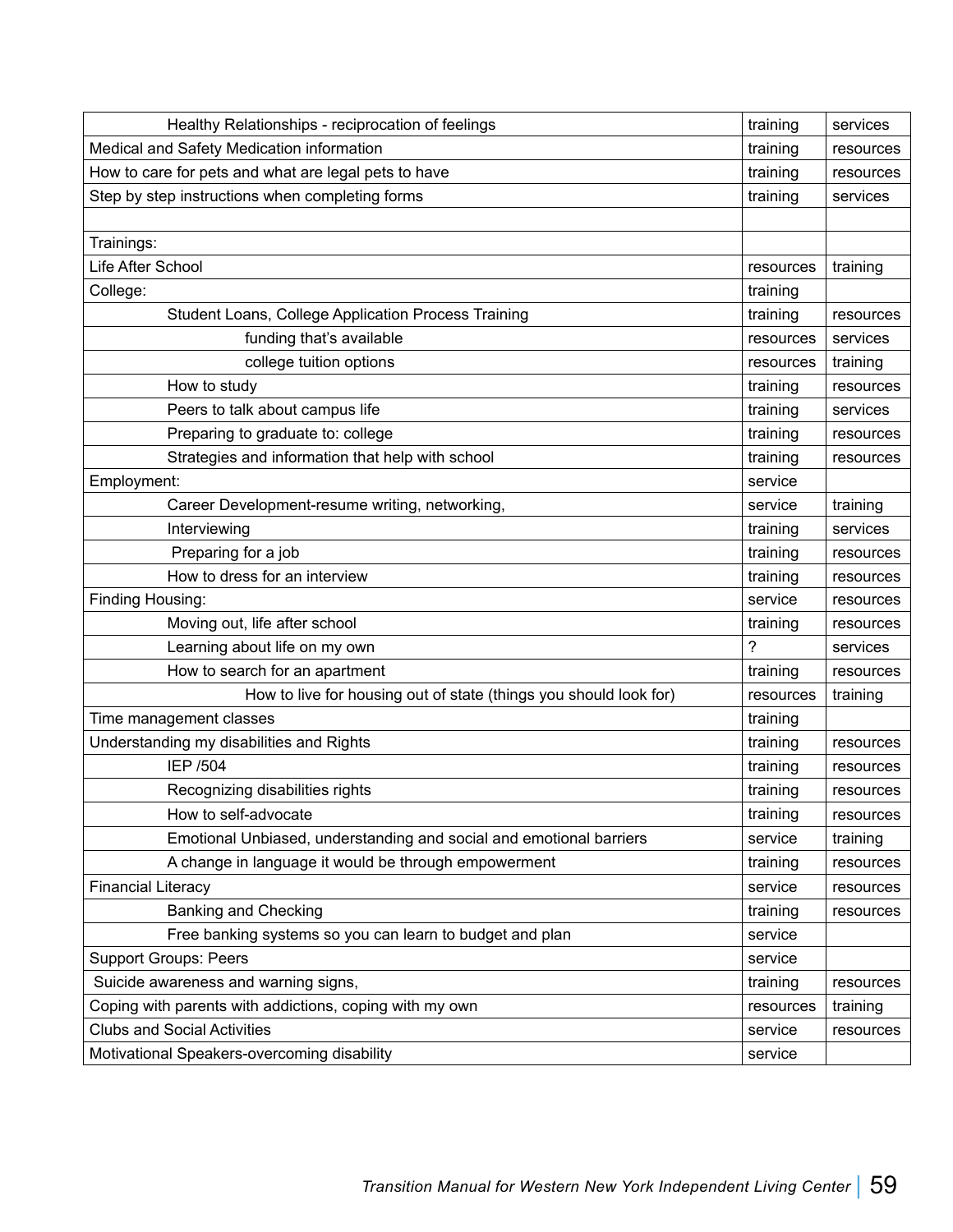### **Provide at least (3) consumer vignettes related to your projects that exhibit successful consumer outcomes, increased independence, and or improved quality of life.**

Staff met with Jenna (20 years old) when her grandmother reached out to the agency due to the behaviors being exhibited by Jenna. The grandmother explained the following, Jenna is someone who has been living with a TBI since the age of 5, has had average cognitive abilities as well as mental health issues. Jenna was part of the foster care system after being neglected by her biological family. Eventually the foster family adopted them, but Jenna had difficulty with attachment. Jenna started acting out more after being run over by the car when she was 5. The grandmother explained that they had exhausted the mental health system in trying to get help for Jenna.

The grandmother was concerned since currently Jenna was living with her and quite defiant and grandmother had concerns of future living arrangements and maintaining employment. The grandmother stated that they had exhausted the mental health system and wanted to know what else might be out there for Jenna.

Staff assisted Jenna and her grandmother with the following services. Over the course of the year Jenna started off with benefits advisement to apply for SSI, food stamps, and ACCES-VR. After 6 months Jenna found employment and no longer needed public assistance. While this was going on all records were requested and Jenna was linked with a neuropsychologist to determine if she would be eligible through OPWDD. The testing showed that she did not qualify cognitively, but recommendations that followed from additional testing did show that she had a TBI from being hit by a car at 5 years of age. OPWDD ended up approving for services and Jenna was linked up to begin applying for waiver services so she can live as independently as possible.

Dana started with Western New York Independent Living late 2014 in need of educational advocacy and transitional services. Dana entered with diagnosis of behavioral and emotional, panic disorder, depression and suicidal idealogy. Dana struggles with a high level of anxiety after being a victim of a domestic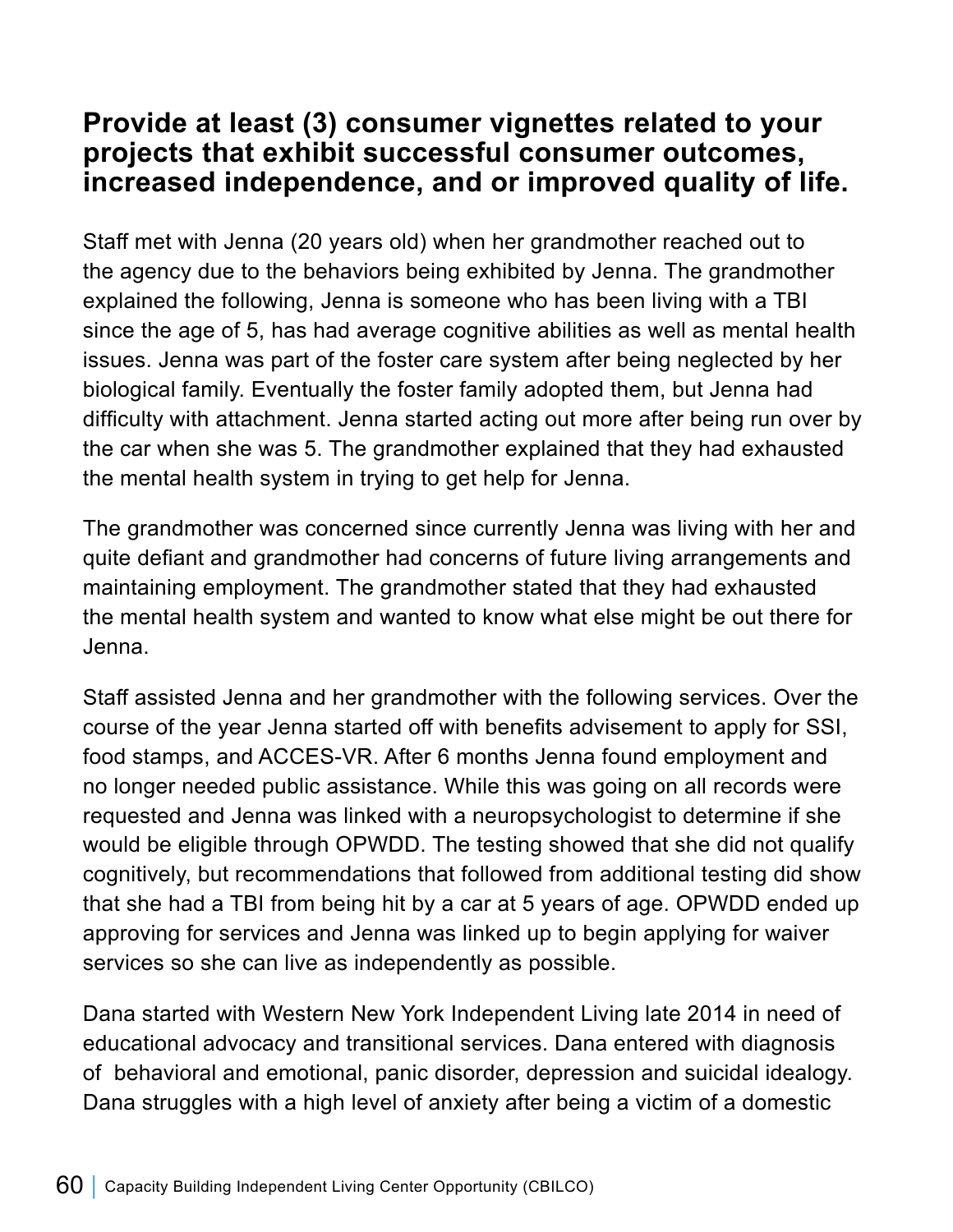kidnapping that lasted over a year leaving Dana with a fear of leaving their home. Dana has also required specialized counceling and therapy has it related to understanding their sexual orientation. Dana started with us at 17 years of age and continues to work with our agency.

When Dana came into our agency in late 2014 she was on home instruction and in need of consistent tutoring services that were not in place. Dana was still adjusting to being home, dealing with the trauma of the kidnapping and hyper sensitive to sound and touch as well as adjusting to several medications. Dana did eventually begin attending school, but could only participate 2.5 hours a day before exhausting out. Dana had been with out schooling during the time of domestic kidnapping and was struggling with keeping up. The educational advocate has worked with the Mental Health System and has supported Dana in maintaining and gaining her education while in and out of the hospital as it related to her mental health.

In February of 2016 with Balancing Incentive money that WNYIL received staff decided to discuss further evaluations with Dana and her mom. The mom and Dana decided that they would go, which resulted in another diagnosis of Autism. Staff gathered all of the paperwork and submitted it to the Front Door and Dana was approved for services through the Office of People with Developmental Disabilties. Information received from that evaluation provided information that supported us in advocating for services through the OPWDD. Once approved for services through OPWDD, as well as having mental health diagnosis staff reach out to Dr. Michael Cummings who was able to prevent hospitilizations, we met with Dana in her home and provided supports and services as well as medicaition changes and adjustments. Dana decided not to return to school, but wanted to go for her GED instead. Dana also let staff know that she wanted to link up with ACCES-VR (that had been mentioned in previous conversations). OPWDD Family Support Services were brought into the picture to purchase technology Dana was in need to pursue her future endeavors. Dana started writing on the computer, as well as working with the photographs that she had taken. Dana's desires are to pursue her GED, and with ACCES-VR would be able to pursue a career in photography.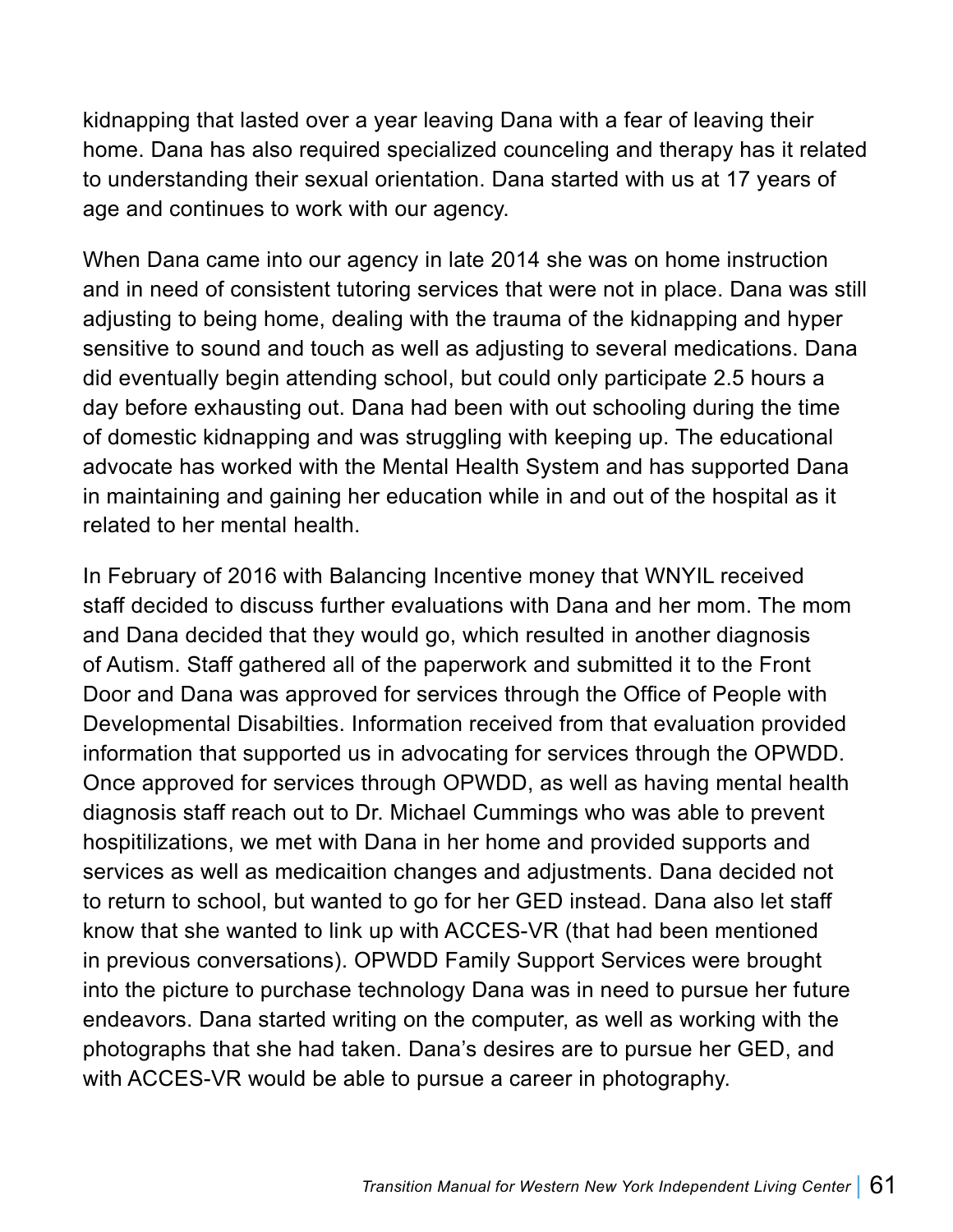Julia is a high school student working on achieving her 216 CDOS work hours. Julia was approved for physical therapy and it was written into her IEP. School stated that she did not need a physical therapist since the work that she was doing in the nursing home and the several different jobs was providing the gross motor strengthening that was needed. Julia was coming home exhausted at the end of the day unable to participate in typical afternoon activities. The parent worked with the educational advocate in meeting with the school and having the school provide physical therapy. The school regularly provided physical therapy if needed to navigate the school environment safetly. Individuals pursuing employment often need physical therapy for stamina. The school district felt the family should pay for it, but between the parent and advocate the school did provide the physical therapy. Julia did graduate with her CDOS and was linked with ACCES-VR to find employment.

## **What resources were you able to successfully develop for the project?**

Western New York Independent Living, Inc., Renaissance (RASI) Campus/Kids Escaping Drugs(KED), and Mental Health Association (MHA) of Erie County pursued and were awarded a \$363,702.00 for a 5-year project from The Peter and Elizabeth C. Tower Foundation. WNYIL hired a part time peer to have on the Renaissance Campus/Kids Escaping Drugs to provide care coordination with youth/young adults between the ages of 12-21 who had a dual diagnosis of mental health and substance abuse. The "peer" would be located at RASI to meet with the youth/young adult to develop their transition plan prior to discharge. The "peer" would be able to continue working with the youth/young adult once they left campus towards their goals. The Mental Health Association of Erie County role was to provide education and training to staff, consumers and guardians about living with mental health. WNYIL after several attempts to successfully staff RASI with a peer, and rewrite the deliverables felt that RASI was not ready to engage with a peer at this time.

## **Project Strengths:**

The project was written with the goal of successfully transitioning the "patients"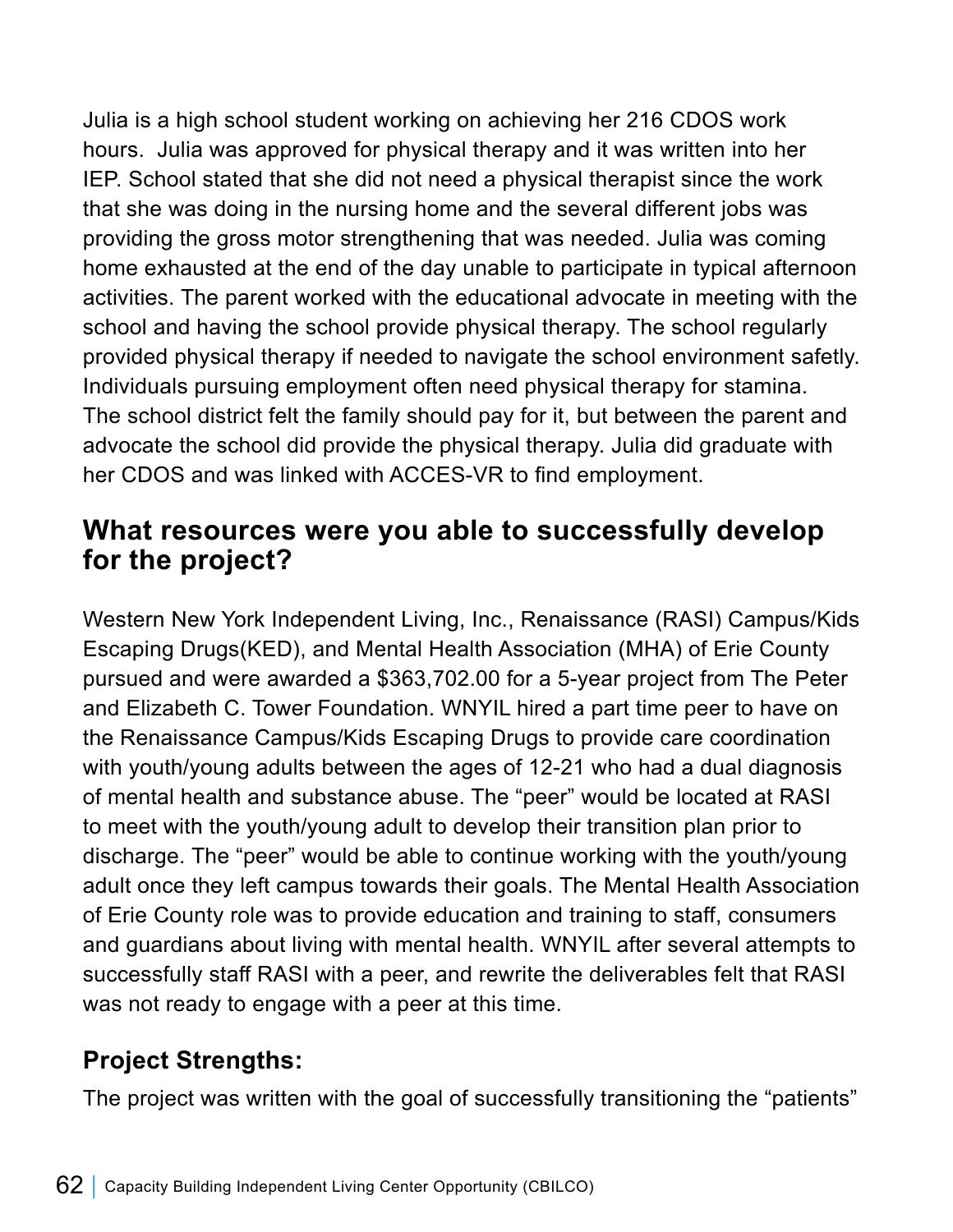as labeled at RASI to a coordinator employed by WNYIL to work with the "consumer" as known by WNYIL. The coordinator would work with the individuals at RASI, but be able to be engaged when the consumer left RASI to work on goals driven by the transition back home or to independent living in the community. The coordinator could follow up with consumer on all ILS activity from advocating, information and referral, independent living goals, peer mentoring as well as transitional needs. The individual hired for this project was a true peer and had attended RASI as a youth themselves and successfully transitioned to independent living. The coordinator was there to help link to the resources needed whether it be in an educational, employment or residential setting or need. The breakdown came in the referral process from other providers to use this resource.

### **This could include events that provided support and expanded your project beyond original concept and barriers that occurred that prevented the project from reaching its full potential.**

The strengths of this funding opportunity were a direct connection to the targeted population and to provide transitional services. WNY ILC would coordinate activities, and support individuals with a behavioral health diagnosis so they may reach their educational and employment goals.

The limitations of this funding were the restriction to individuals transitioning from the RASI Campus and not a broader base.

### **Provide lessons learned.**

WNYIL ended up withdrawing from this grant after a 15-month attempt of finding the appropriate staff, engaging individuals and attempting to make deliverables in the proposal. WNYIL was asked to identify what we perceived the barriers to be. The following information was provided to the Peter and Elizabeth Foundation representative.

Timing: The start of this grant overlapped with several new programs/projects and level of information on programming and the uncertainty of how they would interact within those processes.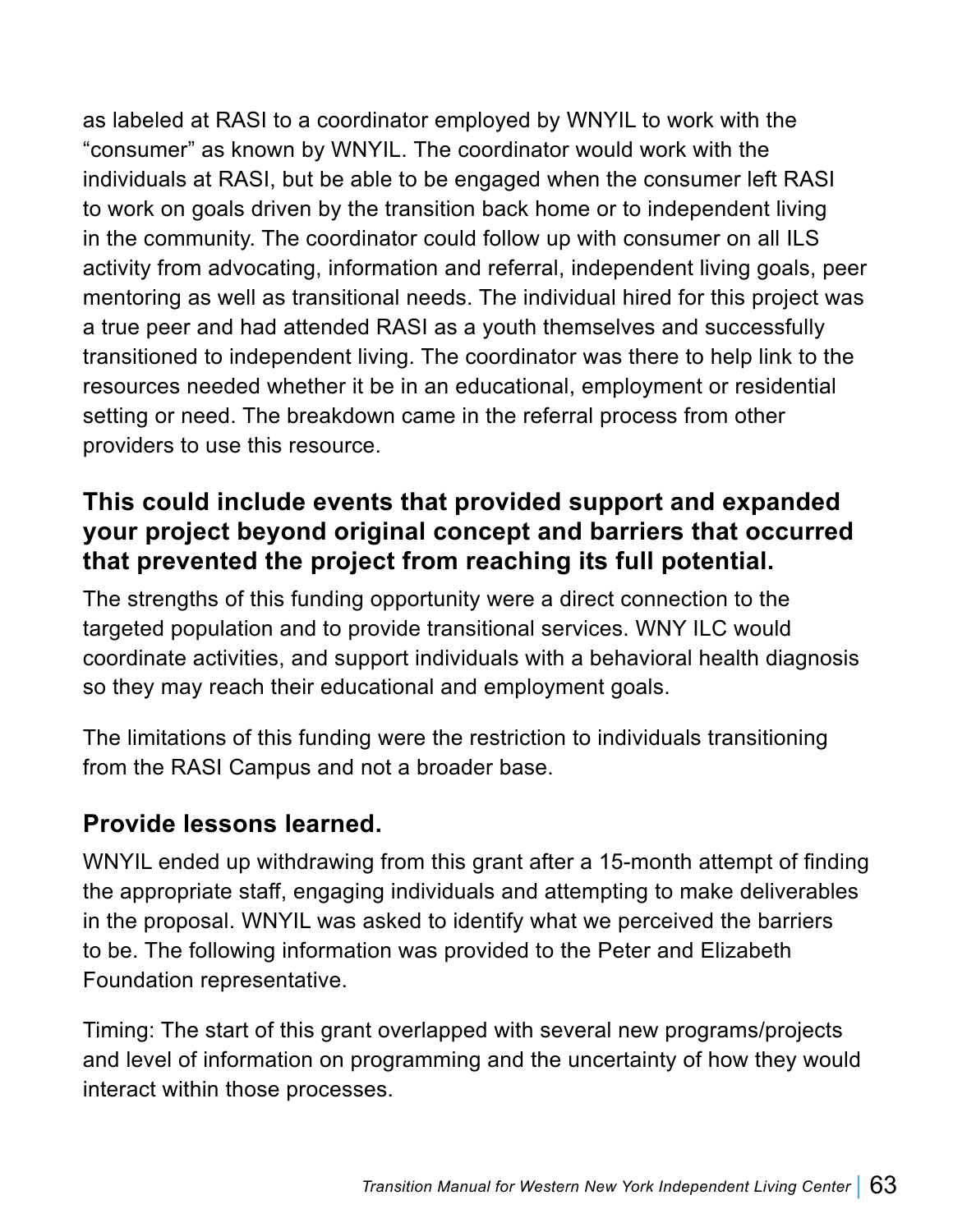Example: WNYIL offered the opportunity of the Medicaid Assistance Application Program, Educational Advocacy as well as Health Homes.

All programs that RASI identified they already provide, or were in the process of obtaining.

The second would be the timing and use of peers. Peers is a large component of the systems change, and is language that all clinical settings are familiar with. There still needs to be time for the buy in to the philosophy. If the directors or CEO's of a company do not have buy in you likely will not have the support of the staff. This is something that WNYIL was unable to obtain, there was some acceptance, but it did not connect with all staff involved in the program which presented as a huge challenge in maintaining a peer.

History: Prior to requesting funding from a foundation we had information on how RASI/KEDS is currently doing towards their goals and success rates. We had WNYIL's history in their transition programming/projects and outcomes. What we did not have is a working history together prior to requesting funding to support a continuation and building on a preexisting relationship to know how it would work.

A plan was developed without an actual trial period before to identify the numbers, and having a working process that we knew could be met.

Grant Writing and Participants: The individuals who wrote the grant were not those who would need to sit down and implement the deliverables. There was a disconnect between the RASI and ILC staff when it came time to place someone into the coordinator position and the expectations of that staff. ILC was in a position where they needed to deliver goal oriented activity without obtaining referrals, and without the ability to provide activities such as linkage and referrals to ACCES-VR, Health Homes, and services with educational advocacy due to RASI wanting to remain in control of these activities. RASI was looking for different goals to compliment the work they already were doing at the center, a main one was to have our staff transporting RASI consumers once they were discharged from the campus to their medical appointments.

This was an opportunity, but between the timing, history and those involved in the initiation verses those in the delivery roll, this grant was unsuccessful.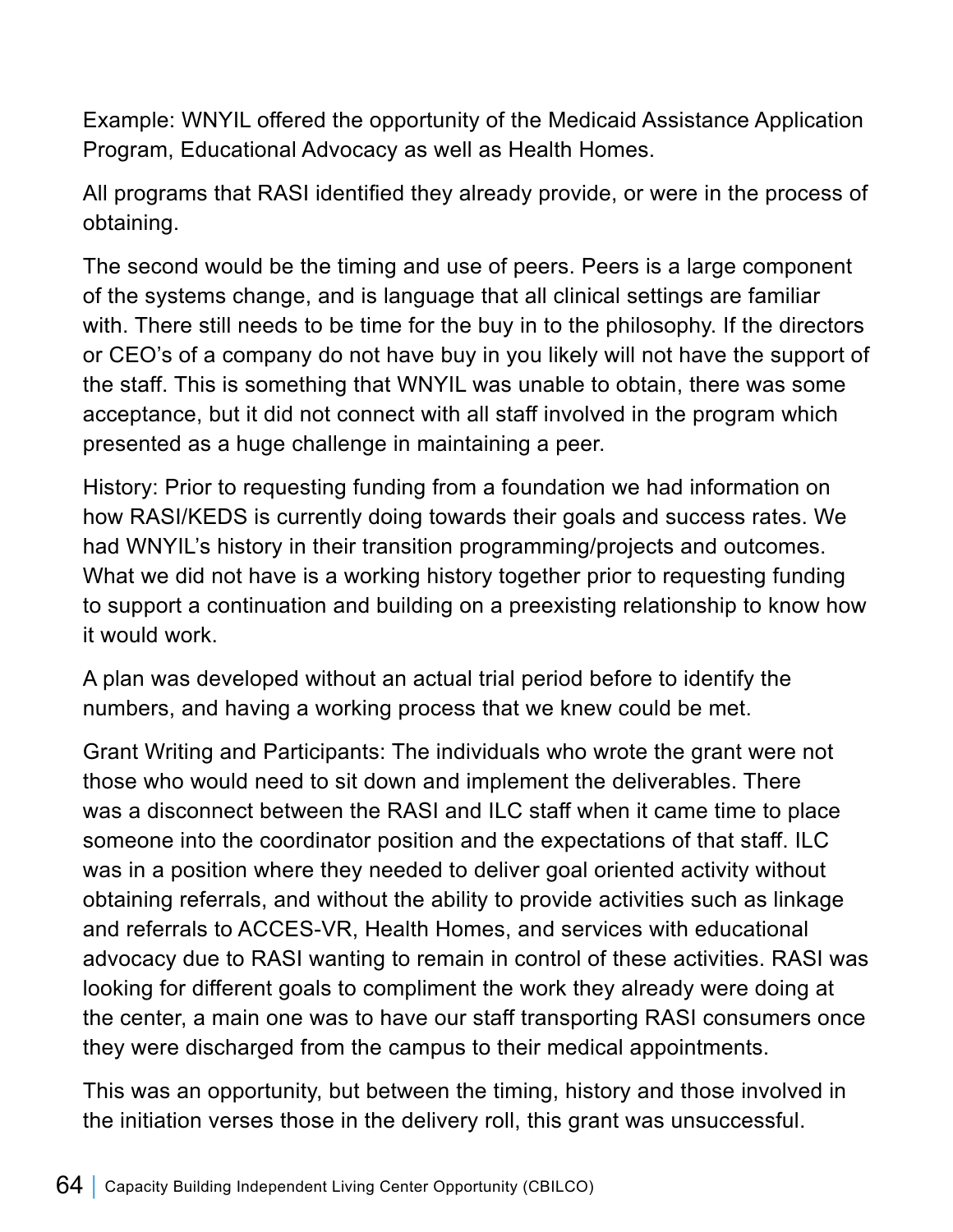**This could include events that provided support and expanded your project beyond original concept and barriers that occurred that prevented the project from reaching its full potential. What funding options were you able to explore and pursue for the project?**

Following are the deliverables for the intended transition project funded through Tower Foundation. Pgs 64-72

## **Tower Foundation Project**

## **Transition Supports for Young Adults with Co-Occurring Diagnosis**

1-1-2016 through 12-31-2020

#### **Key Partners**

**Partner 1:** Western New York Independent Living, Inc. and Mental Health Peer Connection (as a part of the Family of Agencies)

**Partner 2:** Renaissance Addiction Services Incorporated (RASI) and Kids Escaping Drugs (KED) at the 62 bed residential treatment facility called, "Renaissance Campus"

**Partner 3:** Mental Health Association of Erie County (MHA)

## **Contacts at Each Agency**

### **WNY Independent Living, Inc. Executive Director**

Douglas J. Usiak, Phone Contact: 716-836-0822 ext. 117

## **Co-Directors of the Transition Programs**

### **Mental Health Peer Connection Director:**

Maura Kelley Phone Contact: 716-836-0822, ext. 162 Email Address: Mkelley@wnyil.org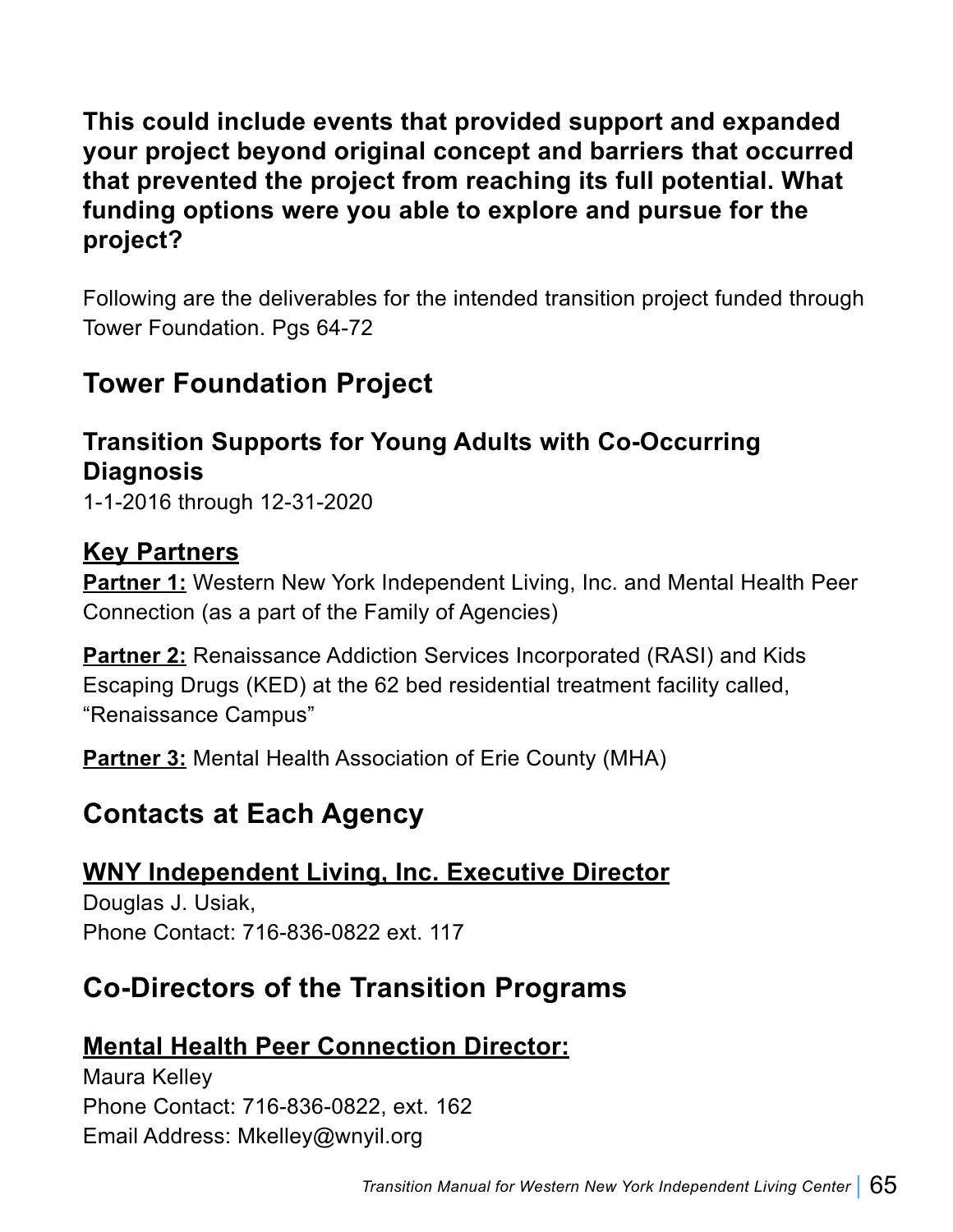### **Independent Living Center of Erie Director:**

Lynette Torgalski Phone Contact: 716-836-0822 ext. 115 ltorgalski@wnyil.org **Renaissance Campus**

### **Executive Director**

Robin Clouden Phone Contact: 716-827-9462 ext. 302 Email: rclouden@ked.org

### **Director of Treatment Services**

Karen Ackerman Phone Contact: 716-821-0391 Email: kackerman@rasitx.org

## **Mental Health Association**

#### **Executive Director**

Ken Houseknecht Phone Contact: 716-886-1242 Ext. 314 Email: khouseknecht@eriemha.org

#### **Director of Child & Family Support Program**

Jenny Laney Phone Contact: 716-886-1242 ext. 313 Email: laney@eriemha.org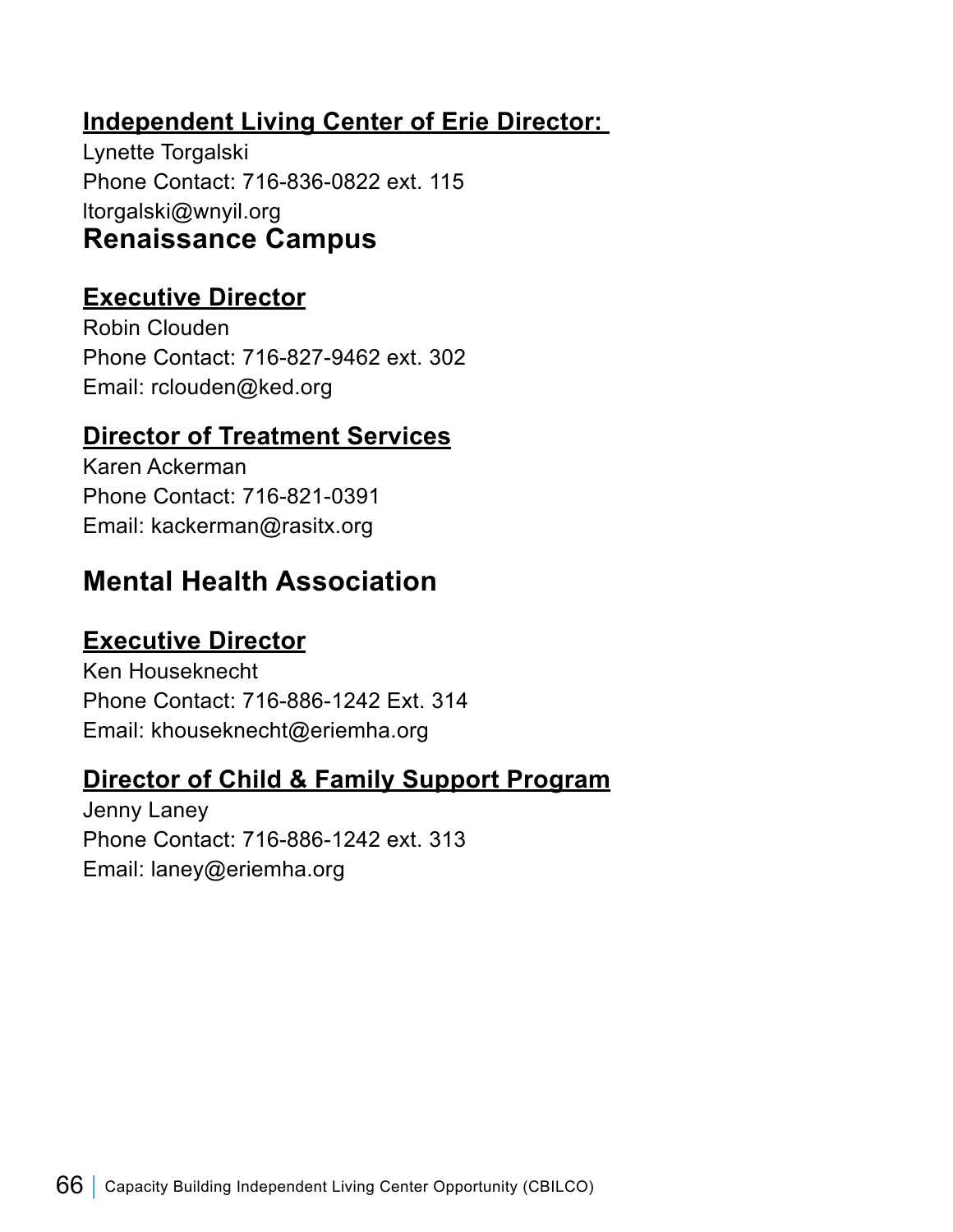# **Overall Goal of the Program**

"To help youth with co-occurring mental health and substance use diagnosis successfully transition from treatment back into the community" (p. 4)

- Maintaining sobriety
- Using skills, tools and support networks that help maintain good mental health and quality of life to maintain a successful transition.

### **Long term goal**

"To demonstrate the success and importance that ongoing transitional supports have on an individual exiting a residential program (with 24 hour support through staffing) and enter home/community."

### **Project Goals**

- 1. Provide Transitional support for RASI residents and their families/ caregivers, who ultimately seek a return to a life of independence from addiction
- 2. Assist each young adult in the development of a personalized transition plan to utilize upon graduation from the Renaissance Campus, to support continued sobriety and mental wellness
- 3. Offer community-based programming and support, which incorporates the goal of Independent Living Skills as each resident transitions back into the community from Renaissance Campus.

Transition supports may include -

- a) Identification and connection to other community linkages
- b) Returning to High School,
- c) Obtaining Job Skills
- d) Learning and use of public or private transportation
- 4. Engage and develop long term partnerships with other service providers to foster an integrated community approach in order to assist transition age youth in achieving recovery and independence in a comprehensive manner.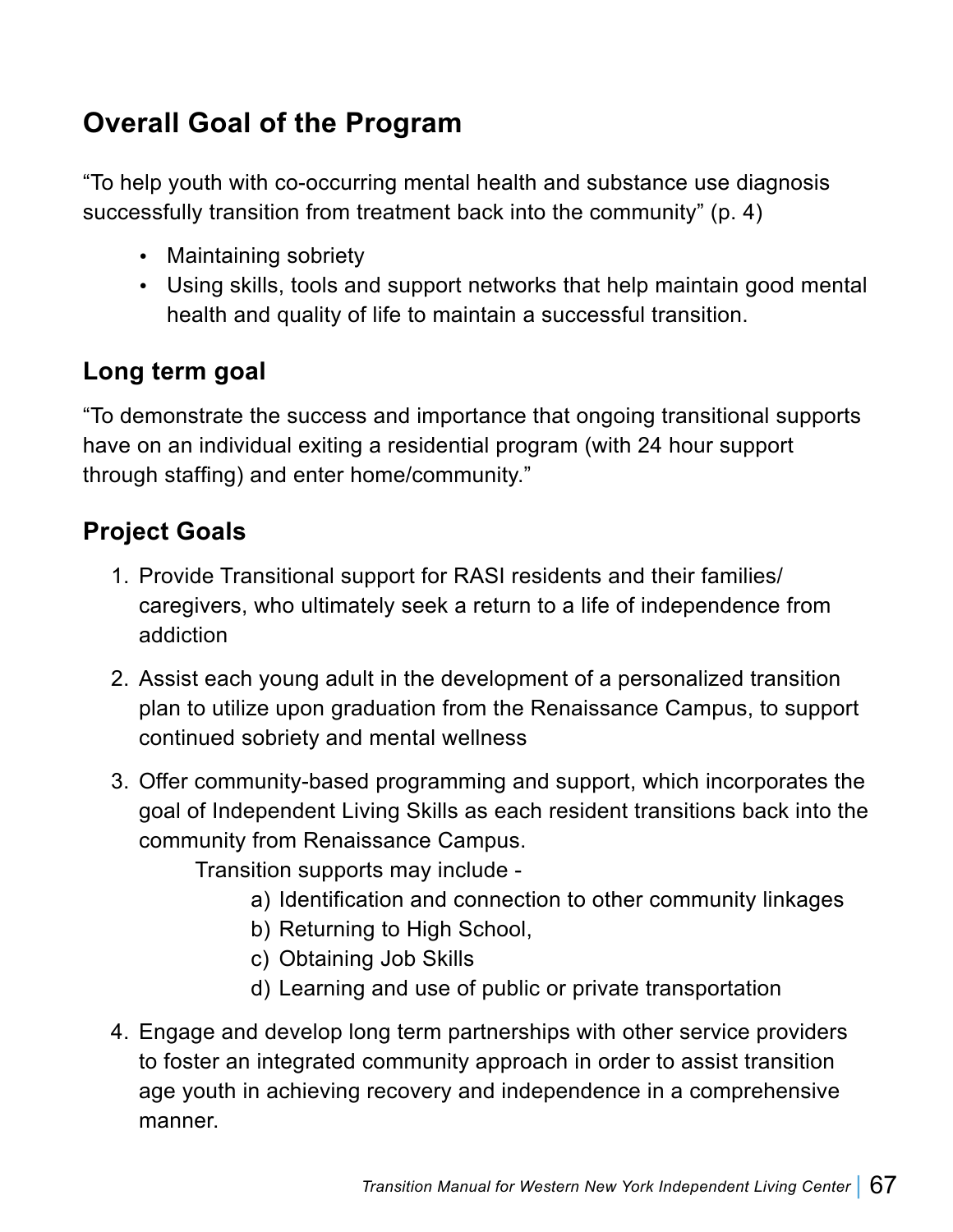## **Key Project Components**

- 1. Delivery of transition services to RASI Residents
- 2. Delivery of transition support services in community
- 3. Familial support
- 4. Mental Health Education
- 5. Program Integration into existing services

## **Key Project Activities**

- 1. Phase 1-A: Delivery of transition supports (on campus): Renaissance Addiction Services Inc. (RASI)
	- a. Upon entry to Renaissance Campus each transition age young adult will be evaluated for a current or previous mental health diagnosis
		- May include documentation from a physician, mental health professional , etc.
	- b. The Mental Health Counselor on campus will immediately introduce and refer the youth/young adult to the transition program and specialist.
	- c. The Mental Health Counselor will also introduce the program to the family/caregivers, if involved in the youth/young adults planning/ transition process.
- 2. Phase 1-B: Delivery of transition supports (on campus): WNY Independent Living, - M H Peer Connection:
	- a. Once the young adult completes the detoxification process, the transition specialist will begin work with the youth/young adult while on campus to have ongoing interaction.
		- i. First priority is completion of the Renaissance Program
	- b. The Transition Support Specialist will work with the youth/young adult to:
		- i. Gain understanding for his/her dual diagnosis
		- ii. Develop and implement steps in a plan to integrate back into the community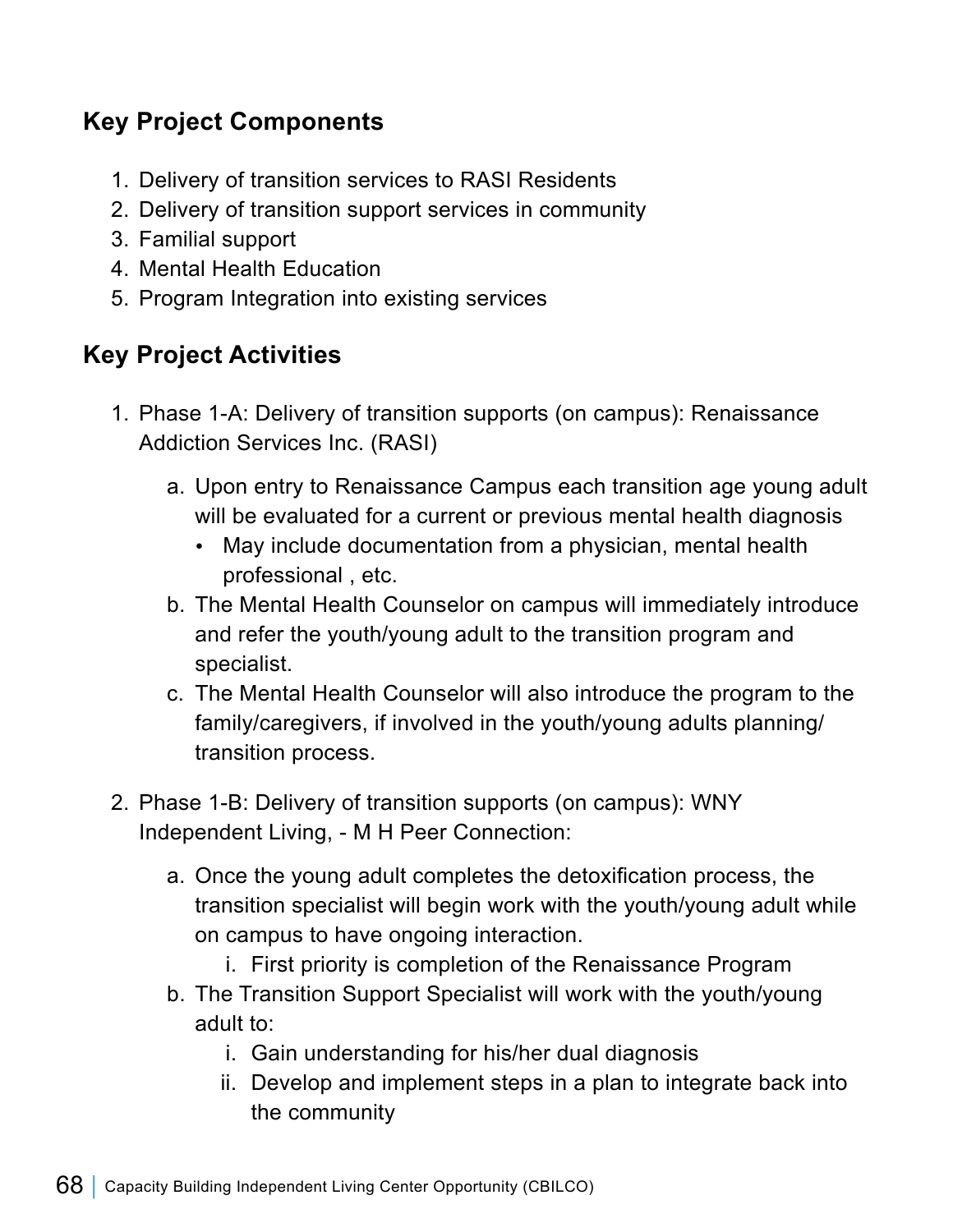- iii. Explore and Set his/her personalized goals (i.e. returning to high school, completing the TASC, planning for social pressures, steps for college, vocational training, resume building, independent living, public transportation, learning to drive, obtaining employment, and developing a personalized plan for mental wellness and support.
- iv. Connect to programs and services offered at the Independent Living Center
- v. Connect to Community Mental Health Resources
- c. The Transition Support Specialist can also provide support to the family/caregiver to understand dual diagnosis and involvement, based on the young adults goals.
- 3. Phase 2: Community Based Transition Services (Post Graduation): WNY Independent Living/MHPC
	- a. As the resident graduates or leaves the program, he or she will be encouraged to continue meeting with the transition specialist for a minimum of six months or as long as they need.
		- i. Number of meetings is based on each individual's goals and plan
- 4. Phase 3: Familial and Individual Support: Mental Health Association (MHA)
	- a. MHA will offer two support groups for parents and caregivers per month. (24 per year)
		- i. One entry, one exit program
		- ii. Topics will be determined based on request and need
- 5. Phase 4: Mental Health Training: Mental Health Association
	- a. MHA will provide one training per quarter to RASI Staff about Mental Health and Dual Diagnosis (4 per year)
- 6. Phase 5: Program Integration into Organizational Operations: WNYIL & RASI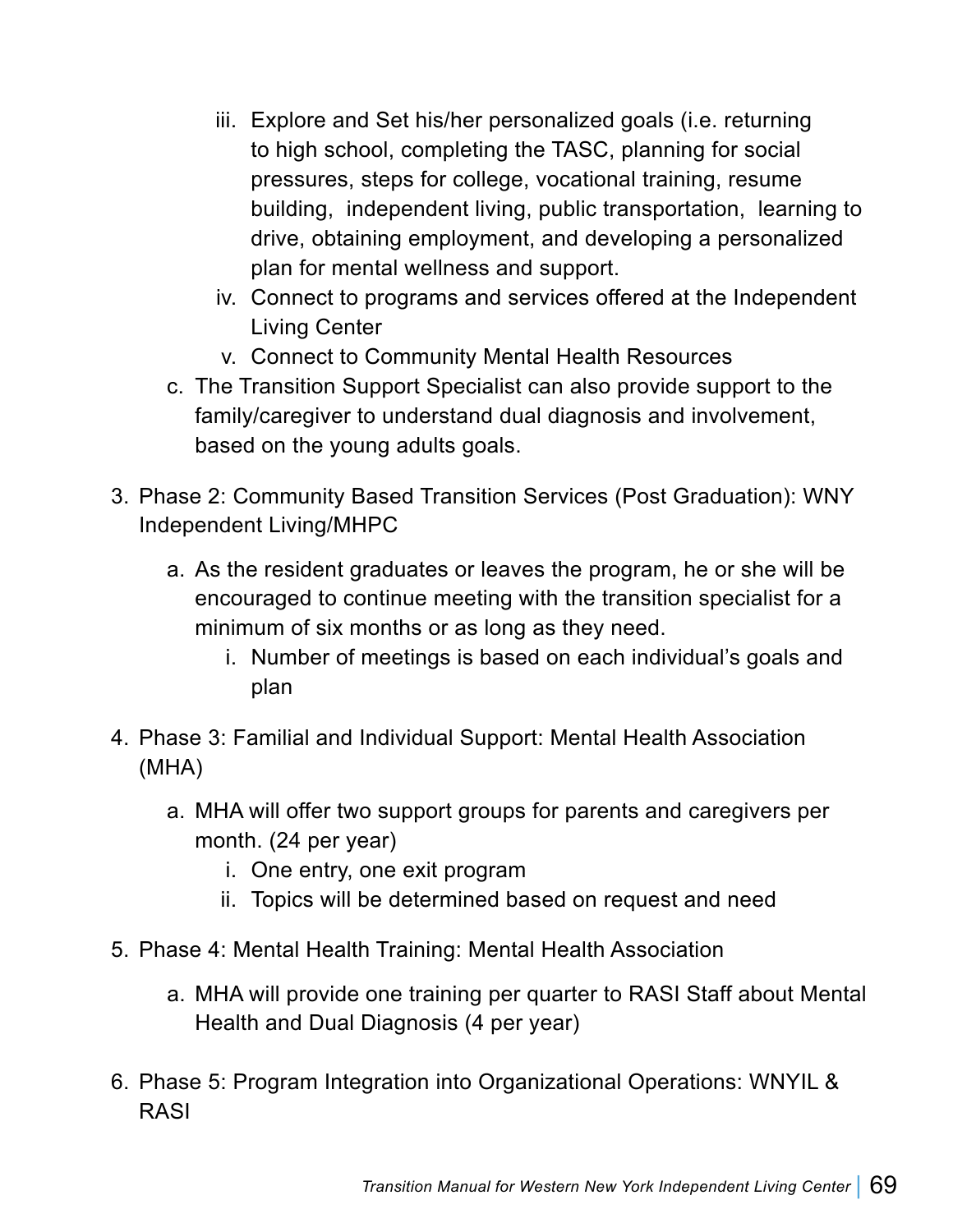- a. Phase 5a: MHPC will provide a quarterly training for RASI and WNYIL Staff about the Transition Program to:
	- i. Ensure smooth and appropriate internal referrals.
	- ii. Gain understanding of the program and its purpose
- b. Phase 5B: The Peer Specialist and MHPC Staff will collaborate to offer workshops to the public to promote the transition support program, Early intervention services and Face to Face in the Workplace.
- c. Phase 5C: The Peer Specialist and MHPC/WNYIL Staff will assist RASI Staff in understanding the services and referral opportunities that are available at WNYIL's family of agencies beyond the transition support program.
- d. Phase 5D: RASI and WNYIL/MHPC will track referral sources of individuals in the transition program, what referrals were given, services received, and outcomes to determined the success of this demonstration project.

Tracking will include:

- Referral Source
- Referral Given and to where
- Services Received
- Outcomes of each referral and service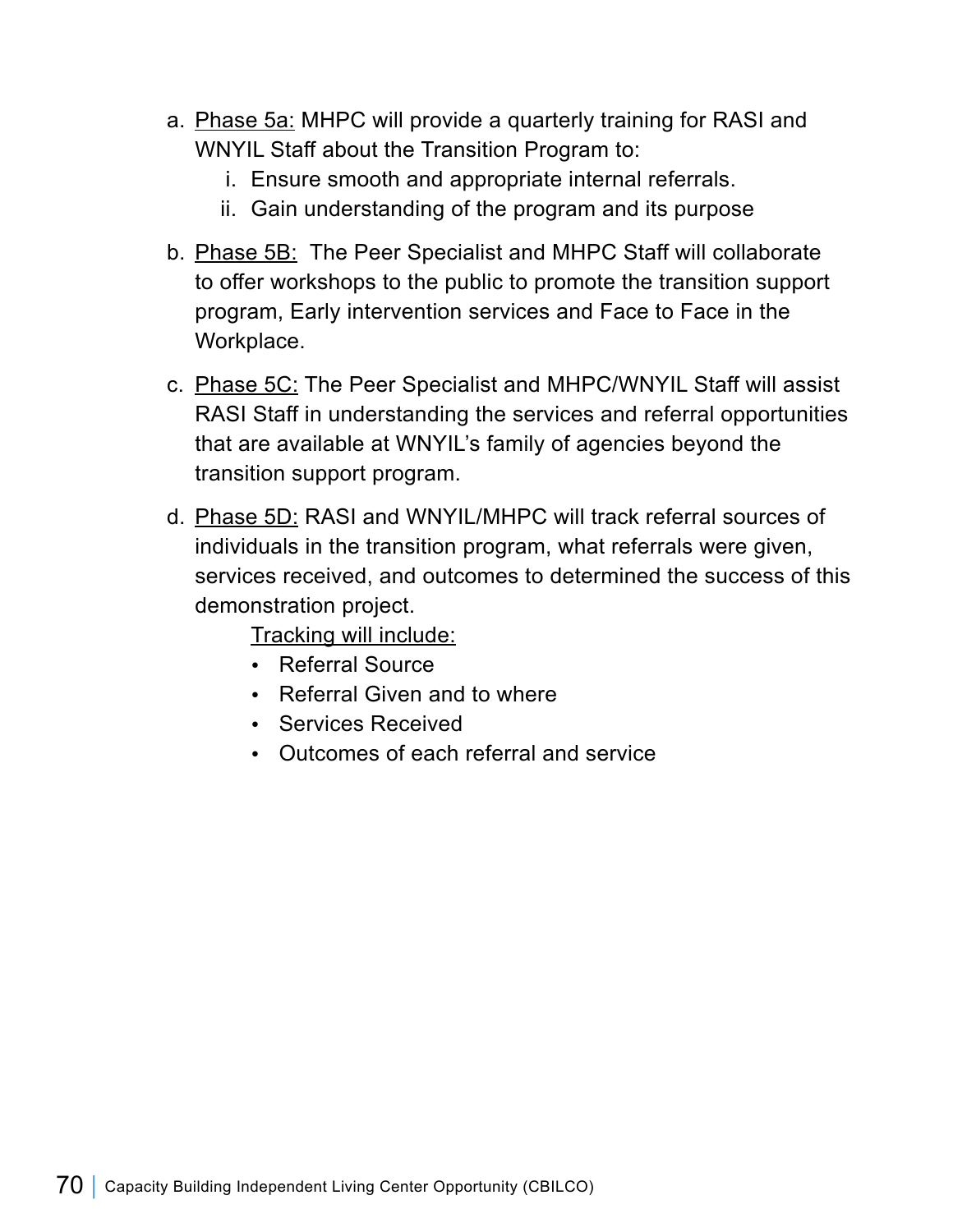## Deliverable Measurement

| <b>Primary Goals</b>                                                                                                                                                                  | <b>Measurement of Success</b>                                                                                                                                                                                                                                   | Short<br><b>Term</b> | Inter-<br>$me-$<br>diate | Long<br><b>Term</b> | <b>Partner Re-</b><br>sponsible                    |
|---------------------------------------------------------------------------------------------------------------------------------------------------------------------------------------|-----------------------------------------------------------------------------------------------------------------------------------------------------------------------------------------------------------------------------------------------------------------|----------------------|--------------------------|---------------------|----------------------------------------------------|
| To provide ongoing support<br>60 individuals annually, who<br>are referred by RASI as hav-<br>ing dual diagnosis                                                                      | Date Reported:<br><b>Total Number of Campus Residents</b><br>with Dual Diagnosis/Total Number with<br>Dual Diagnosis Participating in the<br><b>Transition Program Annually</b>                                                                                 | X                    | X                        | X                   | WNYIL,<br><b>MHPC</b><br><b>RASI</b><br><b>MHA</b> |
| To track Successful Obtain-<br>ment of Individual Goals set<br><b>WITH</b> the transition specialist                                                                                  | Data Reported: Total number of goals<br>set versus the total number of goals<br>met. Aim is to assist young adults in<br>achieving 75% of the goals set, mini-<br>mum                                                                                           |                      | X                        |                     | <b>WNYIL</b><br>/MHPC                              |
| To Track the total number of<br>young adults/families who<br>remain engaged in the Tran-<br>sition Program (post gradua-<br>tion) and number of months                                | Data reported:<br>1. Total number of young adults work-<br>ing with the transition specialist<br>before graduation,<br>Total number which continue post<br>2.<br>graduation and<br>Total number of months working<br>3.<br>with the specialist after graduation | X                    | X                        | X                   | <b>WNYIL/</b><br><b>MHPC</b>                       |
| Tracking the type of services<br>and referrals provided                                                                                                                               | Data Reported: Services and Referrals<br>Provided and type, to whom etc.                                                                                                                                                                                        | X                    | X                        | X                   | <b>WNYIL/</b><br><b>MHA</b>                        |
| To increase community<br>integration, continued men-<br>tal health wellness, sobriety<br>in youth/young adults with<br>co-occurring mental health<br>and substance use diagno-<br>ses | Data Reported: Transition Specialist<br>tracks:<br>1. Date and reason for discharge from<br>the transition program<br>2. # of months living in the community<br>3. # of goals obtained                                                                          | X                    | X                        | X                   | <b>WNYIL/</b><br><b>MHPC</b>                       |
| To reduce re-entry into res-<br>idential settings, psychiatric<br>hospitals in youth/young<br>adults with co-occurring men-<br>tal health and substance use<br>diagnoses              | Data Reported: Transition Specialist<br>tracks:<br>1. Re-Entry into Residential Program-<br>ming<br>2. Relapse, if any<br>3. Psychiatric Hospitalization, if any/<br>total<br>4. Total Number of Days of Each, if any                                           | X                    | X                        | X                   | <b>WNYIL/</b><br><b>MHPC</b>                       |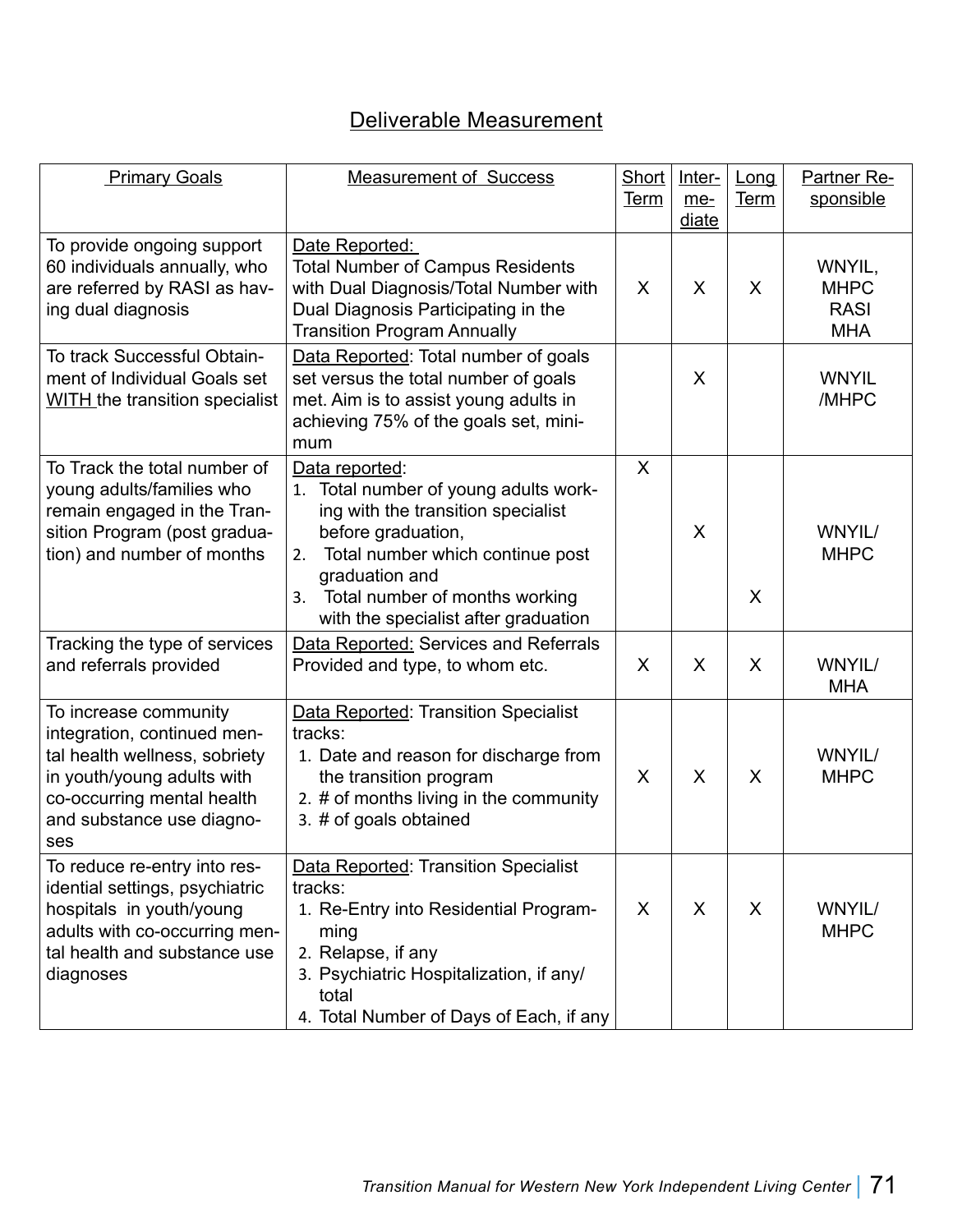| Increase positive impact of<br>the transition program on<br>families, youth/young adults<br>involved in the program.<br>Reports provided annually to<br>the Lead Agency. | Data Reported: A Customer satisfaction<br>survey will given, mailed, e-mailed or<br>handed to youth and caregivers in-<br>volved with the transition Program to<br>collect the following data about pro-<br>grams including:<br>1. Satisfaction of trainings/groups<br>provided.<br>2. Satisfaction of on-campus mental<br>health<br>3. Satisfaction of on-campus transition<br>4. Satisfaction of off-campus transition |  | X | <b>WNYIL</b><br><b>MHPC</b><br>MHA<br><b>KED/RASI</b> |
|--------------------------------------------------------------------------------------------------------------------------------------------------------------------------|--------------------------------------------------------------------------------------------------------------------------------------------------------------------------------------------------------------------------------------------------------------------------------------------------------------------------------------------------------------------------------------------------------------------------|--|---|-------------------------------------------------------|
|--------------------------------------------------------------------------------------------------------------------------------------------------------------------------|--------------------------------------------------------------------------------------------------------------------------------------------------------------------------------------------------------------------------------------------------------------------------------------------------------------------------------------------------------------------------------------------------------------------------|--|---|-------------------------------------------------------|

| <b>Primary Goals</b>                                                                                                         | <b>Measurement of Success</b>                                                                                                                                                                                                                                                                                                                                                                                                                                                                                                  | Short<br><b>Term</b> | Inter-<br>medi-<br>ate | Long<br><b>Term</b> | <b>Partner Re-</b><br>sponsible |
|------------------------------------------------------------------------------------------------------------------------------|--------------------------------------------------------------------------------------------------------------------------------------------------------------------------------------------------------------------------------------------------------------------------------------------------------------------------------------------------------------------------------------------------------------------------------------------------------------------------------------------------------------------------------|----------------------|------------------------|---------------------|---------------------------------|
| Increase Quality of Life<br>(QOL) for individuals with<br>dual diagnoses who were<br>residents of RASI Campus<br>Programming | A consumer survey will be mailed to all<br>participants of the transition program to<br>measure quality of life (QOL)<br>1. # of months living in the community<br>since residential treatment<br>2. # of months attending high school,<br>vocational training or TASC Program<br>3. Did the consumer graduate from<br><b>High School?</b><br>4. # of months without relapse /Main-<br>taining Sobriety<br>5. # of months without re-entry to hos-<br>pital or drug rehabilitation program<br>Response Goal: 70% of higher QOL |                      | X                      | X                   | <b>WNYIL</b><br><b>MHPC</b>     |
| <b>Support Groups for Families/</b><br>Caregivers (Entry into Re-<br>naissance)                                              | One Parent Support Group per month                                                                                                                                                                                                                                                                                                                                                                                                                                                                                             | $\mathsf{X}$         | $\mathsf{X}$           | $\mathsf{X}$        | <b>MHA</b>                      |
| <b>Support Groups for Families/</b><br>Caregivers (Exit Renais-<br>sance)                                                    | One Parent Support Group per month                                                                                                                                                                                                                                                                                                                                                                                                                                                                                             | $\mathsf{X}$         | $\mathsf{X}$           | $\mathsf{X}$        | <b>MHA</b>                      |
| Training for RASI Staff to<br>learn about topics related to<br>co-occurring diagnosis (men-<br>tal health and addiction)     | One Training/ In-Service Quarterly on<br><b>RASI Campus</b>                                                                                                                                                                                                                                                                                                                                                                                                                                                                    | $\sf X$              | X                      | X                   | <b>MHA</b>                      |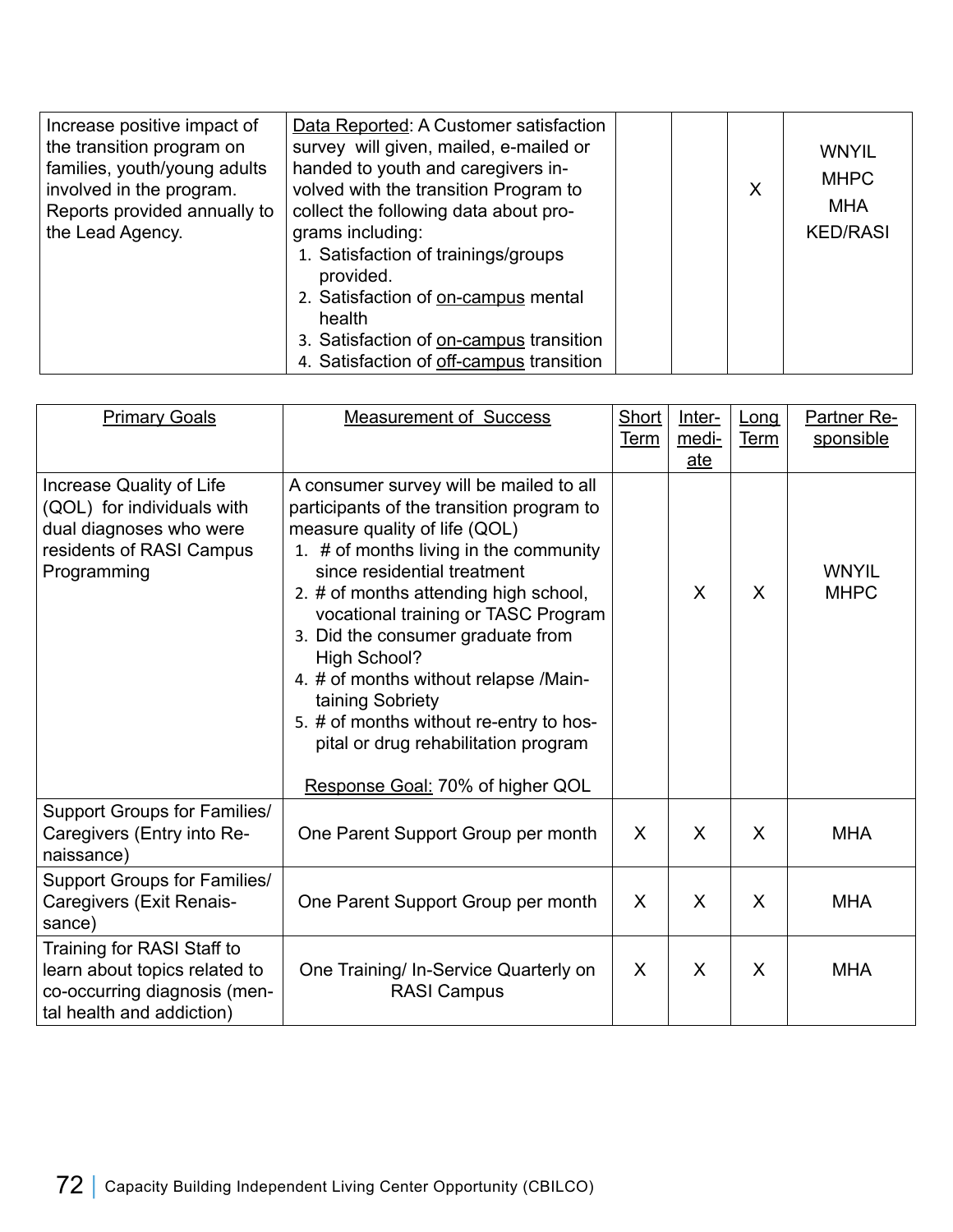| Ongoing referral to the transi-<br>tion program for youth/young<br>adults with co-occurring<br>diagnosis         | The Mental Health Counselor on RASI<br>campus will review each guest's mental<br>health /medical history for dual- /co-oc-<br>curring diagnosis and refer to the transi-<br>tion program upon positive findings |  | <b>KED/RASI</b> |
|------------------------------------------------------------------------------------------------------------------|-----------------------------------------------------------------------------------------------------------------------------------------------------------------------------------------------------------------|--|-----------------|
| Hiring of a mental health<br>transition specialist to reside<br>between RASI and the IL<br>Center in Erie County | MHPC will create the job description<br>and plan a meeting for hiring process<br>with RASI/KED                                                                                                                  |  |                 |

| <b>Secondary Goals</b>                                                                                                                                                                                    | <b>Measurement of Success</b>                                                                                                                                                                      | Short<br><b>Term</b> | Inter-<br>$me-$<br>diate | Long<br><b>Term</b> | Partner Re-<br>sponsible       |
|-----------------------------------------------------------------------------------------------------------------------------------------------------------------------------------------------------------|----------------------------------------------------------------------------------------------------------------------------------------------------------------------------------------------------|----------------------|--------------------------|---------------------|--------------------------------|
| Assistance with entry back<br>into the high school, and<br>community for Graduates of<br><b>RASI: RETURNING HOME</b><br>and GOING BACK TO HIGH<br><b>SCHOOL</b>                                           | Transition specialist will work with the<br>school and refer to the educational<br>advocate to track support goals met for<br>this population                                                      | X                    | $\sf X$                  | X                   | MHPC/WNYIL                     |
| Assistance enrolling in TASC/<br><b>Adult Education Programs,</b><br>or Vocational Programs for<br><b>Graduates of RASI: RE-</b><br><b>TURNING HOME and ARE</b><br>NOT returning to HIGH<br><b>SCHOOL</b> | Transition specialist will work with the<br>independent living specialist and re-<br>fer to outside programs for vocational<br>goals and track support goals met for<br>this population            | X                    | X                        | X                   | MHPC/WNYIL                     |
| To support and provide refer-<br>rals for Graduates of RASI<br>and ARE NOT RETURNING<br>HOME and are going to a<br><b>LOWER LEVEL OF CARE</b><br>(Step-down)                                              | Transition specialist will refer to the<br>independent living specialist and hous-<br>ing specialist to assist the youth/young<br>adult and track support goals met for<br>this population         | X                    | $\sf X$                  | $\sf X$             | MHPC/WNYIL                     |
| To assist with independent<br>living, and personal/profes-<br>sional goals to non-RASI<br>residents we are referred<br>through KED programs,                                                              | Transition specialist will track referrals<br>from external RASI programs and what<br>referrals are needed to support goals<br>met for this population                                             | X                    | $\sf X$                  | X                   | MHPC/WNYIL                     |
| Caregivers/Family's of Youth/<br>Young Adults who are tran-<br>sition back to home (primary<br>family residence)                                                                                          | Mental Health Association and the Inde-<br>pendent Living Center will support the<br>family/caregivers as the youth/young<br>adult returns home (for youth who have<br>"returning home" as a goal) | X                    | X                        | $\mathsf{X}$        | <b>WNYIL</b> and<br><b>MHA</b> |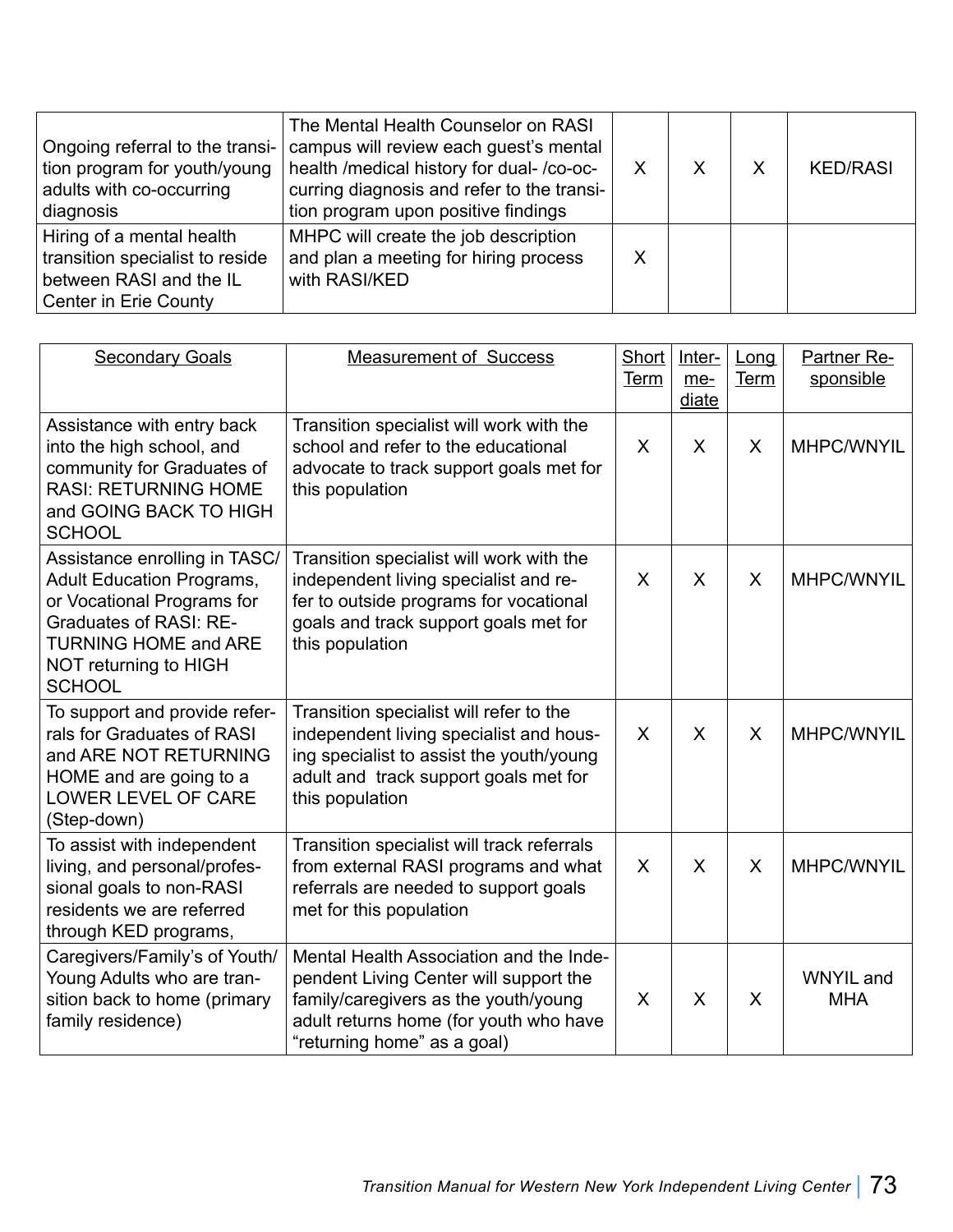# **Memorandum of Understanding with Mental Health Association and Renaissance House/Kids Escaping Drugs as follows:**

# **Transition Supports for Young Adults with Co-Occurring Diagnosis (Renaissance Transition) Project**

INDEPENDENT CONTRACTOR AGREEMENT BETWEEN WESTERN NEW YORK INDEPENDENT LIVING INC. AND MENTAL HEALTH ASSOCIATION OF ERIE COUNTY, INC. (MHA) ACCOUNT #RTMHA-2016, #1

This Transition Supports for Young Adults with Co-Occurring Diagnosis Project, otherwise known as The Renaissance Transition (RT) Project Agreement, dated, March 1, 2016, is between;

Western New York Independent Living, Inc. a nonprofit, educational corporation organized and existing under the laws of the State of New York, with its principal offices and mailing address located at 3108 Main Street, Buffalo, NY 14214, hereinafter referred to as "WNYIL" and Mental Health Association of Erie County, Inc. a nonprofit, educational corporation organized and existing under the laws of the State of New York, with its principal offices located at 999 Delaware Avenue, Buffalo, NY 14209, hereinafter referred to as "MHA".

Together, the "Parties", pursuant to WNYIL's agreement with The Peter and Elizabeth C. Tower Foundation ("The Tower Foundation"), agree as follows:

### I. Term of this Agreement

- 1. The term of this agreement is March 1, 2016 through February 28, 2021, subject to the conditions set forth herein and to any amendments or modifications required by The Tower Foundation.
- 2. This agreement is entered in furtherance of WNYIL's agreement with The Tower Foundation for the Transition Supports for Young Adults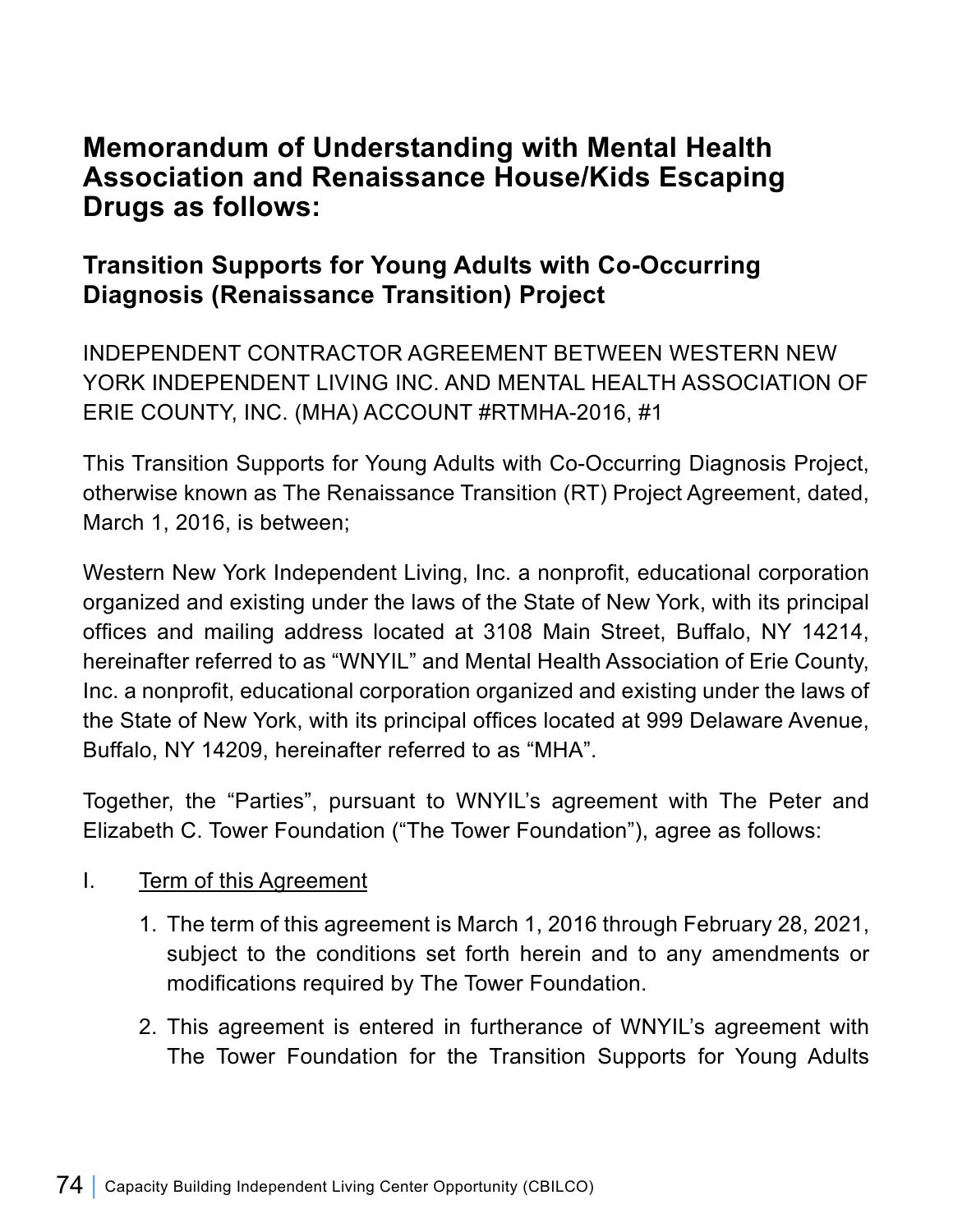with Co-Occurring Diagnosis Project, otherwise known as Renaissance Transition Project ("RT Contract"), and is expressly conditioned on WNYIL receiving funds as set forth in the RT Contract. WNYIL has no obligation to fund this agreement should The Tower Foundation not provide monies in amounts and on dates set forth in the RT Contract, and the MHA has no obligation to provide services. Should WNYIL learn that The Tower Foundation would not provide some or all of the funds set forth in the RT Contract, WNYIL shall promptly notify MHA and, in its sole discretion, decide to either cancel this agreement in its entirety with no obligation or renegotiate the cost and terms of this agreement.

3. The Parties shall have the option to renew or extend this agreement, subject to continued funding and the approval of The Tower Foundation, together with WNYIL's assessment of the quality of the MHA's performance of the activities described herein.

## II. Compliance with Federal, State and Local Laws

1. The nature of the relationship that the MHA shall have to WNYIL pursuant to this agreement shall be that of an Independent Contractor. In connection with its status as an Independent Contractor, the MHA hereby warrants that it is in compliance with all tax filing and similar requirements imposed on Independent Contractors, and acknowledges that it is solely responsible for paying income taxes, FICA taxes, and other taxes and assessments which arise from receipt of payments under this agreement. This agreement shall not be construed to contain any authority, either expressed or implied, enabling the Independent Contractor to incur any expense or perform any act on behalf of WNYIL.

The MHA certifies that:

- a. The MHA services being performed under this agreement are separate and distinct from any other services provided to WNYIL by the MHA.
- b. The MHA has not and will not receive payment for the services provided to WNYIL under this agreement from any other sources.
- c. The MHA services will be performed without reliance upon WNYIL for training, workspace, staff, supplies, or equipment.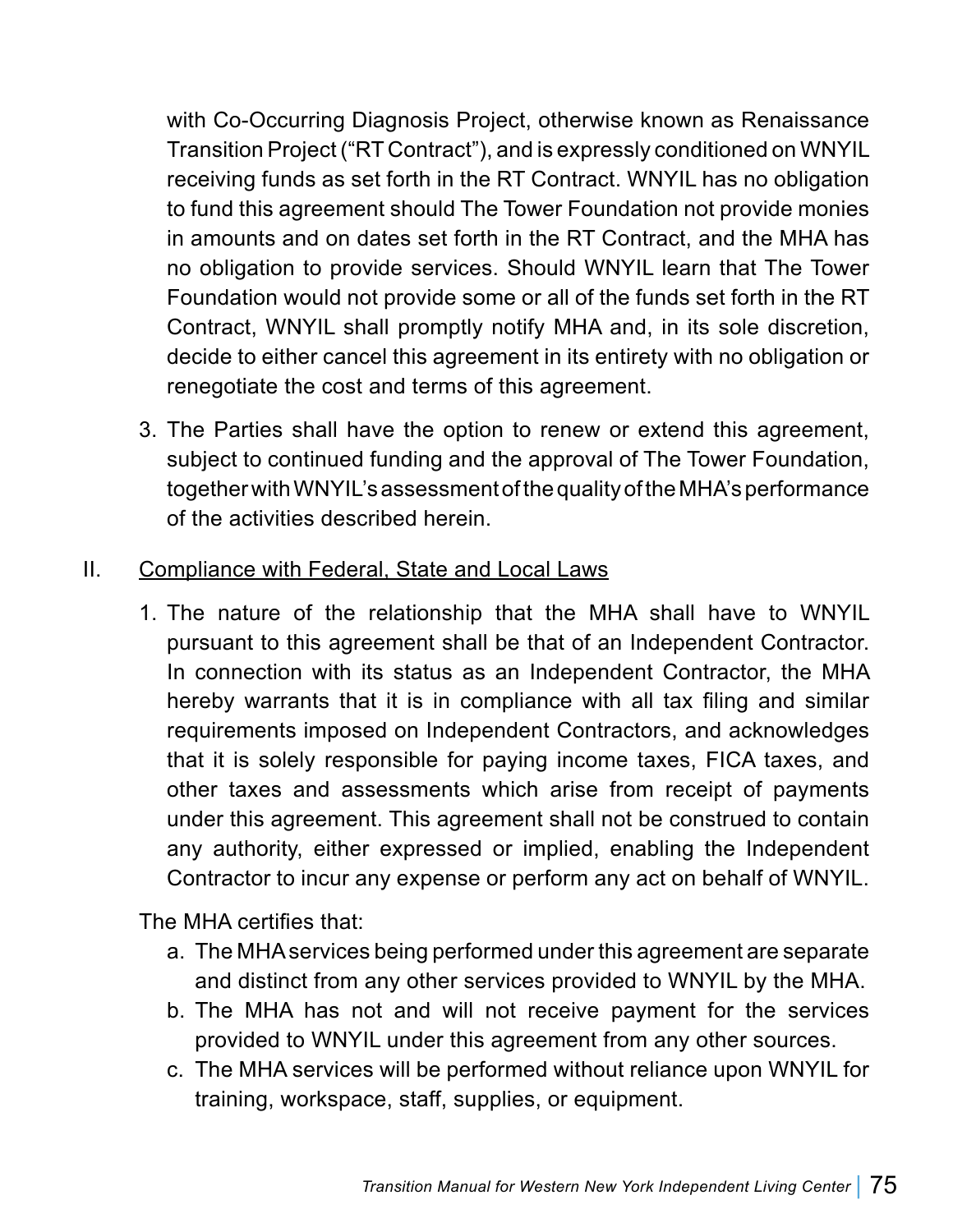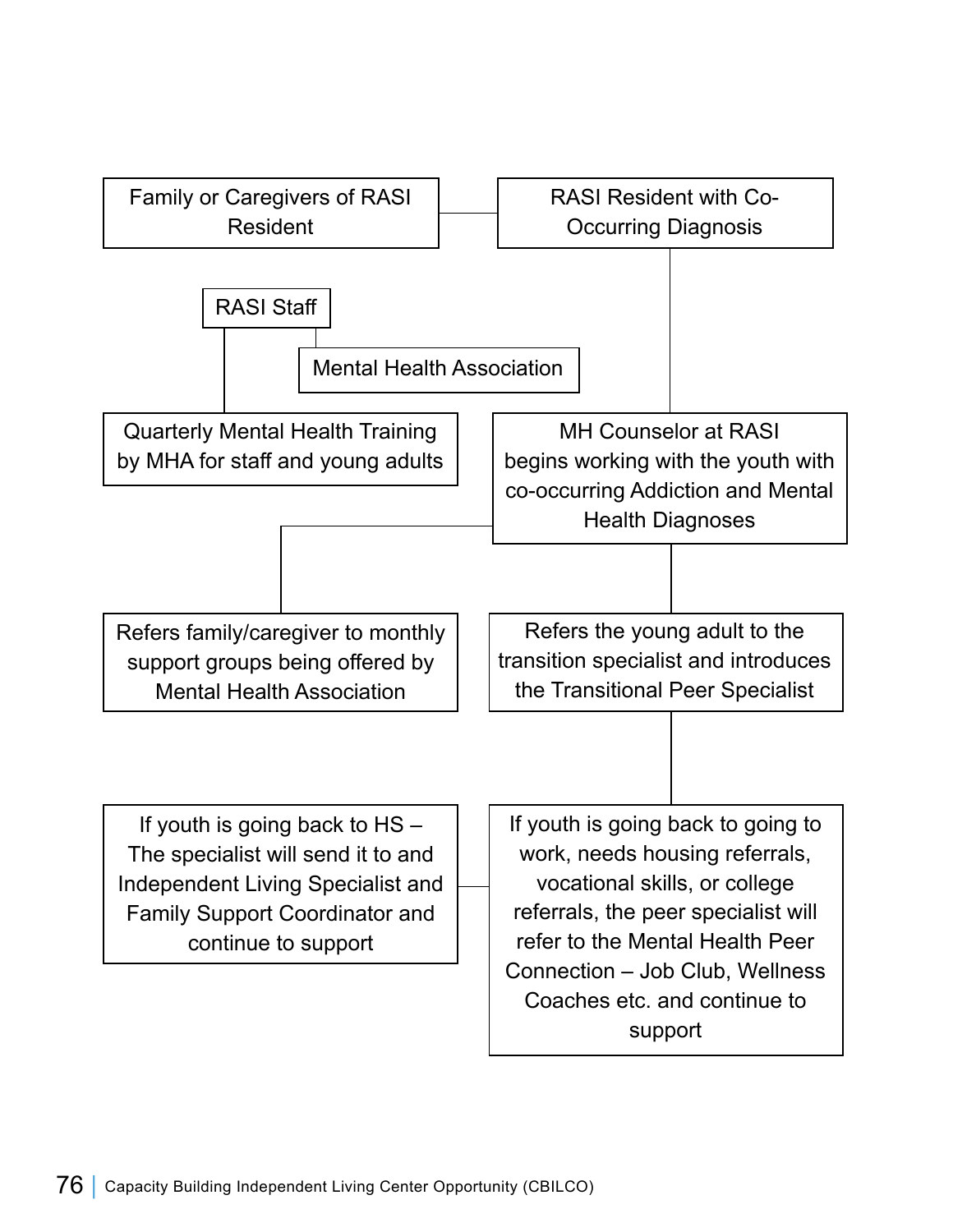- 2. The MHA shall not discriminate on the basis of race, creed, color, sex, national origin, age, disability, sexual orientation, or marital status against any person seeking services for which MHA may receive reimbursement or payment under this agreement, and shall comply with all applicable Federal, State, and Local civil rights and human rights laws with reference to the provision of RT services.
- 3. The MHA has an affirmative duty to take prompt, effective, investigative, and remedial action where it has actual or constructive notice of discrimination in the terms, conditions, or privileges of employment against (including harassment of) any of its employees by any of its other employees, including managerial personnel, based on any of the factors listed above.

#### III. Amendments and Modification

- 1. Any amendment of this agreement must be set forth in writing and signed by an authorized representative of each Party.
- 2. The MHA shall not alter the nature or type of services as set forth in the Work Plan annexed hereto and incorporated herein as Attachment A without the prior written consent of WNYIL.
- 3. WNYIL may, during the term of this agreement, propose modification hereof in order to enhance the program's outcomes. In the event the Parties are unable, after good faith negotiation, to agree to such a modification, WNYIL reserves the right to terminate this agreement in whole or in part, pursuant to §VII.

### IV. Nature of this Agreement

- 1. The MHA shall carry out the activities described herein in the manner set forth in the Work Plan, included in Attachment A.
- 2. The MHA agrees to work with WNYIL to effectuate WNYIL's RT Contract and to facilitate the staffing arrangement described in this agreement. The MHA, and the supervisors of staff agree to assist MHA staff in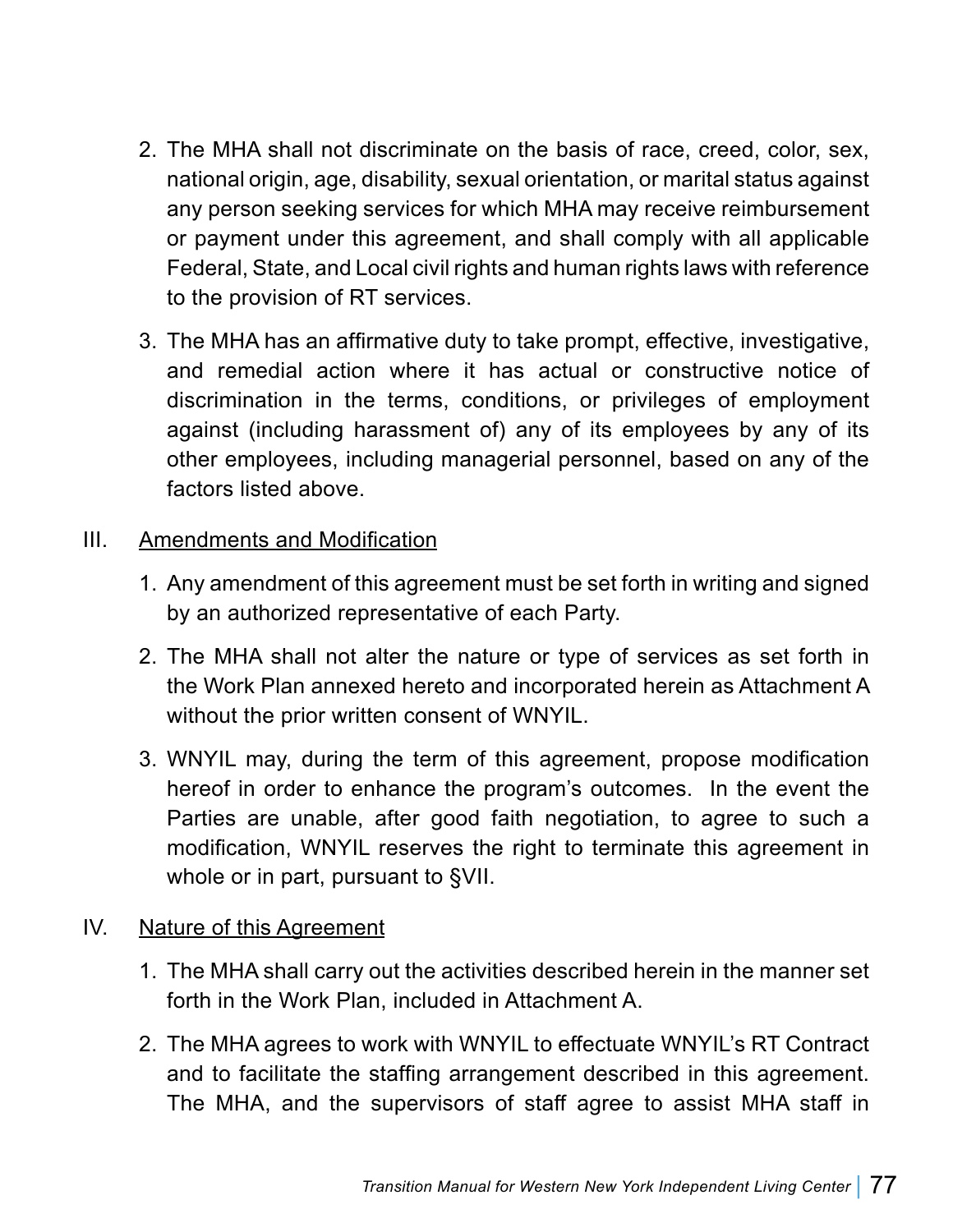carrying out the Work Plan.

- 3. WNYIL shall provide information and/or provide materials as necessary in order to ensure that the MHA have access to accurate and up-to-date information. The MHA shall ensure that it's staff maintains knowledge of the program. The MHA will provide general oversight to ensure staff implement the program according to the Work Plan.
- 4. WNYIL shall create RT materials that staff at the MHA shall distribute. The MHA staff shall not distribute any other written materials covering the subject matter of this agreement without prior approval from WNYIL.
- 5. WNYIL must authorize in advance any use by the MHA of WNYIL's name and/or logo on any materials, to the extent such materials relate to the services provided under this agreement and are pre-approved by WNYIL.

#### V. Financial Responsibilities

- 1. Payment Obligations
	- a. WNYIL will reimburse the MHA up to \$5,200.00 for staff training and support groups per year (March 1 through February 28) for up to five years, beginning March 1, 2016. Based on the following payment schedule WNYIL will reimburse up to \$1,300.00 per quarter when all the following requirements are met:
		- 1. Six parent/caregiver and resident trainings at \$175.00 per session (up to \$1,050.00).
		- 2. Educational sessions on dual-diagnosis, mental health and wellness, provided to RASI staff and residents (up to \$250.00 per quarter).
	- b. Payments are to be made under this subcontract based on quarterly payment periods. The first payment period will end on May 30, 2016.
	- c. MHA will submit an Expenditure Report/Invoice to WNYIL CFO via E-mail no later than the 15<sup>th</sup> of the month following the end of a payment period. WNYIL will reimburse actual costs incurred for the previous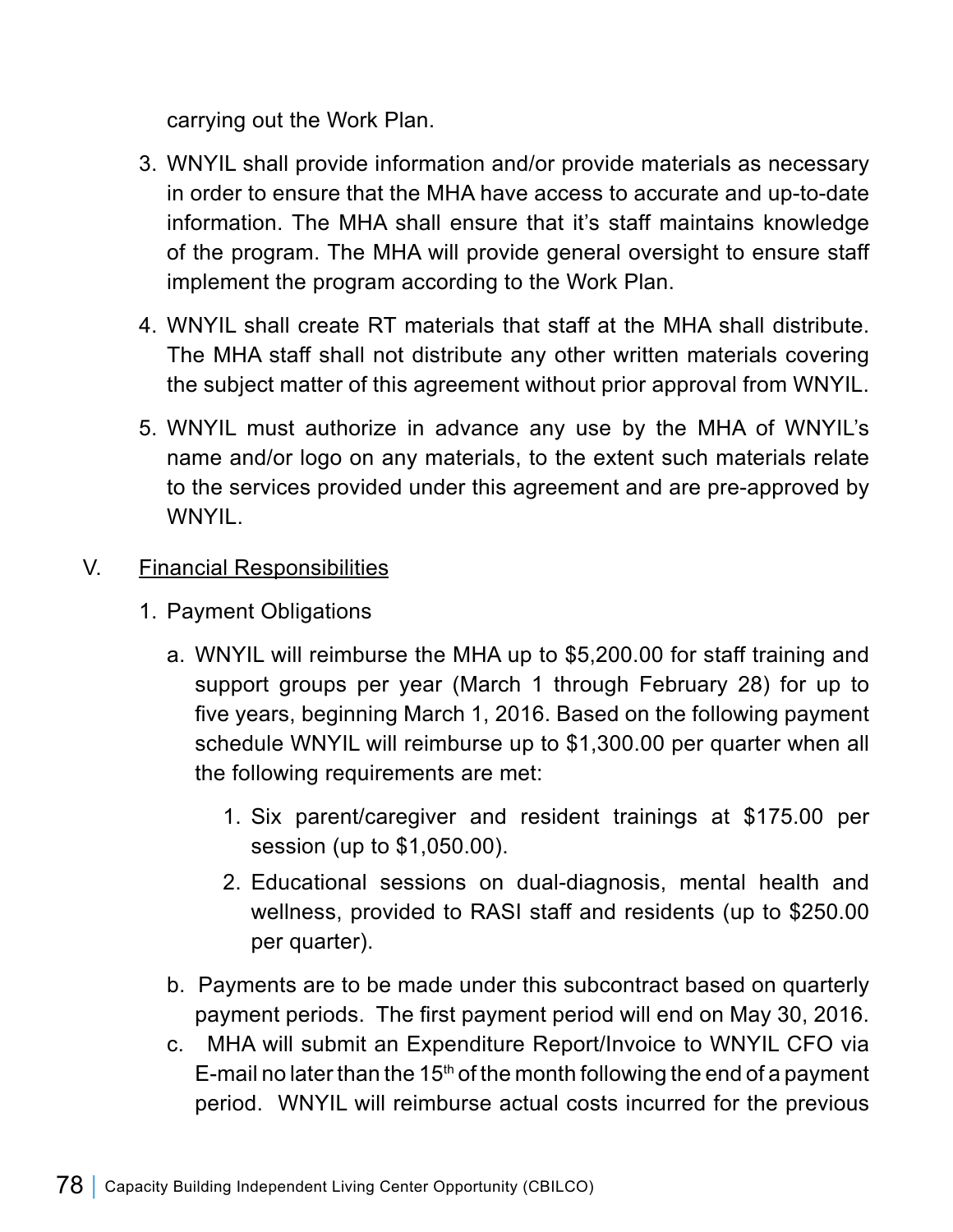payment period in a timely manner, provided that: a) all necessary documentation and paperwork are submitted in a timely, accurate manner; b) expenses listed reflect the performance of activities outlined in the Work Plan (Attachment A); and c) all expenses are approved by the Executive Director of WNYIL, in compliance with the conditions outlined.

- d. The Expenditure Report/Invoice for each payment period shall include actual expenses incurred using the budget format agreed to by WNYIL. Any modifications to the budget must be made PRIOR to expenses incurred, and only with prior approval of WNYIL. The MHA is expected to maintain its own copies of all reports, receipts, documentation, and contract-related accounts on file. The MHA shall produce its receipts upon request by WNYIL.
- 2. Funding Exclusions: No funding under this agreement may be used and the MHA shall not bill for any of the following:
	- a. To match any other Federal funds.
	- b. To provide services, equipment, or supports that are the legal responsibility of another party under Federal or State law (e.g., vocational rehabilitation or education services) or under any civil rights laws. Such legal responsibilities include, but are not limited to, modifications of a workplace or other reasonable accommodations that are a specific obligation of the employer or other party.
	- c. To supplant existing State, local, or private funding of infrastructure or services such as staff salaries, etc.
	- d. For services for which it has been reimbursed or for which it intends to seek reimbursement, other than reimbursement for the specific costs allowed under this agreement.
	- e. For any partisan political activity, or for activities that may influence legislation or the election or defeat of any candidate for public office.

#### VI. Program Monitoring and Evaluation

1. WNYIL shall exercise general supervision, monitoring and evaluation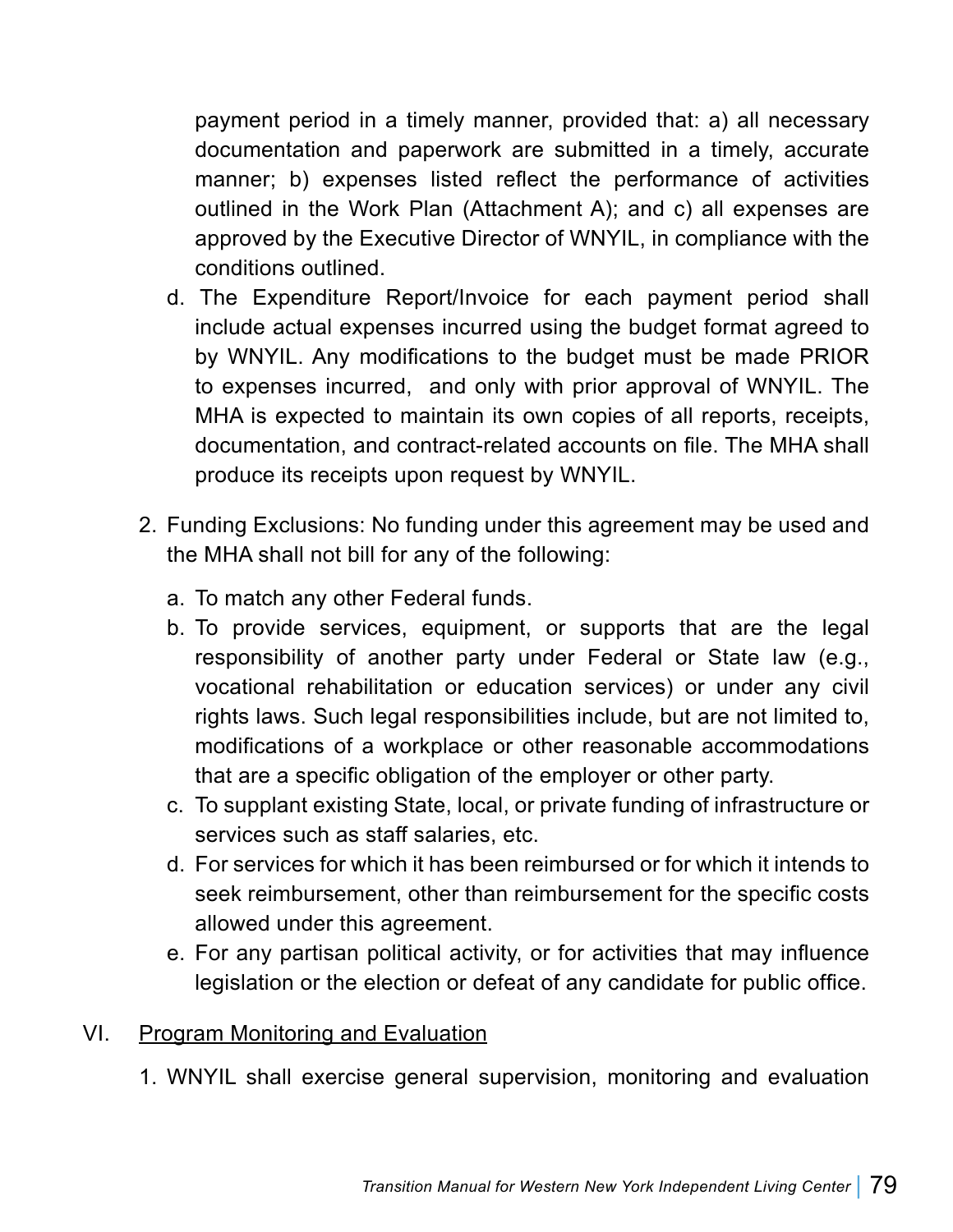of the MHA's activities under the terms of this agreement. The MHA will ensure that the Work Plan is carried out as described in Attachment A.

- 2. In the event that the MHA's performance is identified as unsatisfactory or in need of improvement, the MHA agrees to address deficiencies identified. WNYIL will monitor performance to ensure that adequate corrective actions are taken within thirty (30) days, unless otherwise directed.
- 3. The MHA will submit quarterly written reports, on the form developed for this project (Attachment B), to WNYIL ILC Director via E-mail no later than the 15<sup>th</sup> of the month following the end of the completed quarter, which will detail the activities engaged in pursuant to the Work Plan in Attachment A.

### VII. Termination of this agreement

- 1. WNYIL may suspend or terminate this agreement in whole or in part:
	- a. At any time upon mutual written consent.
	- b. Upon failure of the MHA to comply with any of the terms and conditions of this agreement.
	- c. Immediately upon a material breach of this agreement.
	- d. Immediately upon the MHA's insolvency or commencement under the Bankruptcy Act of any proceeding by or against the MHA, either voluntarily or involuntarily.
	- e. Immediately upon receipt of notification that funding or reimbursement from The Tower Foundation is no longer available for any or all of the services provided pursuant to this agreement or that terms of the RT Contract will be substantially changed. In the event The Tower Foundation decides to terminate the RT Contract, WNYIL shall notify the MHA in writing of its intent to terminate this agreement.
	- f. Without cause if WNYIL or The Tower Foundation determines that a termination would be in the best interest of the RT Program.
	- g. Notwithstanding the provisions above, WNYIL may terminate this agreement without advance notice to the MHA in the event the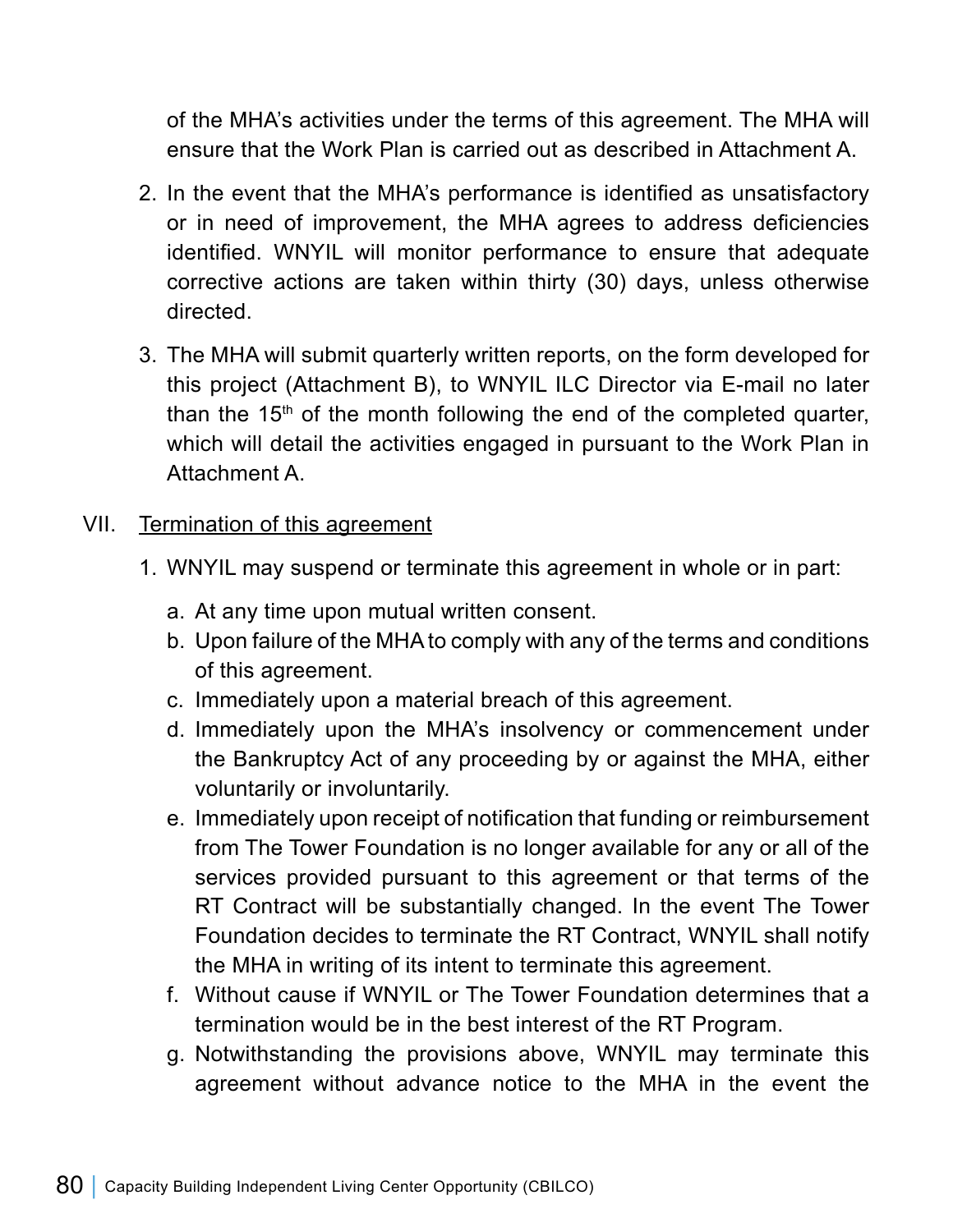MHA acts in bad faith, or with recklessness or gross negligence in performing this agreement.

- 2. WNYIL shall reimburse the MHA for expenses incurred prior to termination as set forth herein. In the event WNYIL or the MHA terminates this agreement prior to its expiration, the MHA shall comply with WNYIL closeout procedures.
- VIII. Indemnification
	- 1. The MHA agrees to defend and indemnify WNYIL, their officers and employees, and shall hold them harmless from any and all risks of every kind, nature and description resulting from or arising out of the work and/ or service performed by the MHA under this contract; provided, however, the MHA shall not be required to indemnify WNYIL with respect to such risks to the extent caused by the negligence or intentional misconduct of WNYIL or WNYIL's consultants, over whom MHA has no authority or control.
	- 2. The MHA by agreeing to defend WNYIL as set forth above, agrees that if WNYIL receives a claim, complaint, or is sued under this contract pertaining to their work, acts or services; then MHA agrees to pay all attorney fees and expenses; the selection of such to represent WNYIL shall be the sole and exclusive determination of the MHA.

#### IX. General Terms

- 1. The MHA shall immediately notify in writing the WNYIL Director of ILC and/or Executive Director of WNYIL of any unusual incident, occurrence, or event that involves staff, volunteers, directors or officers of the contractor, any subcontractor or program participant funded through this agreement, including but not limited to the following: death or serious injury; an arrest or possible criminal activity that could impact the successful completion of this project; any destruction of property; significant damage to Renaissance Addiction Services, Inc.; or other matters of similarly serious nature.
- 2. MHA shall procure and maintain insurance (including but not limited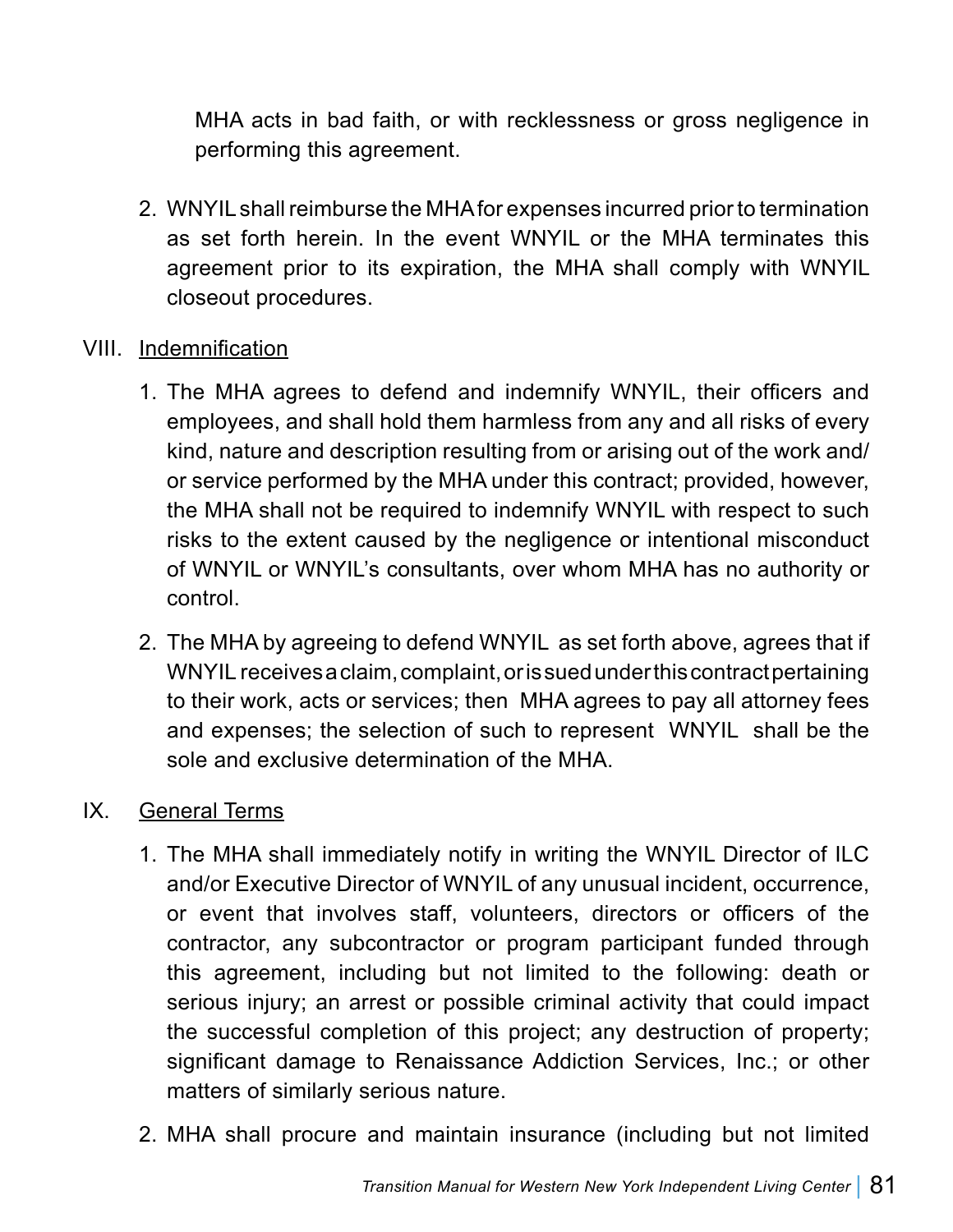to Disability Insurance, Workers Compensation Insurance, Property Insurance, and Liability Insurance) at its own cost and expense in an amount satisfactory to WNYIL, Inc.

- 3. As required by the Tower Foundation Grant, this agreement contains the following provisions.
	- a. The work performed by the MHA must be in accordance with the terms of the Tower Foundation Grant.
	- b. Nothing contained in this agreement, nor under the Tower Foundation Grant, shall be deemed to create any contractual relationship between the MHA and the Tower Foundation.
- 4. If for any reason the Tower Foundation terminates or reduces its appropriation to WNYIL, or fails to pay the full agreement of the allocation for the operation of one or more programs funded under this agreement, the agreement may be terminated or reduced at WNYIL's discretion, provided that no such reduction or termination shall apply to allowable costs already incurred by the subcontractor, where funds are available to WNYIL for payment of such costs.
- 5. WNYIL will inform the MHA of termination or fund reductions in a certified letter return receipt requested. The effective date will be that recorded on the returned receipt, or later if otherwise specified in the notification or if no receipt is returned five business days from the date of the mailing of the letter.
- 6. In the event one or more provisions of this agreement are deemed illegal, invalid or unenforceable, the remainder of the agreement will not be affected.
- 7. WNYIL's Compliance Plan, which discusses WNYIL's compliance with relevant federal and state fraud and abuse laws may be obtained on the WNYIL website at www.wnyil.org. The MHA agrees to comply with the terms of the plan when delivering services pursuant to this contract and shall ensure that each entity or individual providing services on behalf of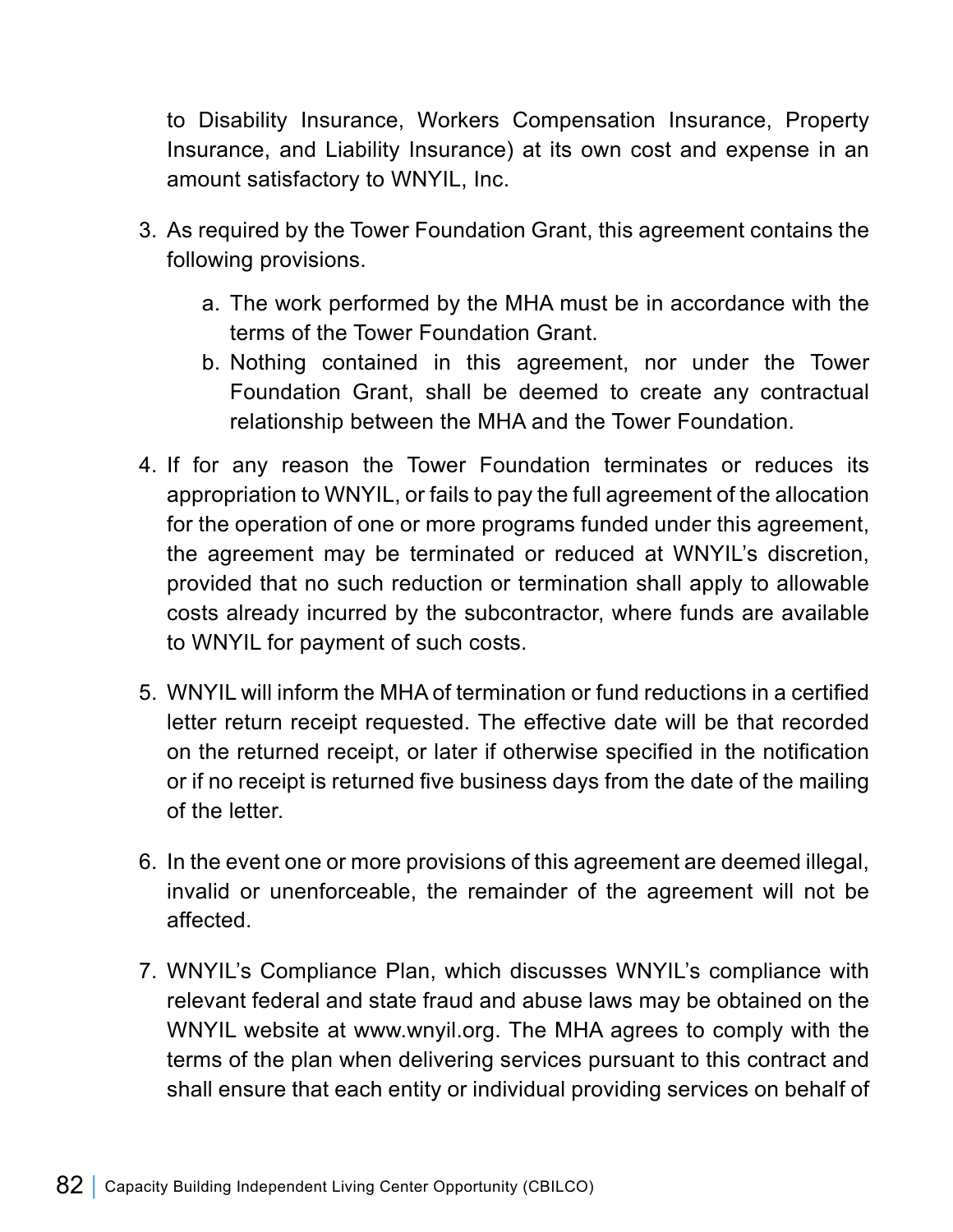WNYIL under this contract is provided with a copy of, or otherwise has access to, the plan. The MHA will also perform compliance activities for RT in accordance with Agency protocol.

- 8. This agreement, together with attachments, contains the entire agreement and understanding of the Parties with respect to the subject matter hereof, and supersedes and replaces any and all prior discussions, representations and understandings, whether oral or written.
- 9. All notices and requests hereunder by either Party must be in writing and, except as otherwise specified in this agreement, directed to:

Western New York Independent Living 3108 Main Street Buffalo, NY 14214 Attn: Douglas J. Usiak Executive Director

The individuals whose signatures appear below are duly authorized to enter into this agreement and bind their respective organizations.

### **Western New York Independent Living, Inc.**

BY: \_\_\_\_\_\_\_\_\_\_\_\_\_\_\_\_\_\_\_\_\_\_\_\_\_\_\_\_\_\_\_\_

Douglas J. Usiak, Executive Director

### **Mental Health Association of Erie County, Inc.**

BY: \_\_\_\_\_\_\_\_\_\_\_\_\_\_\_\_\_\_\_\_\_\_\_\_\_\_\_\_\_\_\_\_

Ken Houseknecht, Executive Director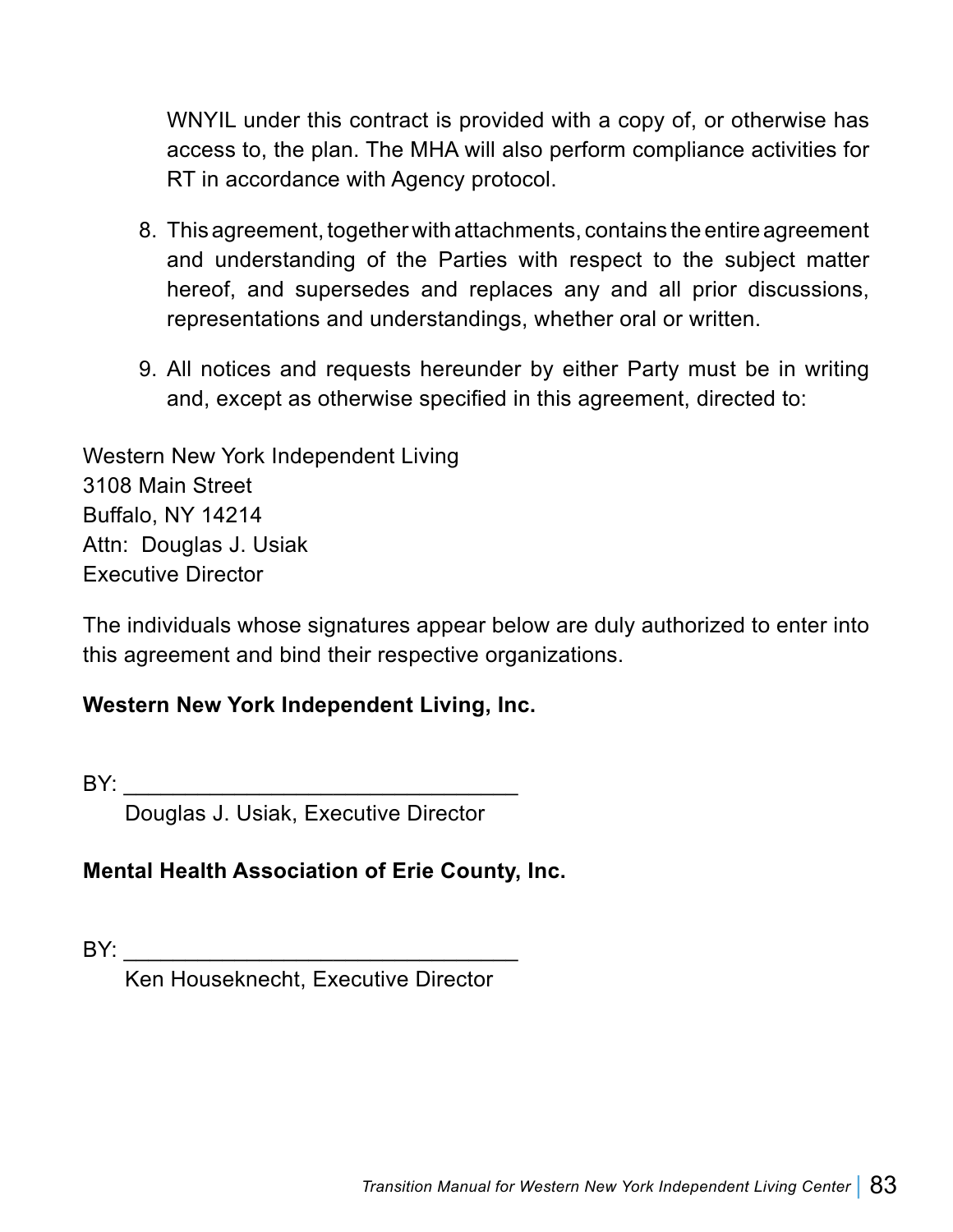TRANSITION SUPPORTS FOR YOUNG ADULTS WITH CO-OCCURRING DIAGNOSIS (RENAISSANCE TRANSITION) PROJECT PARTNER AGREEMENT BETWEEN WESTERN NEW YORK INDEPENDENT LIVING INC. (WNYIL) AND RENAISSANCE ADDICTION SERVICES, INC. (RASI)

This agreement, by and between, Western New York Independent Living Inc. (WNYIL, Inc.), a nonprofit, educational corporation organized and existing under the laws of the State of New York, with its principal offices located at 3108 Main St., Buffalo, NY 14214, hereinafter referred to as "WNYIL" and Renaissance Addiction Services, Inc. (RASI, Inc.), a private nonprofit corporation organized and existing under the laws of the State of New York, with its principal offices located at 920 Harlem Rd., West Seneca, NY 14224, hereinafter referred to as "RASI".

WHEREAS, the agreement for these services will commence on March 1, 2016 and be conducted until February 28, 2021. This agreement will be reviewed on an annual basis and is subject to the conditions set forth herein and to any amendments or modifications required by The Tower Foundation.

WHEREAS, WNYIL will be responsible for the overall program operations including financial management of this project and RASI will be responsible for providing a location and secure email for activity of the program and evaluation and referral of youth/young adult for the Transition Supports for Young Adults with Co-Occurring Diagnosis Project, otherwise known as Renaissance Transition Project ("RT Contract") and staff will refer dually diagnosed transition age youth/young adults to the WNYIL Transition Specialist.

NOW, THEREFORE, in consideration of the premises and the mutual covenants and agreements contained herein, it is mutually agreed by and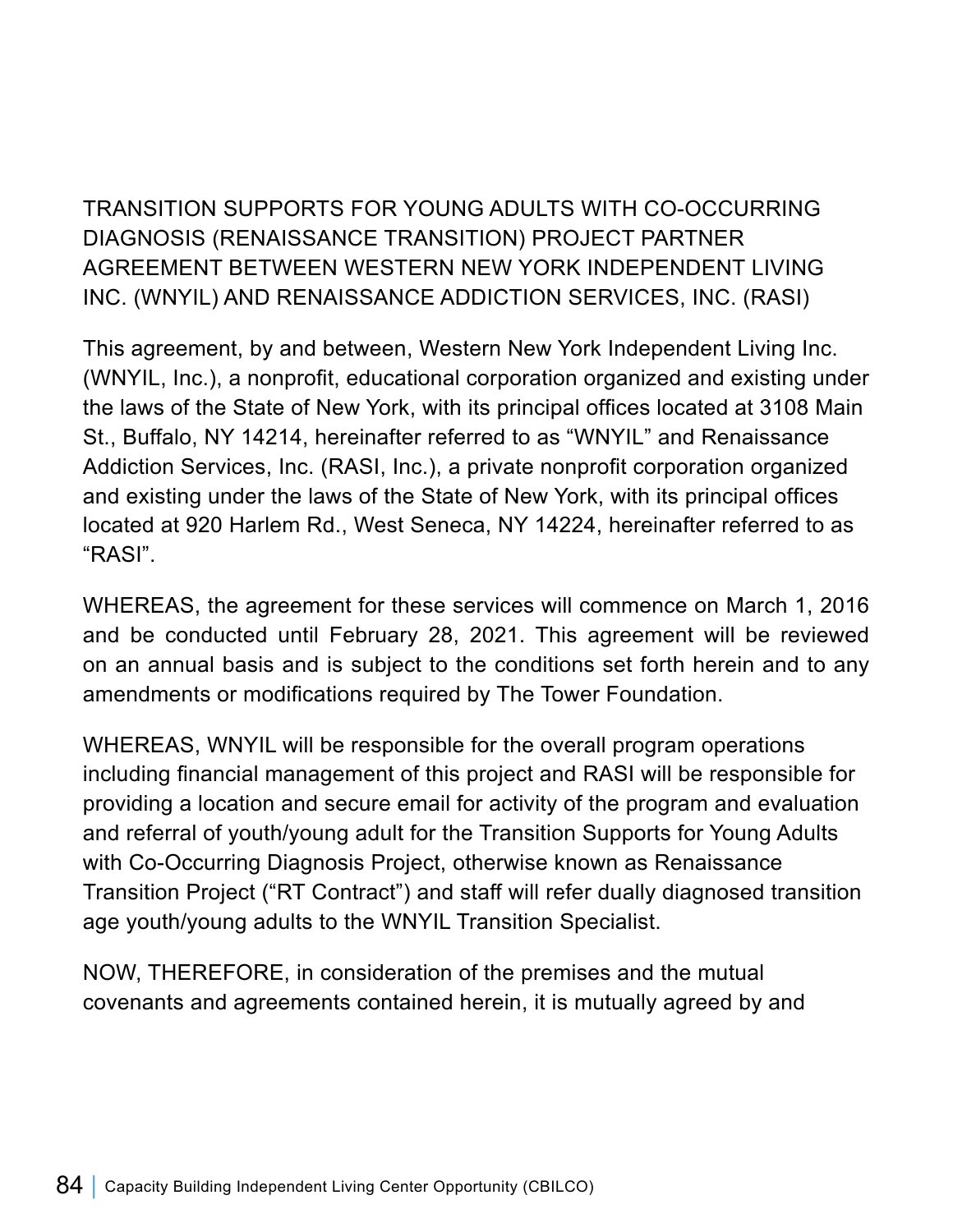between the respective parties as follows:

## PURPOSE OF SERVICE

RASI and WNYIL, will support youth/young adults with co-occurring mental health and substance abuse diagnosis during their transition from residential treatment back into the community.

## SCOPE OF WORK

- 1. RASI staff will be responsible for ensuring a mental health evaluation has been completed for all participants on campus.
- 2. RASI will refer participants on campus to the project upon completion of Phase 2.
- 3. RASI will refer former participants that were on campus who need assistance in transitioning.
- 4. RASI will refer individuals who have not been accepted on campus but are still in need of transition services and are eligible for project.
- 5. RASI staff will integrate the WNYIL Transition Specialist into all student environments for the purpose of
	- a. Observing their interactions and
	- b. Supporting the student in understanding their diagnosis.
- 6. WNYIL staff will provide training to RASI staff including resources, transition services, and student advocacy.
- 7. RASI will provide all participants with a satisfaction survey. All surveys will be provided to the WNYIL Independent Living Center Director in a sealed envelope.

This Agreement shall not in any fashion create a joint venture, partnership or other business arrangement between the parties other than as herein specifically specified.

### CONFIDENTIALITY

It is understood that all materials provided to and e-mails and conversations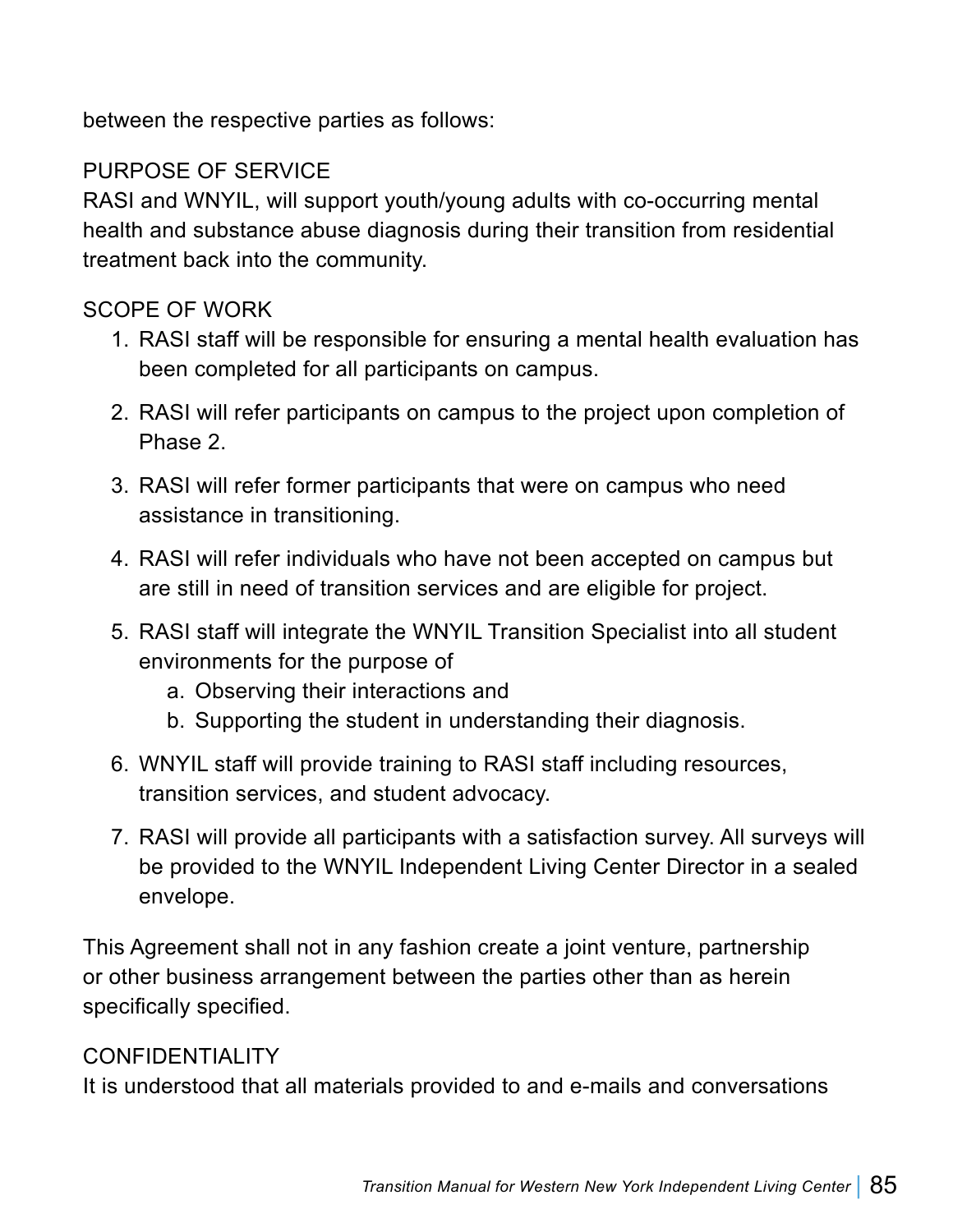with RASI and WNYIL are confidential and should be considered proprietary in nature. A confidentiality policy and statement will be reviewed and require signature of all RASI and WNYIL staff assigned to the project to provide such services in partnership with WNYIL. If this policy is violated, the terms of this agreement becomes void and services will be terminated effective immediately.

IN WITNESS WHEREOF, the parties as indicated by the following signatures hereto have executed this Agreement on the day and year first above written.

## **WESTERN NEW YORK INDEPENDENT LIVING, INC.**

\_\_\_\_\_\_\_\_\_\_\_\_\_\_\_\_\_\_\_\_\_\_\_\_\_\_\_\_\_\_ \_\_\_\_\_\_\_

\_\_\_\_\_\_\_\_\_\_\_\_\_\_\_\_\_\_\_\_\_\_\_\_\_\_\_\_\_\_ \_\_\_\_\_\_\_

Douglas J. Usiak, Executive Director Date

**RENAISSANCE ADDICTION SERVICES, INC.**

Robin Clouden, Executive Director Date